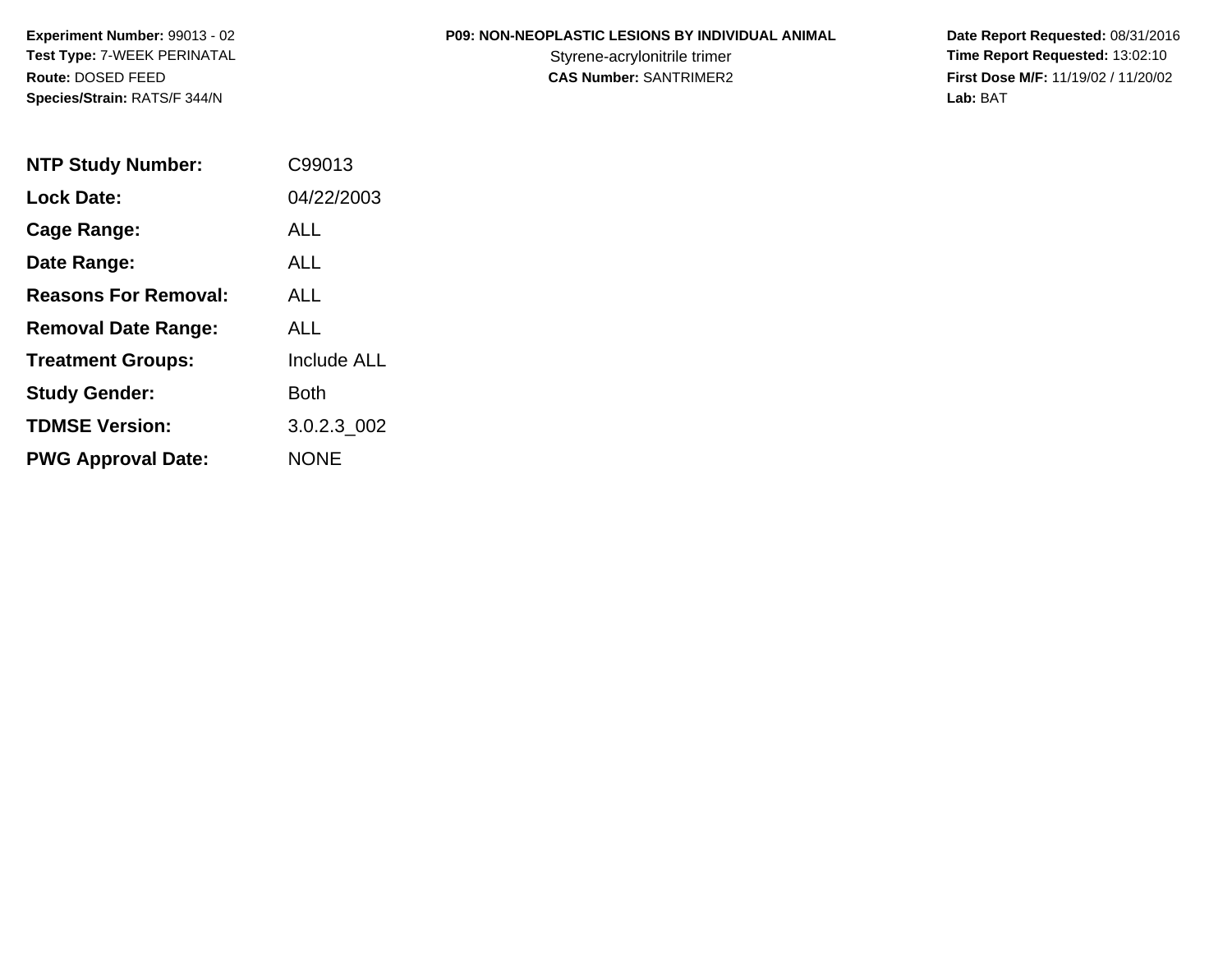# **P09: NON-NEOPLASTIC LESIONS BY INDIVIDUAL ANIMAL**

 **Date Report Requested:** 08/31/2016 Styrene-acrylonitrile trimer<br> **CAS Number:** SANTRIMER2<br> **CAS Number:** SANTRIMER2<br> **Time Report Requested:** 13:02:10 **First Dose M/F:** 11/19/02 / 11/20/02<br>Lab: BAT **Lab:** BAT

| <b>FISCHER 344 RATS MALE</b>                                                                                                                                        | DAY ON TEST      | 0<br>$\mathsf{O}\xspace$<br>$\mathbf{1}$<br>$5\phantom{.0}$ | 0<br>$\mathsf 0$<br>$\mathbf{1}$<br>$\overline{5}$               | 0<br>$\pmb{0}$<br>$\overline{1}$<br>$\sqrt{5}$                           | 0<br>0<br>$\overline{1}$<br>$\sqrt{5}$    | 0<br>$\mathbf 0$<br>$\mathbf{1}$<br>5     | 0<br>0<br>1<br>$5\phantom{.0}$ | 0<br>$\mathsf{O}\xspace$<br>$\mathbf{1}$<br>5  | 0<br>$\mathbf 0$<br>$\mathbf{1}$<br>$\overline{5}$ | 0<br>$\mathbf 0$<br>$\mathbf{1}$<br>$\sqrt{5}$ | $\pmb{0}$<br>0<br>$\mathbf{1}$<br>$\sqrt{5}$       |                                   |                                                     |                                                |
|---------------------------------------------------------------------------------------------------------------------------------------------------------------------|------------------|-------------------------------------------------------------|------------------------------------------------------------------|--------------------------------------------------------------------------|-------------------------------------------|-------------------------------------------|--------------------------------|------------------------------------------------|----------------------------------------------------|------------------------------------------------|----------------------------------------------------|-----------------------------------|-----------------------------------------------------|------------------------------------------------|
| 0_PPM PUPS                                                                                                                                                          | <b>ANIMAL ID</b> | 0<br>0<br>$\pmb{0}$<br>$\mathsf{O}\xspace$<br>1             | $\mathbf 0$<br>$\mathbf 0$<br>$\mathbf 0$<br>0<br>$\overline{2}$ | $\mathbf 0$<br>$\mathbf 0$<br>$\mathbf 0$<br>$\mathbf 0$<br>$\mathbf{3}$ | 0<br>0<br>$\mathbf 0$<br>$\mathbf 0$<br>4 | 0<br>0<br>$\mathbf 0$<br>$\mathbf 0$<br>5 | 0<br>0<br>0<br>$\pmb{0}$<br>6  | 0<br>0<br>$\mathsf{O}\xspace$<br>$\frac{0}{7}$ | 0<br>0<br>$\mathbf 0$<br>$\mathbf 0$<br>8          | 0<br>$\mathbf 0$<br>0<br>$\pmb{0}$<br>$9\,$    | 0<br>0<br>0<br>$\mathbf{1}$<br>$\mathbf 0$         |                                   |                                                     | * TOTALS                                       |
| <b>ALIMENTARY SYSTEM</b>                                                                                                                                            |                  |                                                             |                                                                  |                                                                          |                                           |                                           |                                |                                                |                                                    |                                                |                                                    |                                   |                                                     |                                                |
| Liver<br>Fatty Change<br>Hematopoietic Cell Proliferation<br>Hepatodiaphragmatic Nodule<br>Inflammation, Chronic Active                                             |                  | ÷                                                           | ÷                                                                |                                                                          | $\overline{2}$<br>$X -$                   | $\mathsf{X}$                              | $\mathbf{1}$                   | $\overline{2}$                                 |                                                    |                                                | $\overline{1}$<br>$\overline{1}$<br>$\overline{1}$ |                                   | 10                                                  | 6<br>1.2<br>3<br>$1.3$<br>$\mathbf{2}$<br>11.0 |
| <b>CARDIOVASCULAR SYSTEM</b>                                                                                                                                        |                  |                                                             |                                                                  |                                                                          |                                           |                                           |                                |                                                |                                                    |                                                |                                                    |                                   |                                                     |                                                |
| <b>NONE</b>                                                                                                                                                         |                  |                                                             |                                                                  |                                                                          |                                           |                                           |                                |                                                |                                                    |                                                |                                                    |                                   |                                                     |                                                |
| <b>ENDOCRINE SYSTEM</b>                                                                                                                                             |                  |                                                             |                                                                  |                                                                          |                                           |                                           |                                |                                                |                                                    |                                                |                                                    |                                   |                                                     |                                                |
| <b>NONE</b>                                                                                                                                                         |                  |                                                             |                                                                  |                                                                          |                                           |                                           |                                |                                                |                                                    |                                                |                                                    |                                   |                                                     |                                                |
| <b>GENERAL BODY SYSTEM</b>                                                                                                                                          |                  |                                                             |                                                                  |                                                                          |                                           |                                           |                                |                                                |                                                    |                                                |                                                    |                                   |                                                     |                                                |
| <b>NONE</b>                                                                                                                                                         |                  |                                                             |                                                                  |                                                                          |                                           |                                           |                                |                                                |                                                    |                                                |                                                    |                                   |                                                     |                                                |
| <b>GENITAL SYSTEM</b>                                                                                                                                               |                  |                                                             |                                                                  |                                                                          |                                           |                                           |                                |                                                |                                                    |                                                |                                                    |                                   |                                                     |                                                |
| Epididymis                                                                                                                                                          |                  |                                                             |                                                                  |                                                                          |                                           |                                           |                                |                                                |                                                    |                                                | $+$                                                |                                   | 10                                                  |                                                |
| Prostate                                                                                                                                                            |                  |                                                             |                                                                  |                                                                          |                                           |                                           |                                |                                                |                                                    |                                                |                                                    |                                   | 10                                                  |                                                |
| Seminal Vesicle                                                                                                                                                     |                  |                                                             |                                                                  |                                                                          |                                           |                                           |                                |                                                |                                                    |                                                | $\overline{1}$                                     |                                   | 10                                                  |                                                |
| <b>Testes</b><br>Germinal Epithelium, Hypoplasia                                                                                                                    |                  |                                                             |                                                                  |                                                                          |                                           |                                           |                                |                                                | $\div$<br>-1                                       | $+$                                            | $^{+}$                                             |                                   | 10                                                  | 11.0                                           |
| *  Total animals with tissue examined microscopically; Total animals with lesion and mean severity grade<br>+  Tissue examined microscopically<br>X  Lesion present |                  |                                                             |                                                                  |                                                                          |                                           |                                           | M  Missing tissue              |                                                |                                                    |                                                |                                                    | A  Autolysis precludes evaluation | 1-4  Lesion qualified as:<br>1) Minimal 3) Moderate |                                                |

I .. Insufficient tissue

Page 2

BLANK .. Not examined microscopically and the contract of the contract of the contract of Modellin 2) Mild 4) Marked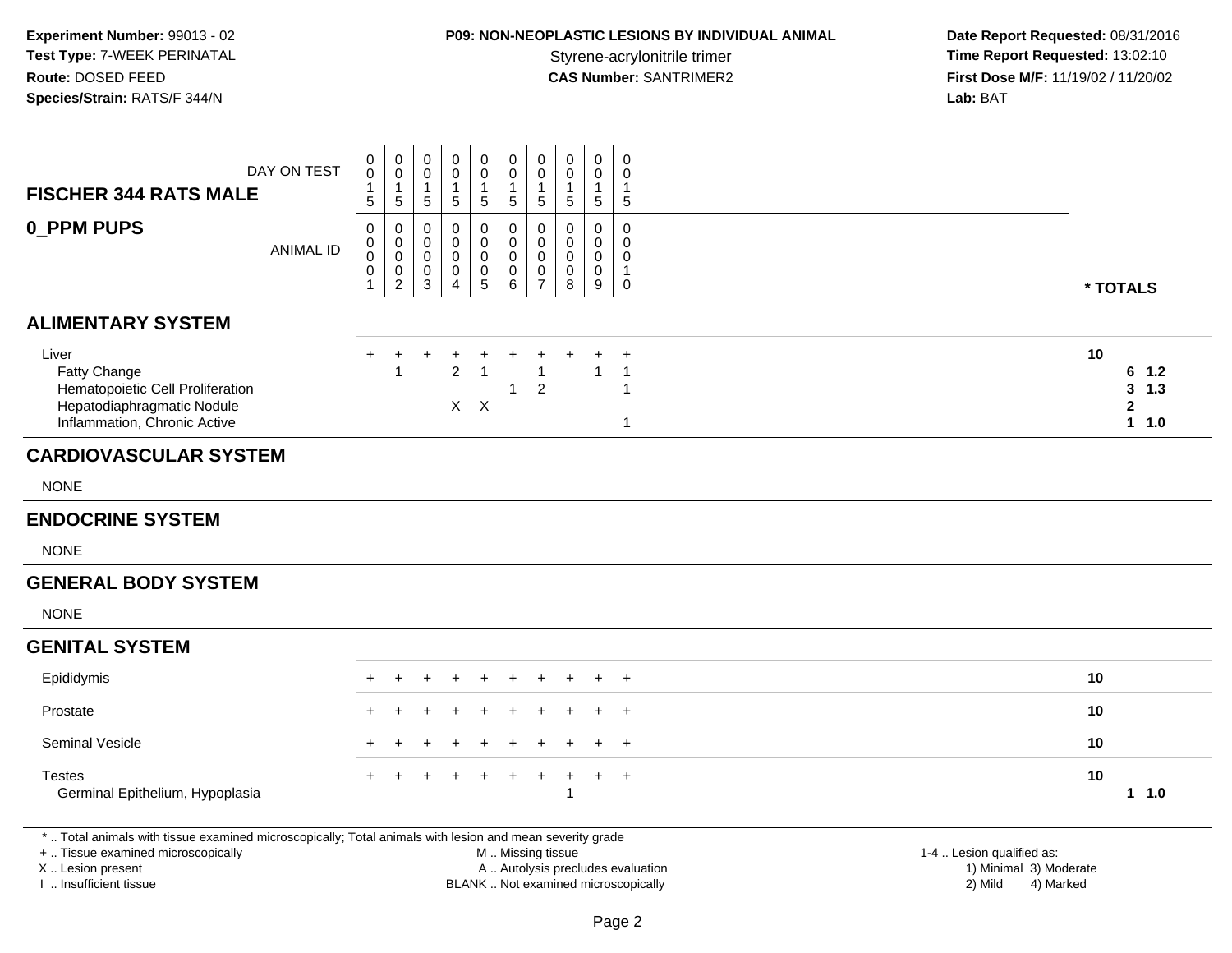# **P09: NON-NEOPLASTIC LESIONS BY INDIVIDUAL ANIMAL**

 **Date Report Requested:** 08/31/2016 Styrene-acrylonitrile trimer<br> **CAS Number:** SANTRIMER2 **Time Report Requested:** 13:02:10<br> **First Dose M/F:** 11/19/02 / 11/20/02 **First Dose M/F:** 11/19/02 / 11/20/02<br>Lab: BAT **Lab:** BAT

| DAY ON TEST                                                                                              | $\pmb{0}$<br>$\overline{0}$<br>$\mathbf{1}$                      | $\mathbf 0$<br>$\tilde{0}$<br>$\mathbf{1}$           | 0<br>0<br>$\mathbf{1}$                             | $\mathbf 0$<br>$\tilde{0}$<br>1                                | $_{\rm 0}^{\rm 0}$<br>$\mathbf{1}$                                                     | $\mathsf 0$<br>$\ddot{\mathbf{0}}$<br>$\mathbf{1}$                                            | $\mathbf 0$<br>$\mathbf 0$                          | $\mathbf 0$<br>$\overline{0}$<br>$\mathbf{1}$               | $\mathbf 0$<br>$\overline{0}$<br>$\mathbf{1}$                  | 0<br>$\mathbf 0$<br>$\mathbf{1}$                                               |                                      |                                     |
|----------------------------------------------------------------------------------------------------------|------------------------------------------------------------------|------------------------------------------------------|----------------------------------------------------|----------------------------------------------------------------|----------------------------------------------------------------------------------------|-----------------------------------------------------------------------------------------------|-----------------------------------------------------|-------------------------------------------------------------|----------------------------------------------------------------|--------------------------------------------------------------------------------|--------------------------------------|-------------------------------------|
| <b>FISCHER 344 RATS MALE</b>                                                                             | $\overline{5}$                                                   | 5                                                    | $5\phantom{.0}$                                    | $\sqrt{5}$                                                     | $\overline{5}$                                                                         | $\sqrt{5}$                                                                                    | 1<br>$\sqrt{5}$                                     | $\overline{5}$                                              | 5                                                              | $5\phantom{.0}$                                                                |                                      |                                     |
| <b>0_PPM PUPS</b><br><b>ANIMAL ID</b>                                                                    | $\pmb{0}$<br>$\pmb{0}$<br>$\pmb{0}$<br>$\pmb{0}$<br>$\mathbf{1}$ | $\pmb{0}$<br>0<br>$\mathbf 0$<br>0<br>$\overline{2}$ | $\mathbf 0$<br>0<br>0<br>$\,0\,$<br>$\overline{3}$ | 0<br>$\mathbf 0$<br>$\mathbf 0$<br>$\pmb{0}$<br>$\overline{4}$ | $\pmb{0}$<br>$\mathsf{O}\xspace$<br>$\pmb{0}$<br>$\begin{array}{c} 0 \\ 5 \end{array}$ | $\pmb{0}$<br>$\mathbf 0$<br>$\mathbf 0$<br>$\boldsymbol{0}$<br>$6\phantom{1}6$                | $\Omega$<br>$\mathbf 0$<br>0<br>0<br>$\overline{7}$ | $\Omega$<br>0<br>$\mathbf 0$<br>$\pmb{0}$<br>$\overline{8}$ | 0<br>$\mathbf 0$<br>$\mathbf 0$<br>$\pmb{0}$<br>$\overline{9}$ | $\mathsf{O}\xspace$<br>$\mathbf 0$<br>$\mathbf 0$<br>$\mathbf{1}$<br>$\pmb{0}$ |                                      | * TOTALS                            |
|                                                                                                          |                                                                  |                                                      |                                                    |                                                                |                                                                                        |                                                                                               |                                                     |                                                             |                                                                |                                                                                |                                      |                                     |
| <b>HEMATOPOIETIC SYSTEM</b>                                                                              |                                                                  |                                                      |                                                    |                                                                |                                                                                        |                                                                                               |                                                     |                                                             |                                                                |                                                                                |                                      |                                     |
| Spleen<br>Hematopoietic Cell Proliferation                                                               |                                                                  | $\mathbf{1}$                                         | $\overline{1}$                                     | $\ddot{}$<br>$\overline{2}$                                    | +<br>$\overline{1}$                                                                    | $\ddot{}$<br>$\overline{2}$                                                                   | $\mathbf{1}$                                        | $\overline{2}$                                              | +<br>$\overline{1}$                                            | $+$<br>$\overline{1}$                                                          |                                      | 10<br>$10$ 1.3                      |
| Thymus                                                                                                   |                                                                  |                                                      |                                                    |                                                                |                                                                                        |                                                                                               |                                                     |                                                             | $\ddot{}$                                                      | $+$                                                                            |                                      | 10                                  |
| <b>INTEGUMENTARY SYSTEM</b>                                                                              |                                                                  |                                                      |                                                    |                                                                |                                                                                        |                                                                                               |                                                     |                                                             |                                                                |                                                                                |                                      |                                     |
| <b>NONE</b>                                                                                              |                                                                  |                                                      |                                                    |                                                                |                                                                                        |                                                                                               |                                                     |                                                             |                                                                |                                                                                |                                      |                                     |
| <b>MUSCULOSKELETAL SYSTEM</b>                                                                            |                                                                  |                                                      |                                                    |                                                                |                                                                                        |                                                                                               |                                                     |                                                             |                                                                |                                                                                |                                      |                                     |
| <b>Skeletal Muscle</b>                                                                                   |                                                                  | $\ddot{}$                                            | $\pm$                                              | $+$                                                            | $+$                                                                                    | $+$                                                                                           | $+$                                                 | $+$                                                         | $+$                                                            | $+$                                                                            |                                      | 10                                  |
| <b>NERVOUS SYSTEM</b>                                                                                    |                                                                  |                                                      |                                                    |                                                                |                                                                                        |                                                                                               |                                                     |                                                             |                                                                |                                                                                |                                      |                                     |
| <b>Brain</b>                                                                                             |                                                                  |                                                      |                                                    |                                                                |                                                                                        |                                                                                               |                                                     |                                                             | $+$                                                            | $+$                                                                            |                                      | 10                                  |
| <b>RESPIRATORY SYSTEM</b>                                                                                |                                                                  |                                                      |                                                    |                                                                |                                                                                        |                                                                                               |                                                     |                                                             |                                                                |                                                                                |                                      |                                     |
| <b>NONE</b>                                                                                              |                                                                  |                                                      |                                                    |                                                                |                                                                                        |                                                                                               |                                                     |                                                             |                                                                |                                                                                |                                      |                                     |
| <b>SPECIAL SENSES SYSTEM</b>                                                                             |                                                                  |                                                      |                                                    |                                                                |                                                                                        |                                                                                               |                                                     |                                                             |                                                                |                                                                                |                                      |                                     |
| <b>NONE</b>                                                                                              |                                                                  |                                                      |                                                    |                                                                |                                                                                        |                                                                                               |                                                     |                                                             |                                                                |                                                                                |                                      |                                     |
| <b>URINARY SYSTEM</b>                                                                                    |                                                                  |                                                      |                                                    |                                                                |                                                                                        |                                                                                               |                                                     |                                                             |                                                                |                                                                                |                                      |                                     |
| Kidney<br>Nephropathy                                                                                    |                                                                  | $\mathbf{1}$                                         |                                                    | $\mathbf{1}$                                                   | $\overline{1}$                                                                         |                                                                                               | $\mathbf{1}$                                        | $\overline{1}$                                              | $\ddot{}$                                                      | $\ddot{}$<br>$\overline{1}$                                                    |                                      | 10<br>6 1.0                         |
| *  Total animals with tissue examined microscopically; Total animals with lesion and mean severity grade |                                                                  |                                                      |                                                    |                                                                |                                                                                        |                                                                                               |                                                     |                                                             |                                                                |                                                                                |                                      |                                     |
| +  Tissue examined microscopically<br>X  Lesion present<br>I. Insufficient tissue                        |                                                                  |                                                      |                                                    |                                                                |                                                                                        | M  Missing tissue<br>A  Autolysis precludes evaluation<br>BLANK  Not examined microscopically |                                                     |                                                             |                                                                |                                                                                | 1-4  Lesion qualified as:<br>2) Mild | 1) Minimal 3) Moderate<br>4) Marked |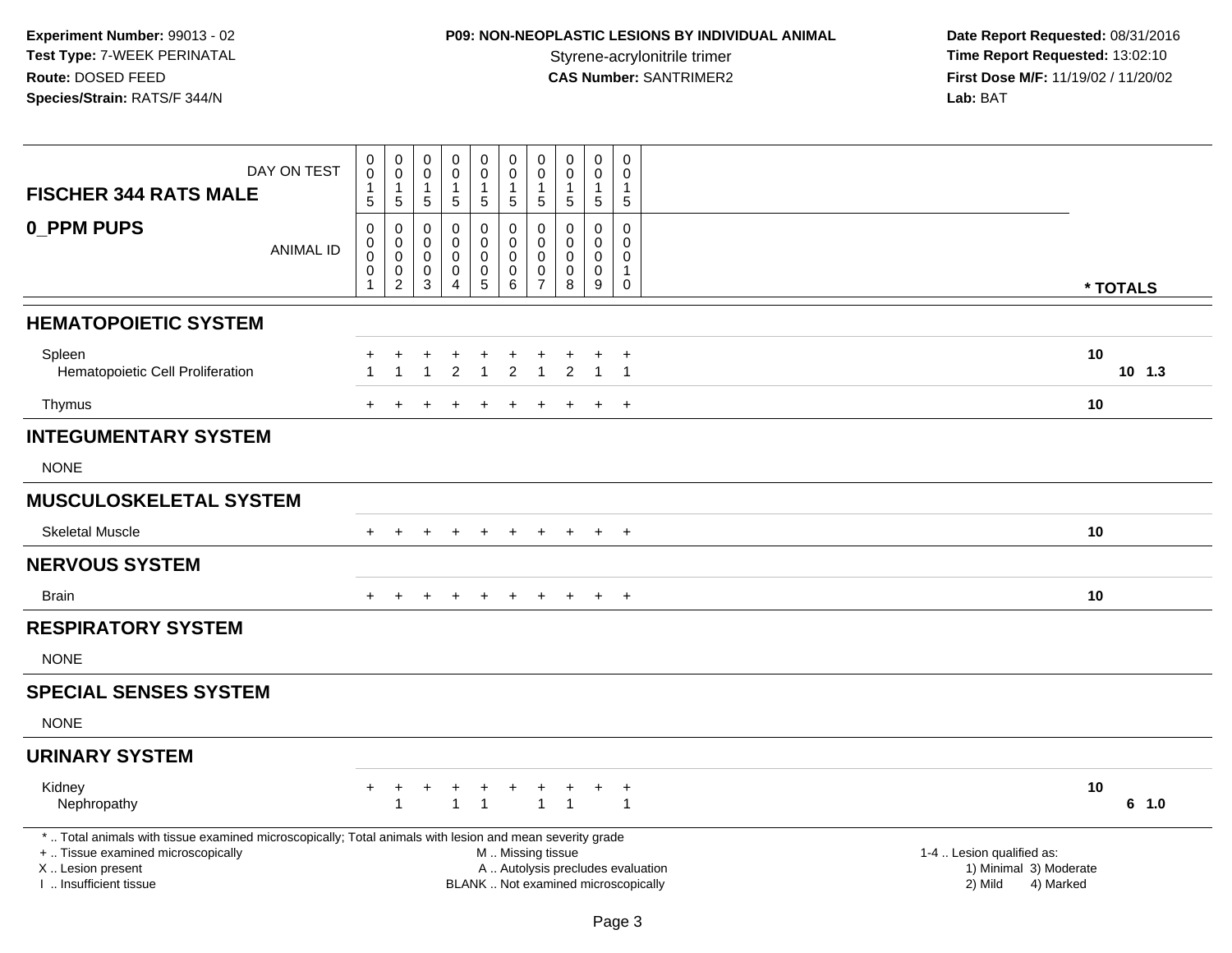# **P09: NON-NEOPLASTIC LESIONS BY INDIVIDUAL ANIMAL**

 **Date Report Requested:** 08/31/2016 Styrene-acrylonitrile trimer<br> **CAS Number:** SANTRIMER2<br> **CAS Number:** SANTRIMER2<br> **Time Report Requested:** 13:02:10 **First Dose M/F:** 11/19/02 / 11/20/02 Lab: BAT **Lab:** BAT

| <b>FISCHER 344 RATS MALE</b>                                                                                                                   | DAY ON TEST      | $\pmb{0}$<br>$\pmb{0}$<br>$\mathbf{1}$<br>5 | $\mathbf 0$<br>$\mathbf 0$<br>$\mathbf{1}$<br>$5\phantom{.0}$               | $\pmb{0}$<br>$\pmb{0}$<br>$\mathbf{1}$<br>$\sqrt{5}$                         | $\mathbf 0$<br>0<br>$\overline{1}$<br>5                | $\pmb{0}$<br>$\pmb{0}$<br>$\mathbf{1}$<br>5                               | 0<br>$\mathbf 0$<br>1<br>5              | 0<br>$\pmb{0}$<br>$\mathbf{1}$<br>$5\phantom{.0}$                           | $\pmb{0}$<br>0<br>$\mathbf{1}$<br>5        | $\mathbf 0$<br>0<br>$\mathbf{1}$<br>$\overline{5}$ | $\pmb{0}$<br>$\mathbf 0$<br>$\mathbf 1$<br>$5\phantom{.0}$ |                                  |
|------------------------------------------------------------------------------------------------------------------------------------------------|------------------|---------------------------------------------|-----------------------------------------------------------------------------|------------------------------------------------------------------------------|--------------------------------------------------------|---------------------------------------------------------------------------|-----------------------------------------|-----------------------------------------------------------------------------|--------------------------------------------|----------------------------------------------------|------------------------------------------------------------|----------------------------------|
| 250 PPM PUPS                                                                                                                                   | <b>ANIMAL ID</b> | 0<br>0<br>$\mathbf 0$<br>1<br>1             | $\mathbf 0$<br>$\mathbf 0$<br>$\mathbf 0$<br>$\mathbf{1}$<br>$\overline{2}$ | $\boldsymbol{0}$<br>$\pmb{0}$<br>$\mathbf 0$<br>$\mathbf{1}$<br>$\mathbf{3}$ | $\mathbf 0$<br>0<br>$\mathbf 0$<br>$\overline{1}$<br>4 | $\mathbf 0$<br>$\pmb{0}$<br>$\mathbf 0$<br>$\mathbf{1}$<br>$\overline{5}$ | 0<br>$\mathbf 0$<br>$\pmb{0}$<br>1<br>6 | $\mathbf 0$<br>$\mathsf 0$<br>$\mathbf 0$<br>$\mathbf{1}$<br>$\overline{7}$ | $\mathbf 0$<br>0<br>0<br>$\mathbf{1}$<br>8 | $\mathbf 0$<br>0<br>0<br>$\mathbf{1}$<br>9         | $\mathsf{O}\xspace$<br>0<br>$\mathbf 0$<br>$^2_{\rm 0}$    | * TOTALS                         |
| <b>ALIMENTARY SYSTEM</b>                                                                                                                       |                  |                                             |                                                                             |                                                                              |                                                        |                                                                           |                                         |                                                                             |                                            |                                                    |                                                            |                                  |
| Liver<br>Fatty Change<br>Hematopoietic Cell Proliferation<br>Hepatodiaphragmatic Nodule<br>Inflammation, Chronic Active                        |                  | ٠<br>$\mathbf{1}$                           | $\ddot{}$<br>$\overline{1}$<br>$\mathbf{1}$                                 |                                                                              |                                                        | $\mathbf{1}$                                                              | $1 \quad 1$                             | $\mathsf X$                                                                 | $\overline{1}$                             | $\mathbf{1}$                                       | $\overline{1}$<br>$\overline{1}$<br>$\mathbf{1}$           | 10<br>2 1.0<br>5<br>1.0<br>5 1.0 |
| <b>CARDIOVASCULAR SYSTEM</b>                                                                                                                   |                  |                                             |                                                                             |                                                                              |                                                        |                                                                           |                                         |                                                                             |                                            |                                                    |                                                            |                                  |
| <b>NONE</b>                                                                                                                                    |                  |                                             |                                                                             |                                                                              |                                                        |                                                                           |                                         |                                                                             |                                            |                                                    |                                                            |                                  |
| <b>ENDOCRINE SYSTEM</b>                                                                                                                        |                  |                                             |                                                                             |                                                                              |                                                        |                                                                           |                                         |                                                                             |                                            |                                                    |                                                            |                                  |
| <b>NONE</b>                                                                                                                                    |                  |                                             |                                                                             |                                                                              |                                                        |                                                                           |                                         |                                                                             |                                            |                                                    |                                                            |                                  |
| <b>GENERAL BODY SYSTEM</b>                                                                                                                     |                  |                                             |                                                                             |                                                                              |                                                        |                                                                           |                                         |                                                                             |                                            |                                                    |                                                            |                                  |
| <b>NONE</b>                                                                                                                                    |                  |                                             |                                                                             |                                                                              |                                                        |                                                                           |                                         |                                                                             |                                            |                                                    |                                                            |                                  |
| <b>GENITAL SYSTEM</b>                                                                                                                          |                  |                                             |                                                                             |                                                                              |                                                        |                                                                           |                                         |                                                                             |                                            |                                                    |                                                            |                                  |
| <b>NONE</b>                                                                                                                                    |                  |                                             |                                                                             |                                                                              |                                                        |                                                                           |                                         |                                                                             |                                            |                                                    |                                                            |                                  |
| <b>HEMATOPOIETIC SYSTEM</b>                                                                                                                    |                  |                                             |                                                                             |                                                                              |                                                        |                                                                           |                                         |                                                                             |                                            |                                                    |                                                            |                                  |
| <b>NONE</b>                                                                                                                                    |                  |                                             |                                                                             |                                                                              |                                                        |                                                                           |                                         |                                                                             |                                            |                                                    |                                                            |                                  |
| <b>INTEGUMENTARY SYSTEM</b>                                                                                                                    |                  |                                             |                                                                             |                                                                              |                                                        |                                                                           |                                         |                                                                             |                                            |                                                    |                                                            |                                  |
| <b>NONE</b>                                                                                                                                    |                  |                                             |                                                                             |                                                                              |                                                        |                                                                           |                                         |                                                                             |                                            |                                                    |                                                            |                                  |
| *  Total animals with tissue examined microscopically; Total animals with lesion and mean severity grade<br>+  Tissue examined microscopically |                  |                                             |                                                                             |                                                                              |                                                        |                                                                           | M  Missing tissue                       |                                                                             |                                            |                                                    |                                                            | 1-4  Lesion qualified as:        |

X .. Lesion present

I .. Insufficient tissue

M .. Missing tissue

BLANK .. Not examined microscopically 2) Mild 4) Marked

A .. Autolysis precludes evaluation 1) Minimal 3) Moderate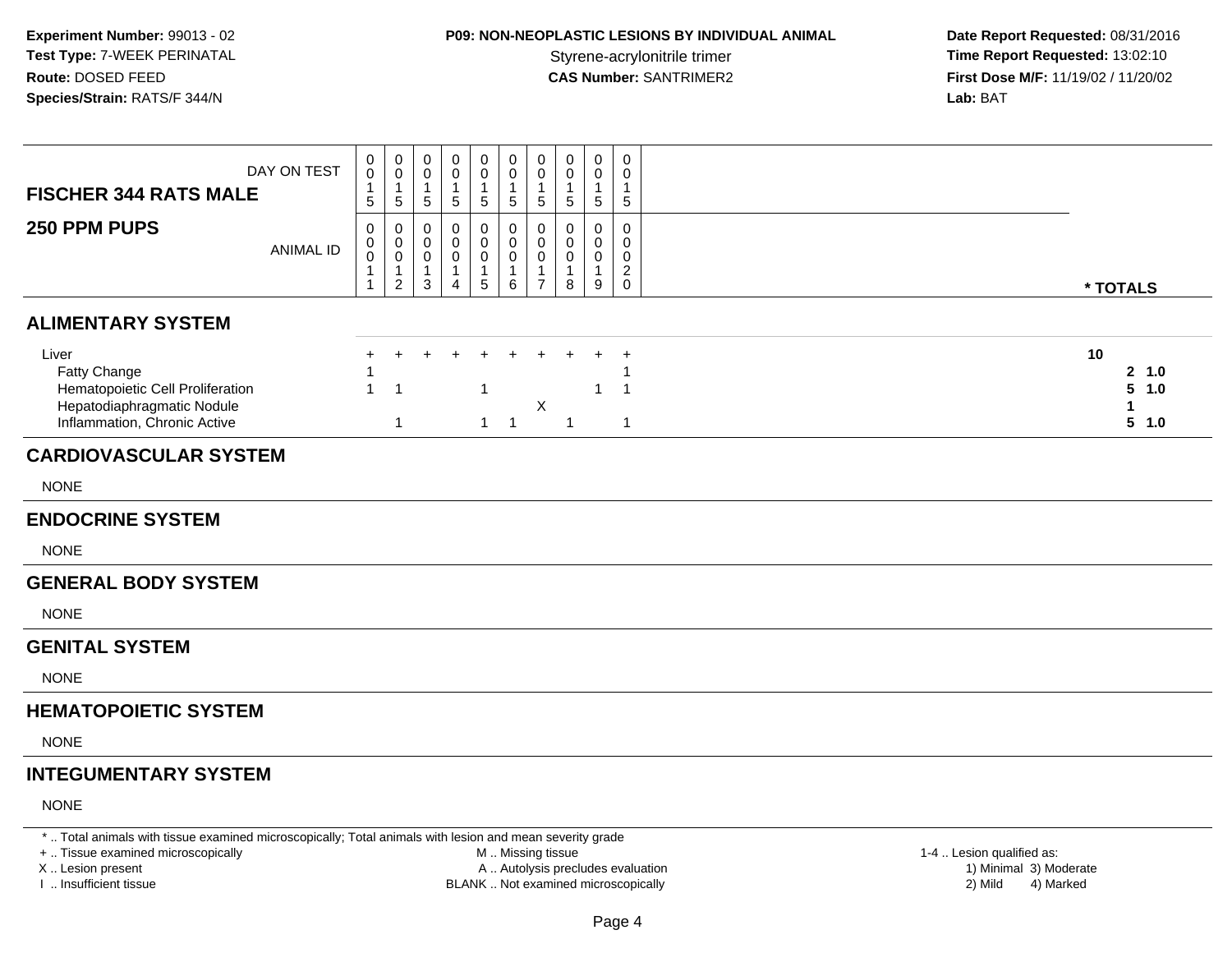## **P09: NON-NEOPLASTIC LESIONS BY INDIVIDUAL ANIMAL**

 **Date Report Requested:** 08/31/2016 **Time Report Requested: 13:02:10 CAS Number:** SANTRIMER2 **First Dose M/F:** 11/19/02 / 11/20/02 **Lab:** BAT

| DAY ON TEST<br><b>FISCHER 344 RATS MALE</b>          | 0<br>$\mathsf{O}$<br>$5\phantom{.0}$ | $_{\rm 0}^{\rm 0}$<br>$\overline{A}$<br>5                   | 0<br>0<br>5                   | 0<br>0<br>$\sqrt{5}$             | 0<br>0<br>$\overline{A}$<br>5    | 0<br>$\pmb{0}$<br>$\mathbf{1}$<br>5 | 0<br>0<br>1<br>$\sqrt{5}$     | 0<br>0<br>5 | $\mathbf 0$<br>0<br>5 | $\mathbf 0$<br>0<br>5                                  |  |             |
|------------------------------------------------------|--------------------------------------|-------------------------------------------------------------|-------------------------------|----------------------------------|----------------------------------|-------------------------------------|-------------------------------|-------------|-----------------------|--------------------------------------------------------|--|-------------|
| 250 PPM PUPS<br>ANIMAL ID                            | 0<br>0<br>$\mathbf 0$                | $\mathbf 0$<br>$\mathbf 0$<br>$\mathsf 0$<br>$\overline{2}$ | $\pmb{0}$<br>$\mathbf 0$<br>3 | 0<br>$\pmb{0}$<br>$\pmb{0}$<br>4 | 0<br>$\pmb{0}$<br>$\pmb{0}$<br>5 | 0<br>$\pmb{0}$<br>0<br>6            | 0<br>0<br>0<br>$\overline{ }$ | 0<br>0<br>8 | 0<br>0<br>9           | 0<br>0<br>$\mathbf 0$<br>$\overline{c}$<br>$\mathbf 0$ |  | * TOTALS    |
| <b>MUSCULOSKELETAL SYSTEM</b>                        |                                      |                                                             |                               |                                  |                                  |                                     |                               |             |                       |                                                        |  |             |
| <b>NONE</b>                                          |                                      |                                                             |                               |                                  |                                  |                                     |                               |             |                       |                                                        |  |             |
| <b>NERVOUS SYSTEM</b>                                |                                      |                                                             |                               |                                  |                                  |                                     |                               |             |                       |                                                        |  |             |
| <b>Brain</b><br>Cerebrum, Developmental Malformation |                                      |                                                             |                               | +                                | $\div$                           | $+$                                 | $+$                           | $\pm$       |                       | $+$ $+$                                                |  | 10<br>4 1.0 |
| <b>RESPIRATORY SYSTEM</b>                            |                                      |                                                             |                               |                                  |                                  |                                     |                               |             |                       |                                                        |  |             |
| <b>NONE</b>                                          |                                      |                                                             |                               |                                  |                                  |                                     |                               |             |                       |                                                        |  |             |
| <b>SPECIAL SENSES SYSTEM</b>                         |                                      |                                                             |                               |                                  |                                  |                                     |                               |             |                       |                                                        |  |             |
| <b>NONE</b>                                          |                                      |                                                             |                               |                                  |                                  |                                     |                               |             |                       |                                                        |  |             |

#### **URINARY SYSTEM**

NONE

\* .. Total animals with tissue examined microscopically; Total animals with lesion and mean severity grade

+ .. Tissue examined microscopically

X .. Lesion present

I .. Insufficient tissue

 M .. Missing tissueA .. Autolysis precludes evaluation

BLANK .. Not examined microscopically 2) Mild 4) Marked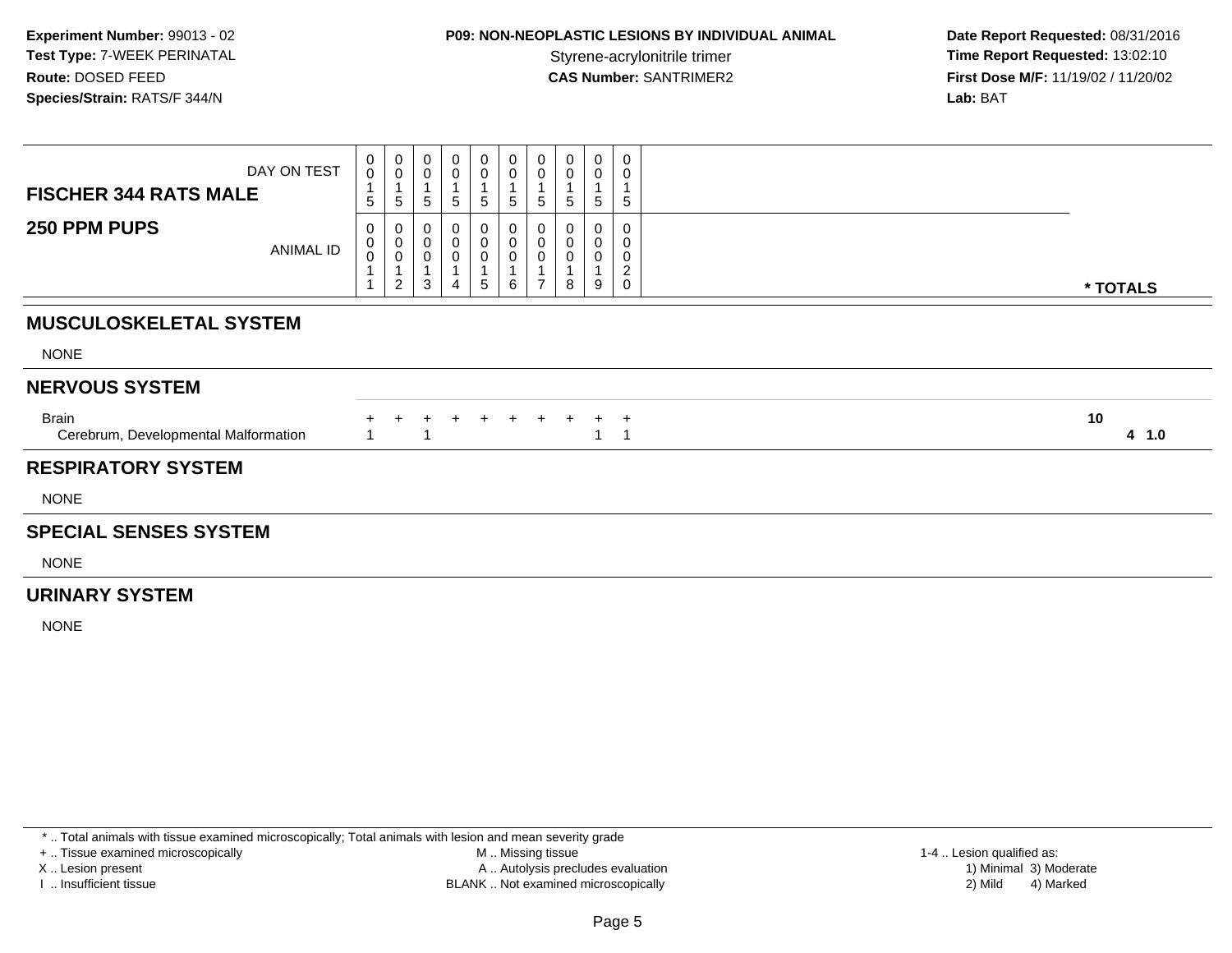## **P09: NON-NEOPLASTIC LESIONS BY INDIVIDUAL ANIMAL**

 **Date Report Requested:** 08/31/2016 **Time Report Requested: 13:02:10 CAS Number:** SANTRIMER2 **First Dose M/F:** 11/19/02 / 11/20/02 **Lab:** BAT

| DAY ON TEST<br><b>FISCHER 344 RATS MALE</b>                               | 0<br>$\mathbf 0$<br>1<br>5                            | 0<br>0<br>1<br>$\sqrt{5}$    | 0<br>$\mathbf 0$<br>$\overline{1}$<br>$\overline{5}$      | 0<br>0<br>5                                     | 0<br>0<br>1<br>$\sqrt{5}$  | 0<br>0<br>5                        | 0<br>0<br>$5\phantom{.0}$                       | 0<br>$\mathbf 0$<br>$\mathbf{1}$<br>$\sqrt{5}$       | 0<br>$\mathbf{0}$<br>$\overline{1}$<br>$\,$ 5 $\,$ | 0<br>$\mathbf 0$<br>$\mathbf{1}$<br>$\sqrt{5}$ |          |                             |
|---------------------------------------------------------------------------|-------------------------------------------------------|------------------------------|-----------------------------------------------------------|-------------------------------------------------|----------------------------|------------------------------------|-------------------------------------------------|------------------------------------------------------|----------------------------------------------------|------------------------------------------------|----------|-----------------------------|
| 500 PPM PUPS<br><b>ANIMAL ID</b>                                          | 0<br>0<br>$\,0\,$<br>$\overline{c}$<br>$\overline{1}$ | 0<br>0<br>0<br>$\frac{2}{2}$ | 0<br>0<br>$\mathbf 0$<br>$\boldsymbol{2}$<br>$\mathbf{3}$ | 0<br>0<br>0<br>$\overline{c}$<br>$\overline{4}$ | 0<br>0<br>0<br>$rac{2}{5}$ | 0<br>0<br>0<br>$\overline{a}$<br>6 | 0<br>0<br>0<br>$\overline{a}$<br>$\overline{7}$ | 0<br>0<br>$\mathbf 0$<br>$\boldsymbol{2}$<br>$\,8\,$ | 0<br>0<br>0<br>$\overline{2}$<br>$\mathsf g$       | 0<br>0<br>$\mathbf 0$<br>3<br>$\mathbf 0$      | * TOTALS |                             |
| <b>ALIMENTARY SYSTEM</b>                                                  |                                                       |                              |                                                           |                                                 |                            |                                    |                                                 |                                                      |                                                    |                                                |          |                             |
| Liver<br>Hematopoietic Cell Proliferation<br>Inflammation, Chronic Active | 1                                                     | +<br>$\overline{1}$          | ÷                                                         | $\ddot{}$<br>-1                                 |                            | $\overline{+}$<br>$\mathbf{1}$     | $\ddot{}$<br>$\mathbf{1}$                       | $\ddot{}$<br>$\overline{1}$                          |                                                    | $^{+}$<br>$1 \quad 1$                          | 10       | 7 <sub>1.0</sub><br>$1 1.0$ |
| <b>CARDIOVASCULAR SYSTEM</b>                                              |                                                       |                              |                                                           |                                                 |                            |                                    |                                                 |                                                      |                                                    |                                                |          |                             |
| <b>NONE</b>                                                               |                                                       |                              |                                                           |                                                 |                            |                                    |                                                 |                                                      |                                                    |                                                |          |                             |
| <b>ENDOCRINE SYSTEM</b>                                                   |                                                       |                              |                                                           |                                                 |                            |                                    |                                                 |                                                      |                                                    |                                                |          |                             |
| <b>NONE</b>                                                               |                                                       |                              |                                                           |                                                 |                            |                                    |                                                 |                                                      |                                                    |                                                |          |                             |
| <b>GENERAL BODY SYSTEM</b>                                                |                                                       |                              |                                                           |                                                 |                            |                                    |                                                 |                                                      |                                                    |                                                |          |                             |
| <b>NONE</b>                                                               |                                                       |                              |                                                           |                                                 |                            |                                    |                                                 |                                                      |                                                    |                                                |          |                             |
| <b>GENITAL SYSTEM</b>                                                     |                                                       |                              |                                                           |                                                 |                            |                                    |                                                 |                                                      |                                                    |                                                |          |                             |
| <b>NONE</b>                                                               |                                                       |                              |                                                           |                                                 |                            |                                    |                                                 |                                                      |                                                    |                                                |          |                             |
| <b>HEMATOPOIETIC SYSTEM</b>                                               |                                                       |                              |                                                           |                                                 |                            |                                    |                                                 |                                                      |                                                    |                                                |          |                             |
| <b>NONE</b>                                                               |                                                       |                              |                                                           |                                                 |                            |                                    |                                                 |                                                      |                                                    |                                                |          |                             |
| <b>INTEGUMENTARY SYSTEM</b>                                               |                                                       |                              |                                                           |                                                 |                            |                                    |                                                 |                                                      |                                                    |                                                |          |                             |
| <b>NONE</b>                                                               |                                                       |                              |                                                           |                                                 |                            |                                    |                                                 |                                                      |                                                    |                                                |          |                             |
| <b>MUSCULOSKELETAL SYSTEM</b>                                             |                                                       |                              |                                                           |                                                 |                            |                                    |                                                 |                                                      |                                                    |                                                |          |                             |

\* .. Total animals with tissue examined microscopically; Total animals with lesion and mean severity grade

+ .. Tissue examined microscopically

X .. Lesion present

I .. Insufficient tissue

M .. Missing tissue

A .. Autolysis precludes evaluation

BLANK .. Not examined microscopically 2) Mild 4) Marked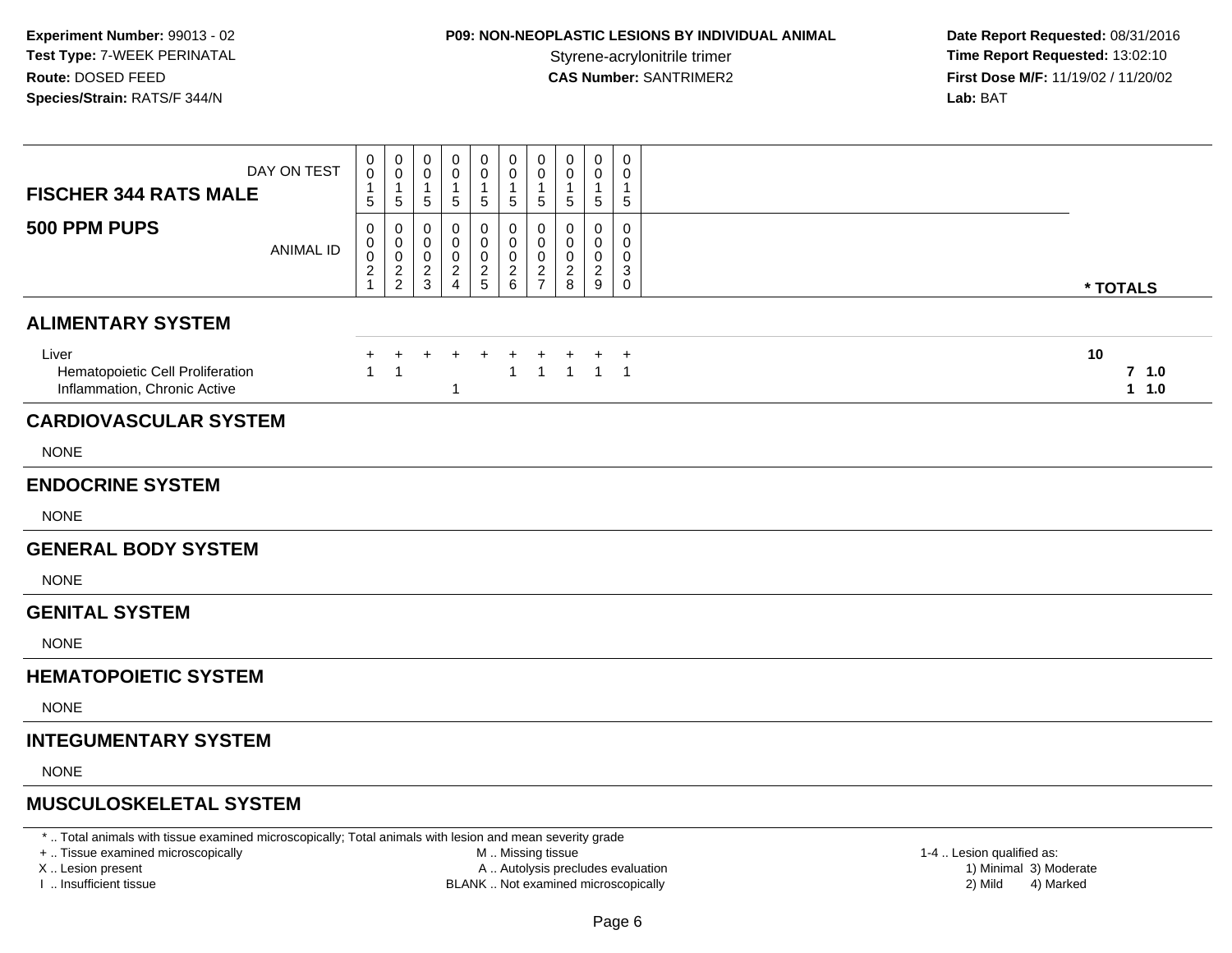## **P09: NON-NEOPLASTIC LESIONS BY INDIVIDUAL ANIMAL**

 **Date Report Requested:** 08/31/2016 **Time Report Requested: 13:02:10 CAS Number:** SANTRIMER2 **First Dose M/F:** 11/19/02 / 11/20/02 **Lab:** BAT

| <b>FISCHER 344 RATS MALE</b>                         | DAY ON TEST      | $\begin{smallmatrix} 0\\0 \end{smallmatrix}$<br>1<br>5 | $\pmb{0}$<br>$\mathbf 0$<br>$\mathbf{1}$<br>$\overline{5}$ | 0<br>0<br>5                                                        | 0<br>$\pmb{0}$<br>$\mathbf{1}$<br>5          | $\mathbf 0$<br>$\mathsf{O}\xspace$<br>$\mathbf{1}$<br>5 | $\boldsymbol{0}$<br>$\mathbf 0$<br>$\mathbf 1$<br>$5\phantom{.0}$ | 0<br>$\pmb{0}$<br>$\mathbf 1$<br>$\sqrt{5}$  | 0<br>$\boldsymbol{0}$<br>$\sqrt{5}$                 | 0<br>$\pmb{0}$<br>$\mathbf{1}$<br>$\sqrt{5}$       | 0<br>0<br>$\mathbf{1}$<br>5 |                                     |
|------------------------------------------------------|------------------|--------------------------------------------------------|------------------------------------------------------------|--------------------------------------------------------------------|----------------------------------------------|---------------------------------------------------------|-------------------------------------------------------------------|----------------------------------------------|-----------------------------------------------------|----------------------------------------------------|-----------------------------|-------------------------------------|
| 500 PPM PUPS                                         | <b>ANIMAL ID</b> | 0<br>$\mathbf 0$<br>$\pmb{0}$<br>$\frac{2}{1}$         | $\pmb{0}$<br>0002                                          | 0<br>$\boldsymbol{0}$<br>$\pmb{0}$<br>$\overline{\mathbf{c}}$<br>3 | 0<br>$\pmb{0}$<br>$\pmb{0}$<br>$\frac{2}{4}$ | 0<br>$\mathsf{O}\xspace$<br>$\frac{0}{2}$               | 0<br>0<br>$\frac{0}{2}$                                           | 0<br>$\pmb{0}$<br>$\pmb{0}$<br>$\frac{2}{7}$ | 0<br>$\boldsymbol{0}$<br>$\pmb{0}$<br>$\frac{2}{8}$ | 0<br>$\pmb{0}$<br>$\pmb{0}$<br>$\overline{2}$<br>9 | 0<br>0<br>0<br>3<br>0       | * TOTALS                            |
| <b>NONE</b>                                          |                  |                                                        |                                                            |                                                                    |                                              |                                                         |                                                                   |                                              |                                                     |                                                    |                             |                                     |
| <b>NERVOUS SYSTEM</b>                                |                  |                                                        |                                                            |                                                                    |                                              |                                                         |                                                                   |                                              |                                                     |                                                    |                             |                                     |
| <b>Brain</b><br>Cerebrum, Developmental Malformation |                  |                                                        |                                                            |                                                                    |                                              |                                                         | $\ddot{}$                                                         |                                              | $+$                                                 |                                                    | $+$ $+$                     | 10<br>$3 \t1.0$                     |
| <b>RESPIRATORY SYSTEM</b>                            |                  |                                                        |                                                            |                                                                    |                                              |                                                         |                                                                   |                                              |                                                     |                                                    |                             |                                     |
| <b>NONE</b>                                          |                  |                                                        |                                                            |                                                                    |                                              |                                                         |                                                                   |                                              |                                                     |                                                    |                             |                                     |
| <b>SPECIAL SENSES SYSTEM</b>                         |                  |                                                        |                                                            |                                                                    |                                              |                                                         |                                                                   |                                              |                                                     |                                                    |                             |                                     |
| <b>NONE</b>                                          |                  |                                                        |                                                            |                                                                    |                                              |                                                         |                                                                   |                                              |                                                     |                                                    |                             |                                     |
| <b>URINARY SYSTEM</b>                                |                  |                                                        |                                                            |                                                                    |                                              |                                                         |                                                                   |                                              |                                                     |                                                    |                             |                                     |
| Kidney<br>Mineralization<br>Nephropathy              |                  | $+$                                                    |                                                            |                                                                    |                                              | $\div$                                                  | $+$                                                               | $+$                                          | $\ddot{}$                                           | $\ddot{}$<br>1                                     | $+$                         | 10<br>11.0<br>$\overline{7}$<br>1.0 |

\* .. Total animals with tissue examined microscopically; Total animals with lesion and mean severity grade

+ .. Tissue examined microscopically

X .. Lesion present

I .. Insufficient tissue

 M .. Missing tissueA .. Autolysis precludes evaluation

BLANK .. Not examined microscopically 2) Mild 4) Marked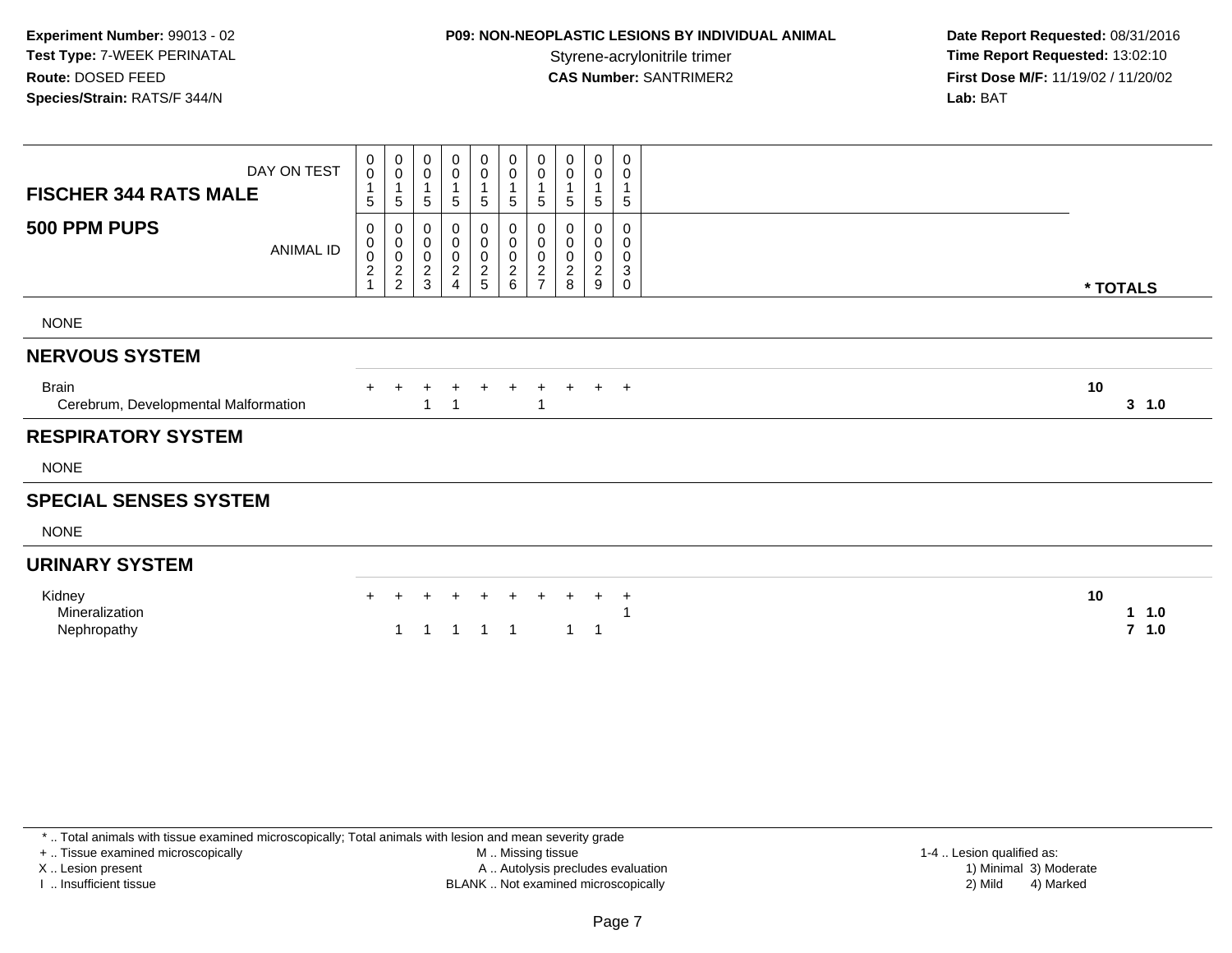# **P09: NON-NEOPLASTIC LESIONS BY INDIVIDUAL ANIMAL**

 **Date Report Requested:** 08/31/2016 Styrene-acrylonitrile trimer<br> **CAS Number:** SANTRIMER2 **Time Report Requested:** 13:02:10<br> **First Dose M/F:** 11/19/02 / 11/20/02 **First Dose M/F:** 11/19/02 / 11/20/02<br>Lab: BAT **Lab:** BAT

| <b>FISCHER 344 RATS MALE</b>                                                                                                                                                                  | DAY ON TEST      | 0<br>$\mathbf 0$<br>$\mathbf{1}$<br>5                     | $\pmb{0}$<br>$\mathbf 0$<br>$\mathbf{1}$<br>$\sqrt{5}$    | $\pmb{0}$<br>$\mathbf 0$<br>1<br>$\sqrt{5}$                   | $\mathbf 0$<br>$\mathbf 0$<br>$\overline{1}$<br>$\overline{5}$               | $\mathbf 0$<br>$\mathbf 0$<br>$\mathbf{1}$<br>$\sqrt{5}$                   | $\pmb{0}$<br>$\mathbf 0$<br>$\mathbf{1}$<br>5                                 | $\pmb{0}$<br>$\mathbf 0$<br>1<br>$\overline{5}$               | 0<br>0<br>1<br>5                          | $\pmb{0}$<br>0<br>$\mathbf{1}$<br>$\overline{5}$ | $\pmb{0}$<br>$\mathbf 0$<br>-1<br>$\sqrt{5}$                          |                                                                          |                                                                             |                               |
|-----------------------------------------------------------------------------------------------------------------------------------------------------------------------------------------------|------------------|-----------------------------------------------------------|-----------------------------------------------------------|---------------------------------------------------------------|------------------------------------------------------------------------------|----------------------------------------------------------------------------|-------------------------------------------------------------------------------|---------------------------------------------------------------|-------------------------------------------|--------------------------------------------------|-----------------------------------------------------------------------|--------------------------------------------------------------------------|-----------------------------------------------------------------------------|-------------------------------|
| 1000 PPM PUPS                                                                                                                                                                                 | <b>ANIMAL ID</b> | 0<br>$\mathbf 0$<br>$\boldsymbol{0}$<br>3<br>$\mathbf{1}$ | $\pmb{0}$<br>$\overline{0}$ <sub>0</sub><br>$\frac{3}{2}$ | 0<br>$\mathsf 0$<br>$\mathbf 0$<br>$\sqrt{3}$<br>$\mathbf{3}$ | 0<br>$\mathbf 0$<br>$\pmb{0}$<br>$\ensuremath{\mathsf{3}}$<br>$\overline{4}$ | $\mathbf 0$<br>$\mathbf 0$<br>$\mathbf 0$<br>$\mathsf 3$<br>$\overline{5}$ | $\mathbf 0$<br>$\pmb{0}$<br>$\pmb{0}$<br>$\ensuremath{\mathsf{3}}$<br>$\,6\,$ | 0<br>$\pmb{0}$<br>$\mathbf 0$<br>$\sqrt{3}$<br>$\overline{7}$ | $\mathbf 0$<br>0<br>$\mathbf 0$<br>3<br>8 | 0<br>0<br>$\mathbf 0$<br>3<br>9                  | $\mathbf 0$<br>$\mathbf 0$<br>$\mathbf 0$<br>4<br>$\mathsf{O}\xspace$ |                                                                          |                                                                             | * TOTALS                      |
| <b>ALIMENTARY SYSTEM</b>                                                                                                                                                                      |                  |                                                           |                                                           |                                                               |                                                                              |                                                                            |                                                                               |                                                               |                                           |                                                  |                                                                       |                                                                          |                                                                             |                               |
| Liver<br>Fatty Change<br>Hematopoietic Cell Proliferation<br>Inflammation, Chronic Active                                                                                                     |                  | ÷<br>$\mathbf{1}$                                         |                                                           | $\mathbf{1}$                                                  | $\overline{1}$                                                               | $\overline{1}$                                                             |                                                                               |                                                               | $\mathbf{1}$                              | 1                                                | $\div$<br>$\overline{1}$                                              |                                                                          | 10                                                                          | 2, 1.0<br>5<br>1.0<br>$1 1.0$ |
| <b>CARDIOVASCULAR SYSTEM</b>                                                                                                                                                                  |                  |                                                           |                                                           |                                                               |                                                                              |                                                                            |                                                                               |                                                               |                                           |                                                  |                                                                       |                                                                          |                                                                             |                               |
| <b>NONE</b>                                                                                                                                                                                   |                  |                                                           |                                                           |                                                               |                                                                              |                                                                            |                                                                               |                                                               |                                           |                                                  |                                                                       |                                                                          |                                                                             |                               |
| <b>ENDOCRINE SYSTEM</b>                                                                                                                                                                       |                  |                                                           |                                                           |                                                               |                                                                              |                                                                            |                                                                               |                                                               |                                           |                                                  |                                                                       |                                                                          |                                                                             |                               |
| <b>NONE</b>                                                                                                                                                                                   |                  |                                                           |                                                           |                                                               |                                                                              |                                                                            |                                                                               |                                                               |                                           |                                                  |                                                                       |                                                                          |                                                                             |                               |
| <b>GENERAL BODY SYSTEM</b>                                                                                                                                                                    |                  |                                                           |                                                           |                                                               |                                                                              |                                                                            |                                                                               |                                                               |                                           |                                                  |                                                                       |                                                                          |                                                                             |                               |
| <b>NONE</b>                                                                                                                                                                                   |                  |                                                           |                                                           |                                                               |                                                                              |                                                                            |                                                                               |                                                               |                                           |                                                  |                                                                       |                                                                          |                                                                             |                               |
| <b>GENITAL SYSTEM</b>                                                                                                                                                                         |                  |                                                           |                                                           |                                                               |                                                                              |                                                                            |                                                                               |                                                               |                                           |                                                  |                                                                       |                                                                          |                                                                             |                               |
| Epididymis                                                                                                                                                                                    |                  |                                                           |                                                           |                                                               |                                                                              |                                                                            |                                                                               |                                                               |                                           |                                                  | $\overline{1}$                                                        |                                                                          | 10                                                                          |                               |
| Seminal Vesicle<br>Atrophy                                                                                                                                                                    |                  |                                                           |                                                           |                                                               |                                                                              |                                                                            |                                                                               |                                                               |                                           | $+$                                              | $\overline{+}$                                                        |                                                                          | 10                                                                          | 11.0                          |
| <b>Testes</b>                                                                                                                                                                                 |                  | $+$                                                       | $\ddot{}$                                                 |                                                               |                                                                              |                                                                            | $\ddot{}$                                                                     |                                                               | $\ddot{}$                                 | $+$                                              | $\overline{+}$                                                        |                                                                          | 10                                                                          |                               |
| <b>HEMATOPOIETIC SYSTEM</b>                                                                                                                                                                   |                  |                                                           |                                                           |                                                               |                                                                              |                                                                            |                                                                               |                                                               |                                           |                                                  |                                                                       |                                                                          |                                                                             |                               |
| Spleen                                                                                                                                                                                        |                  |                                                           |                                                           |                                                               |                                                                              |                                                                            |                                                                               |                                                               |                                           |                                                  | $\overline{+}$                                                        |                                                                          | 10                                                                          |                               |
| *  Total animals with tissue examined microscopically; Total animals with lesion and mean severity grade<br>+  Tissue examined microscopically<br>X  Lesion present<br>I  Insufficient tissue |                  |                                                           |                                                           |                                                               |                                                                              |                                                                            | M  Missing tissue                                                             |                                                               |                                           |                                                  |                                                                       | A  Autolysis precludes evaluation<br>BLANK  Not examined microscopically | 1-4  Lesion qualified as:<br>1) Minimal 3) Moderate<br>2) Mild<br>4) Marked |                               |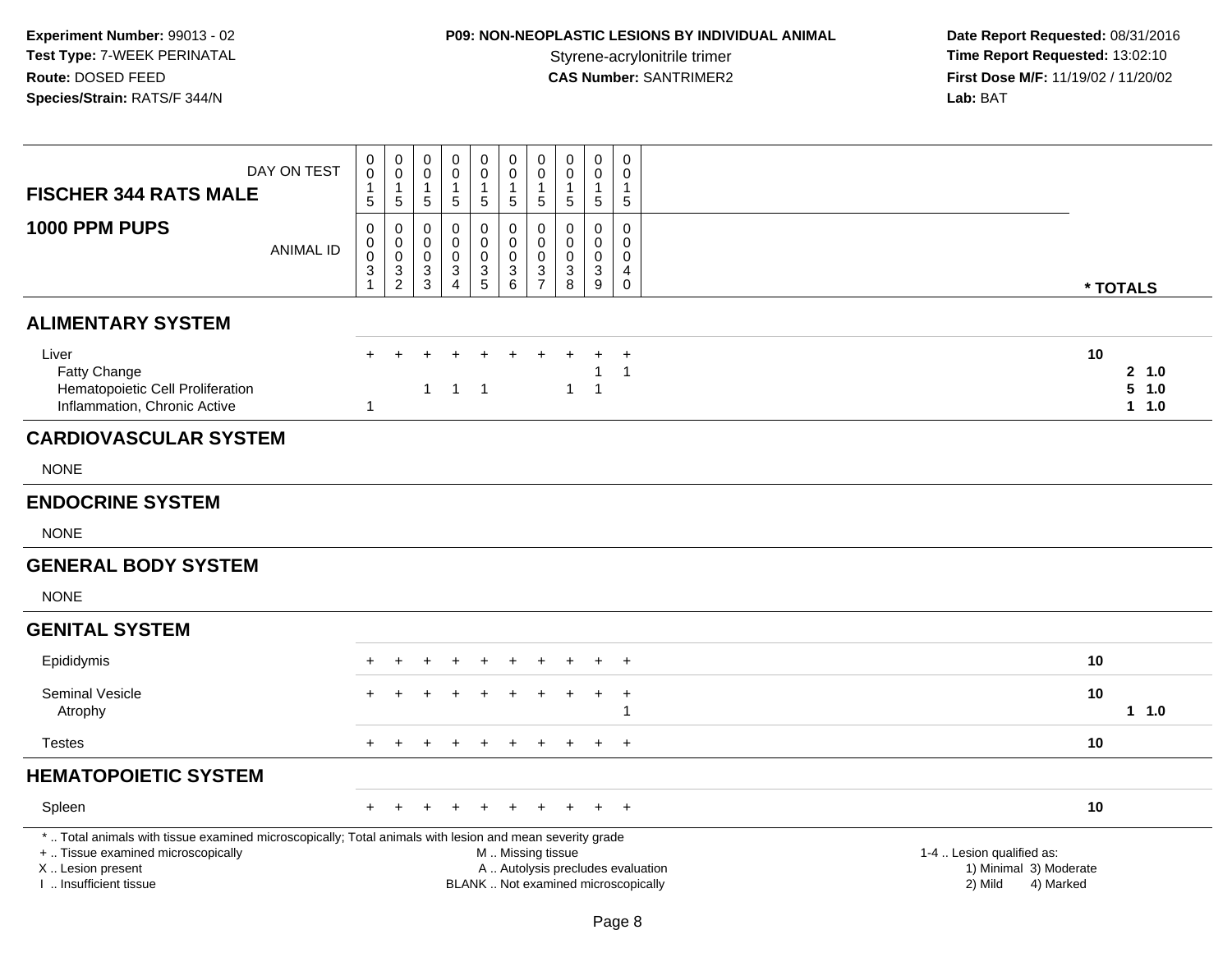## **P09: NON-NEOPLASTIC LESIONS BY INDIVIDUAL ANIMAL**

 **Date Report Requested:** 08/31/2016 **Time Report Requested: 13:02:10 CAS Number:** SANTRIMER2 **First Dose M/F:** 11/19/02 / 11/20/02 **Lab:** BAT

| DAY ON TEST<br><b>FISCHER 344 RATS MALE</b>          | $\begin{smallmatrix} 0\\0 \end{smallmatrix}$<br>$\mathbf{1}$<br>5        | 0<br>$\mathbf 0$<br>$\mathbf{1}$<br>5                                 | 0<br>0<br>1<br>5                                      | 0<br>0<br>-1<br>5                     | $\boldsymbol{0}$<br>$\pmb{0}$<br>5                            | 0<br>$\mathbf 0$<br>$\overline{1}$<br>$\sqrt{5}$                            | $\pmb{0}$<br>$\mathbf 0$<br>$\overline{1}$<br>5                                | 0<br>0<br>$\mathbf{1}$<br>5 | 0<br>$\mathbf 0$<br>$\mathbf{1}$<br>5 |             | 0<br>$\mathbf 0$<br>1<br>5                          |    |          |
|------------------------------------------------------|--------------------------------------------------------------------------|-----------------------------------------------------------------------|-------------------------------------------------------|---------------------------------------|---------------------------------------------------------------|-----------------------------------------------------------------------------|--------------------------------------------------------------------------------|-----------------------------|---------------------------------------|-------------|-----------------------------------------------------|----|----------|
| 1000 PPM PUPS<br><b>ANIMAL ID</b>                    | 0<br>$\pmb{0}$<br>$\pmb{0}$<br>$\ensuremath{\mathsf{3}}$<br>$\mathbf{1}$ | $\mathbf 0$<br>$\mathbf 0$<br>$\,0\,$<br>$\sqrt{3}$<br>$\overline{2}$ | 0<br>0<br>$\pmb{0}$<br>$\ensuremath{\mathsf{3}}$<br>3 | 0<br>0<br>0<br>$\sqrt{3}$<br>$\Delta$ | 0<br>$\pmb{0}$<br>$\pmb{0}$<br>$\ensuremath{\mathsf{3}}$<br>5 | $\mathbf 0$<br>$\mathbf 0$<br>$\mathbf 0$<br>$\ensuremath{\mathsf{3}}$<br>6 | $\pmb{0}$<br>$\boldsymbol{0}$<br>$\mathbf 0$<br>$\mathbf{3}$<br>$\overline{7}$ | 0<br>0<br>0<br>3<br>8       | 0<br>0<br>$\pmb{0}$<br>3<br>9         |             | $\mathbf 0$<br>0<br>$\mathbf 0$<br>4<br>$\mathbf 0$ |    | * TOTALS |
| Hematopoietic Cell Proliferation                     | $\mathbf{1}$                                                             | -1                                                                    | -1                                                    | $\overline{2}$                        | -1                                                            | -1                                                                          | -1                                                                             | 1                           | -1                                    | $\mathbf 1$ |                                                     |    | $10$ 1.1 |
| <b>INTEGUMENTARY SYSTEM</b>                          |                                                                          |                                                                       |                                                       |                                       |                                                               |                                                                             |                                                                                |                             |                                       |             |                                                     |    |          |
| <b>NONE</b>                                          |                                                                          |                                                                       |                                                       |                                       |                                                               |                                                                             |                                                                                |                             |                                       |             |                                                     |    |          |
| <b>MUSCULOSKELETAL SYSTEM</b>                        |                                                                          |                                                                       |                                                       |                                       |                                                               |                                                                             |                                                                                |                             |                                       |             |                                                     |    |          |
| <b>NONE</b>                                          |                                                                          |                                                                       |                                                       |                                       |                                                               |                                                                             |                                                                                |                             |                                       |             |                                                     |    |          |
| <b>NERVOUS SYSTEM</b>                                |                                                                          |                                                                       |                                                       |                                       |                                                               |                                                                             |                                                                                |                             |                                       |             |                                                     |    |          |
| <b>Brain</b><br>Cerebrum, Developmental Malformation | $\mathbf{1}$                                                             | -1                                                                    | $\blacktriangleleft$                                  | -1                                    | $\overline{1}$                                                | $\overline{1}$                                                              |                                                                                | $\mathbf{1}$                |                                       | $+$ $+$     |                                                     | 10 | $7$ 1.0  |
| <b>RESPIRATORY SYSTEM</b>                            |                                                                          |                                                                       |                                                       |                                       |                                                               |                                                                             |                                                                                |                             |                                       |             |                                                     |    |          |
| <b>NONE</b>                                          |                                                                          |                                                                       |                                                       |                                       |                                                               |                                                                             |                                                                                |                             |                                       |             |                                                     |    |          |
| <b>SPECIAL SENSES SYSTEM</b>                         |                                                                          |                                                                       |                                                       |                                       |                                                               |                                                                             |                                                                                |                             |                                       |             |                                                     |    |          |
| <b>NONE</b>                                          |                                                                          |                                                                       |                                                       |                                       |                                                               |                                                                             |                                                                                |                             |                                       |             |                                                     |    |          |
| <b>URINARY SYSTEM</b>                                |                                                                          |                                                                       |                                                       |                                       |                                                               |                                                                             |                                                                                |                             |                                       |             |                                                     |    |          |
| Kidney<br>Nephropathy                                | $+$                                                                      | $+$                                                                   | $\ddot{}$                                             | $\ddot{}$                             | $\ddot{}$                                                     | $+$                                                                         | $+$                                                                            | $+$                         |                                       | $+$<br>$+$  |                                                     | 10 | 3, 1.0   |

\* .. Total animals with tissue examined microscopically; Total animals with lesion and mean severity grade

+ .. Tissue examined microscopically

X .. Lesion present

I .. Insufficient tissue

M .. Missing tissue

A .. Autolysis precludes evaluation

BLANK .. Not examined microscopically 2) Mild 4) Marked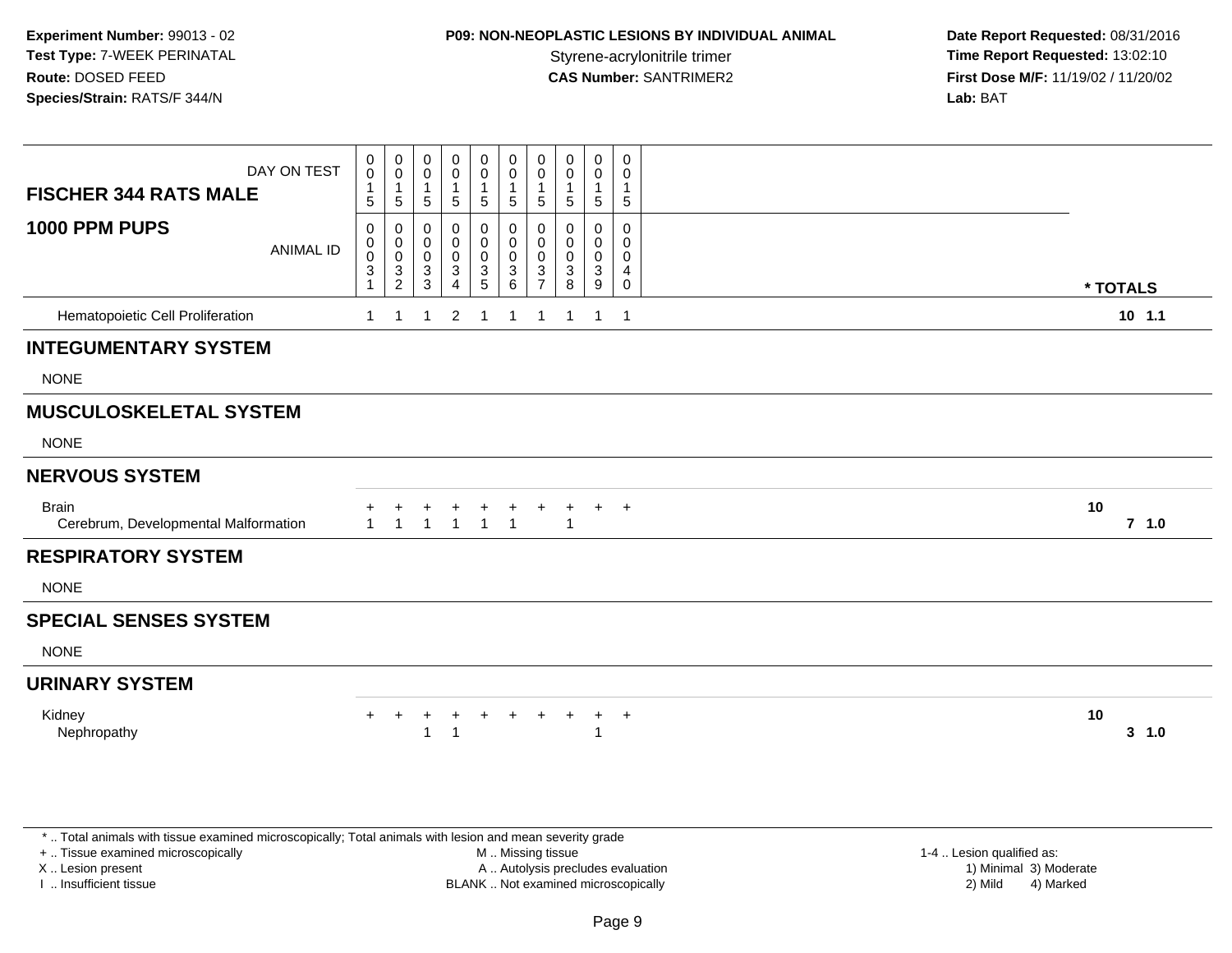# **P09: NON-NEOPLASTIC LESIONS BY INDIVIDUAL ANIMAL**

|                                                                                                                                                                                               | DAY ON TEST      | 0<br>$\pmb{0}$<br>$\mathbf{1}$                        | $\mathbf 0$<br>$\mathbf 0$<br>$\mathbf{1}$             | $\mathbf 0$<br>$\mathbf 0$<br>-1 | 0<br>$\mathbf 0$<br>-1                                                | $\pmb{0}$<br>$\mathbf 0$<br>1                                            | $\mathbf 0$<br>$\mathbf 0$<br>$\overline{1}$                 | $\mathbf 0$<br>$\boldsymbol{0}$<br>$\mathbf{1}$                       | $\mathbf 0$<br>$\mathbf 0$<br>$\mathbf{1}$ | $\mathbf 0$<br>$\mathbf 0$<br>1                                          | $\pmb{0}$<br>$\mathbf 0$<br>1             |                                                                             |
|-----------------------------------------------------------------------------------------------------------------------------------------------------------------------------------------------|------------------|-------------------------------------------------------|--------------------------------------------------------|----------------------------------|-----------------------------------------------------------------------|--------------------------------------------------------------------------|--------------------------------------------------------------|-----------------------------------------------------------------------|--------------------------------------------|--------------------------------------------------------------------------|-------------------------------------------|-----------------------------------------------------------------------------|
| <b>FISCHER 344 RATS MALE</b>                                                                                                                                                                  |                  | 5                                                     | 5                                                      | 5                                | 5                                                                     | 5                                                                        | $\sqrt{5}$                                                   | $5\phantom{.0}$                                                       | 5                                          | 5                                                                        | 5                                         |                                                                             |
| 2000 PPM PUPS                                                                                                                                                                                 | <b>ANIMAL ID</b> | 0<br>$\pmb{0}$<br>$\overline{0}$<br>4<br>$\mathbf{1}$ | 0<br>$\mathbf 0$<br>$\mathbf 0$<br>4<br>$\overline{2}$ | 0<br>$\mathbf 0$<br>0<br>4<br>3  | $\mathbf 0$<br>$\mathbf 0$<br>$\pmb{0}$<br>$\overline{4}$<br>$\Delta$ | $\mathbf 0$<br>$\mathbf 0$<br>$\ddot{\mathbf{0}}$<br>4<br>$\overline{5}$ | 0<br>$\mathbf 0$<br>$\mathbf 0$<br>$\overline{a}$<br>$\,6\,$ | $\mathbf 0$<br>$\mathbf 0$<br>$\boldsymbol{0}$<br>4<br>$\overline{7}$ | 0<br>$\mathbf 0$<br>$\mathbf 0$<br>4<br>8  | $\mathbf 0$<br>$\Omega$<br>$\mathbf 0$<br>$\overline{4}$<br>9            | 0<br>$\mathbf 0$<br>$\mathbf 0$<br>5<br>0 | * TOTALS                                                                    |
| <b>ALIMENTARY SYSTEM</b>                                                                                                                                                                      |                  |                                                       |                                                        |                                  |                                                                       |                                                                          |                                                              |                                                                       |                                            |                                                                          |                                           |                                                                             |
| Liver<br>Fatty Change<br>Hematopoietic Cell Proliferation<br>Inflammation, Chronic Active                                                                                                     |                  | $\pm$<br>1<br>$\mathbf{1}$                            | $\div$<br>-1<br>$\overline{1}$                         | $\ddot{}$                        | $\ddot{}$<br>$\mathbf{1}$                                             | $\ddot{}$<br>$\overline{1}$                                              | ÷<br>$\overline{1}$                                          | $\overline{1}$                                                        | $\mathbf{1}$<br>$\mathbf{1}$               |                                                                          | $+$<br>$1 \quad 1$                        | 10<br>2, 1.0<br>$3 - 1.0$<br>9 1.0                                          |
| <b>CARDIOVASCULAR SYSTEM</b>                                                                                                                                                                  |                  |                                                       |                                                        |                                  |                                                                       |                                                                          |                                                              |                                                                       |                                            |                                                                          |                                           |                                                                             |
| <b>NONE</b>                                                                                                                                                                                   |                  |                                                       |                                                        |                                  |                                                                       |                                                                          |                                                              |                                                                       |                                            |                                                                          |                                           |                                                                             |
| <b>ENDOCRINE SYSTEM</b>                                                                                                                                                                       |                  |                                                       |                                                        |                                  |                                                                       |                                                                          |                                                              |                                                                       |                                            |                                                                          |                                           |                                                                             |
| <b>NONE</b>                                                                                                                                                                                   |                  |                                                       |                                                        |                                  |                                                                       |                                                                          |                                                              |                                                                       |                                            |                                                                          |                                           |                                                                             |
| <b>GENERAL BODY SYSTEM</b>                                                                                                                                                                    |                  |                                                       |                                                        |                                  |                                                                       |                                                                          |                                                              |                                                                       |                                            |                                                                          |                                           |                                                                             |
| <b>NONE</b>                                                                                                                                                                                   |                  |                                                       |                                                        |                                  |                                                                       |                                                                          |                                                              |                                                                       |                                            |                                                                          |                                           |                                                                             |
| <b>GENITAL SYSTEM</b>                                                                                                                                                                         |                  |                                                       |                                                        |                                  |                                                                       |                                                                          |                                                              |                                                                       |                                            |                                                                          |                                           |                                                                             |
| Epididymis<br>Atrophy                                                                                                                                                                         |                  | $+$                                                   | $\ddot{}$                                              | $\ddot{}$                        | $\ddot{}$<br>2                                                        | $\div$                                                                   | $\overline{+}$                                               | $\ddot{}$                                                             | $\ddot{}$<br>$\overline{c}$                | $+$                                                                      | $+$                                       | 10<br>2.0                                                                   |
| Prostate<br>Inflammation                                                                                                                                                                      |                  | $+$                                                   | 1                                                      |                                  |                                                                       |                                                                          |                                                              |                                                                       |                                            |                                                                          | $+$                                       | 10<br>11.0                                                                  |
| <b>Seminal Vesicle</b><br>Atrophy                                                                                                                                                             |                  | +                                                     | ٠                                                      | +<br>$\overline{2}$              | ÷                                                                     | ÷                                                                        | $\ddot{}$                                                    |                                                                       |                                            | ÷                                                                        | $^{+}$<br>$\mathbf{1}$                    | 10<br>$10 \t1.1$                                                            |
| <b>Testes</b>                                                                                                                                                                                 |                  | +                                                     |                                                        |                                  |                                                                       |                                                                          |                                                              |                                                                       |                                            |                                                                          | $+$                                       | 10                                                                          |
| *  Total animals with tissue examined microscopically; Total animals with lesion and mean severity grade<br>+  Tissue examined microscopically<br>X  Lesion present<br>I. Insufficient tissue |                  |                                                       |                                                        |                                  |                                                                       |                                                                          | M  Missing tissue                                            |                                                                       |                                            | A  Autolysis precludes evaluation<br>BLANK  Not examined microscopically |                                           | 1-4  Lesion qualified as:<br>1) Minimal 3) Moderate<br>2) Mild<br>4) Marked |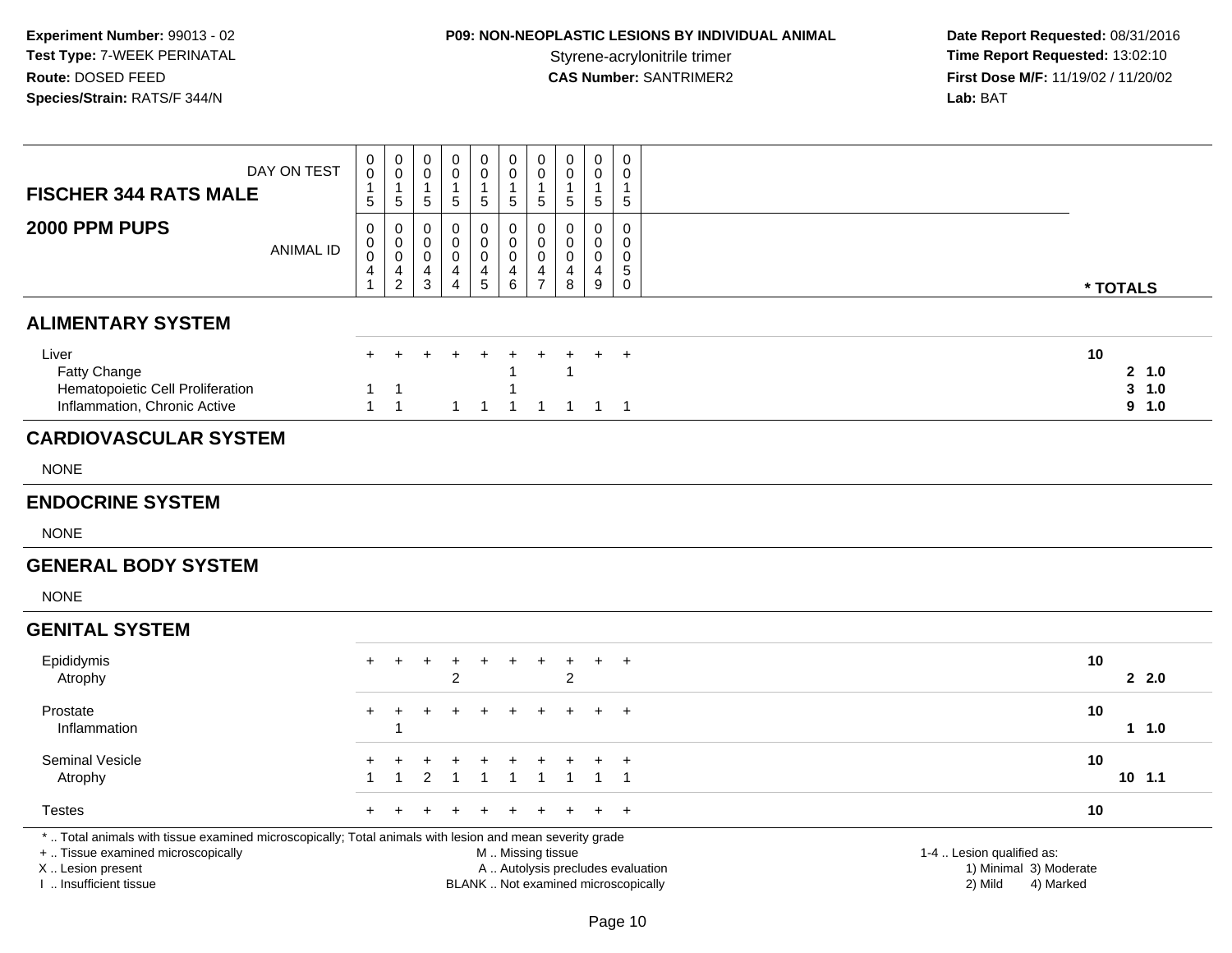# **P09: NON-NEOPLASTIC LESIONS BY INDIVIDUAL ANIMAL**

 **Date Report Requested:** 08/31/2016 **Time Report Requested: 13:02:10 CAS Number:** SANTRIMER2 **First Dose M/F:** 11/19/02 / 11/20/02 **Lab:** BAT

| DAY ON TEST<br><b>FISCHER 344 RATS MALE</b>                                                              | 0<br>0<br>1<br>5                 | 0<br>0<br>1<br>5                   | 0<br>0<br>1<br>5           | 0<br>0<br>1<br>5                   | $\mathbf 0$<br>0<br>$\overline{1}$<br>5 | 0<br>0<br>$\mathbf{1}$<br>5     | 0<br>0<br>1<br>5                   | 0<br>0<br>$\mathbf{1}$<br>5 | 0<br>0<br>1<br>5            | 0<br>0<br>-1<br>5     |          |          |
|----------------------------------------------------------------------------------------------------------|----------------------------------|------------------------------------|----------------------------|------------------------------------|-----------------------------------------|---------------------------------|------------------------------------|-----------------------------|-----------------------------|-----------------------|----------|----------|
| 2000 PPM PUPS<br><b>ANIMAL ID</b>                                                                        | 0<br>0<br>0<br>4<br>$\mathbf{1}$ | 0<br>0<br>0<br>4<br>$\overline{2}$ | 0<br>0<br>0<br>4<br>3      | 0<br>0<br>0<br>4<br>$\overline{4}$ | 0<br>$\mathbf 0$<br>0<br>$\frac{4}{5}$  | 0<br>0<br>$\mathbf 0$<br>4<br>6 | 0<br>0<br>0<br>4<br>$\overline{7}$ | 0<br>0<br>0<br>4<br>8       | 0<br>0<br>0<br>4<br>9       | 0<br>0<br>0<br>5<br>0 | * TOTALS |          |
| Germinal Epithelium, Hypoplasia                                                                          | $\mathbf{1}$                     | $\mathbf{1}$                       | $\overline{2}$             | $\sqrt{2}$                         | $\overline{2}$                          | $\overline{1}$                  | $\overline{c}$                     | $\overline{2}$              | $\overline{2}$              | $\overline{1}$        |          | $10$ 1.6 |
| <b>HEMATOPOIETIC SYSTEM</b>                                                                              |                                  |                                    |                            |                                    |                                         |                                 |                                    |                             |                             |                       |          |          |
| Spleen<br>Hematopoietic Cell Proliferation                                                               | $\mathfrak{p}$                   |                                    | $\ddot{}$<br>$\mathcal{P}$ | $\ddot{}$<br>$\overline{1}$        | $\ddot{}$<br>$\overline{2}$             | $\ddot{}$<br>$\overline{2}$     | +<br>$\overline{2}$                | $\mathfrak{p}$              | $\ddot{}$<br>$\overline{1}$ | $+$<br>3              | 10       | $10$ 1.8 |
| Thymus                                                                                                   | $+$                              | $\ddot{}$                          | $\ddot{}$                  | $\ddot{}$                          | $+$                                     | $\ddot{}$                       | $\ddot{}$                          |                             | $\ddot{}$                   | $+$                   | 10       |          |
| <b>INTEGUMENTARY SYSTEM</b>                                                                              |                                  |                                    |                            |                                    |                                         |                                 |                                    |                             |                             |                       |          |          |
| <b>NONE</b>                                                                                              |                                  |                                    |                            |                                    |                                         |                                 |                                    |                             |                             |                       |          |          |
| <b>MUSCULOSKELETAL SYSTEM</b>                                                                            |                                  |                                    |                            |                                    |                                         |                                 |                                    |                             |                             |                       |          |          |
| <b>NONE</b>                                                                                              |                                  |                                    |                            |                                    |                                         |                                 |                                    |                             |                             |                       |          |          |
| <b>NERVOUS SYSTEM</b>                                                                                    |                                  |                                    |                            |                                    |                                         |                                 |                                    |                             |                             |                       |          |          |
| <b>Brain</b><br>Cerebrum, Developmental Malformation                                                     |                                  |                                    |                            | $\ddot{}$                          |                                         |                                 | 1                                  |                             | $+$                         | $+$                   | 10       | 1 1.0    |
| <b>RESPIRATORY SYSTEM</b>                                                                                |                                  |                                    |                            |                                    |                                         |                                 |                                    |                             |                             |                       |          |          |
| <b>NONE</b>                                                                                              |                                  |                                    |                            |                                    |                                         |                                 |                                    |                             |                             |                       |          |          |
| <b>SPECIAL SENSES SYSTEM</b>                                                                             |                                  |                                    |                            |                                    |                                         |                                 |                                    |                             |                             |                       |          |          |
| <b>NONE</b>                                                                                              |                                  |                                    |                            |                                    |                                         |                                 |                                    |                             |                             |                       |          |          |
| <b>URINARY SYSTEM</b>                                                                                    |                                  |                                    |                            |                                    |                                         |                                 |                                    |                             |                             |                       |          |          |
| *  Total animals with tissue examined microscopically; Total animals with lesion and mean severity grade |                                  |                                    |                            |                                    |                                         |                                 |                                    |                             |                             |                       |          |          |

+ .. Tissue examined microscopically

X .. Lesion present

I .. Insufficient tissue

M .. Missing tissue

A .. Autolysis precludes evaluation 1999 (1999) 1999 (1999) 1999 (1999) 1999 (1999) Minimal 3) Minimal 3) Minimal 3) Minimal 3) Mild

1-4 .. Lesion qualified as:<br>1) Minimal 3) Moderate BLANK .. Not examined microscopically 2) Mild 4) Marked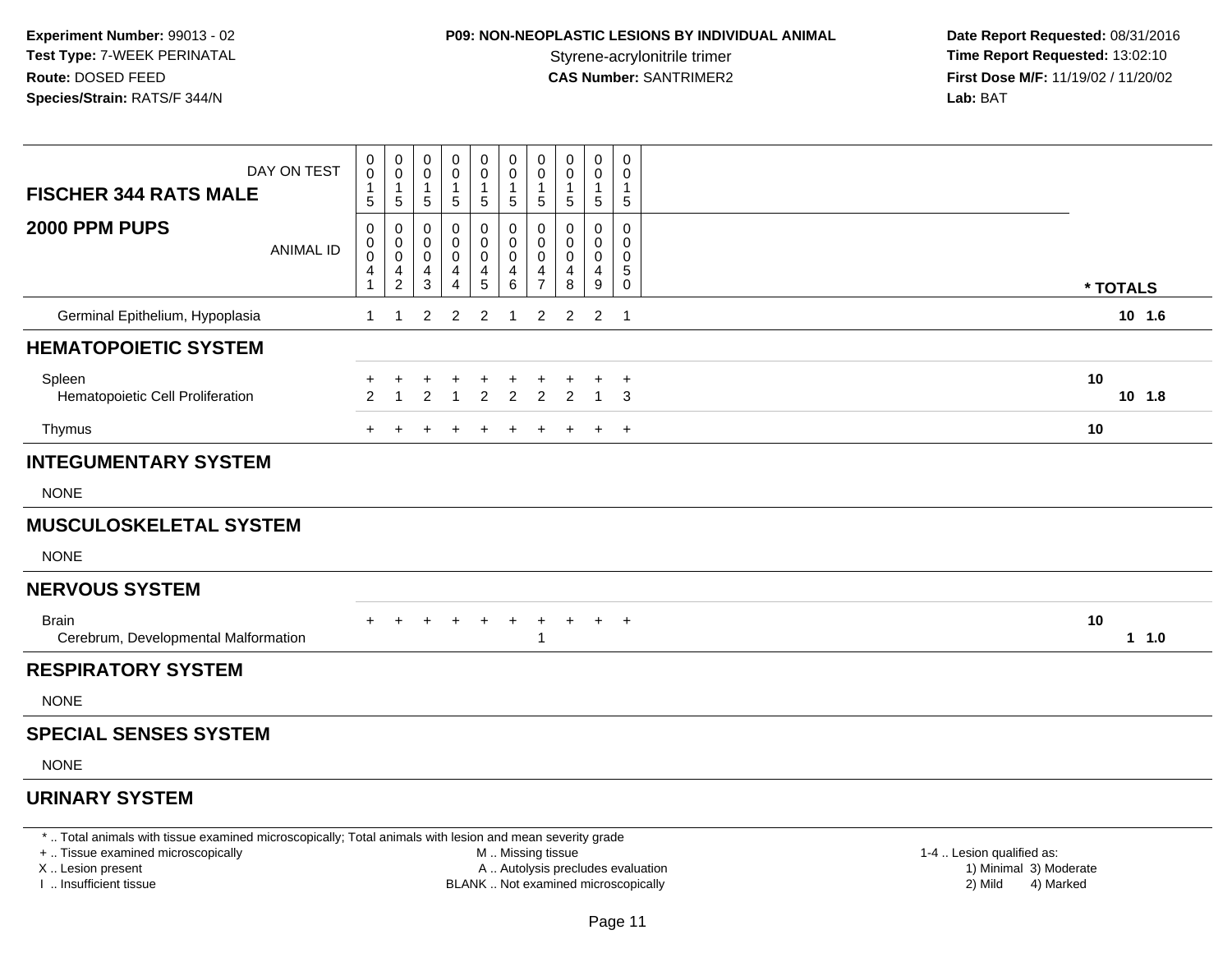## **P09: NON-NEOPLASTIC LESIONS BY INDIVIDUAL ANIMAL**

 **Date Report Requested:** 08/31/2016 **Time Report Requested: 13:02:10 CAS Number:** SANTRIMER2 **First Dose M/F:** 11/19/02 / 11/20/02 **Lab:** BAT

| <b>ANIMAL ID</b>      | U<br>U<br>4 | 0<br>υ<br>4<br>ົ<br>∠ | 0<br>0<br>4<br>3 | 0<br>4<br>4 | 0<br>0<br>4<br>5 | 4<br>6 | v<br>v<br>4 | U<br>0<br>$^{4}$<br>8 | 0<br>0<br>4<br>9 | 0<br>0<br><sub>5</sub><br>0 | * TOTALS  |
|-----------------------|-------------|-----------------------|------------------|-------------|------------------|--------|-------------|-----------------------|------------------|-----------------------------|-----------|
| Kidney<br>Nephropathy |             |                       |                  |             | $\div$           | $+$    | $+$         | $+$ $-$               | $+$ $+$          |                             | 10<br>1.0 |

\* .. Total animals with tissue examined microscopically; Total animals with lesion and mean severity grade

+ .. Tissue examined microscopically

X .. Lesion present

I .. Insufficient tissue

 M .. Missing tissueA .. Autolysis precludes evaluation

BLANK .. Not examined microscopically 2) Mild 4) Marked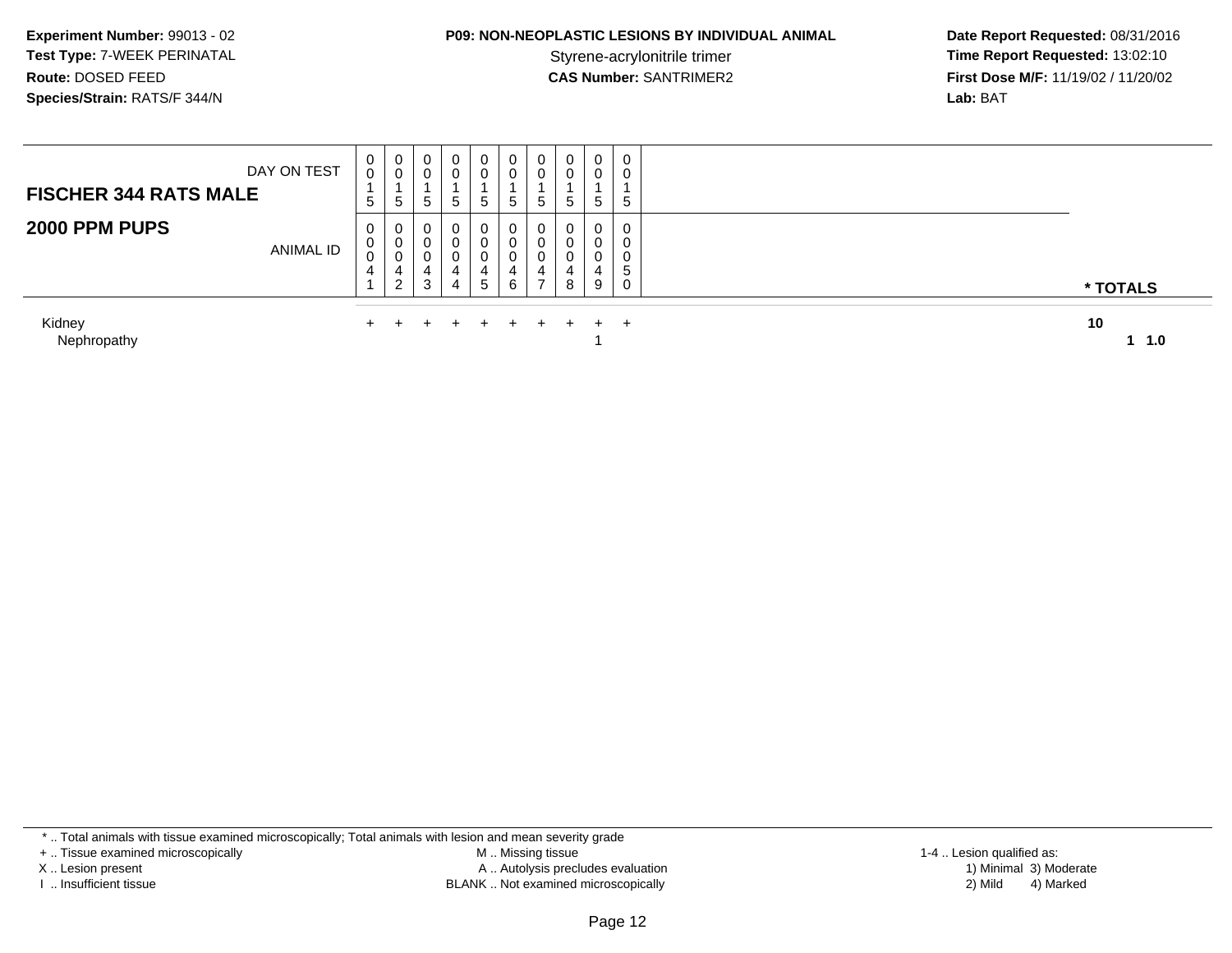# **P09: NON-NEOPLASTIC LESIONS BY INDIVIDUAL ANIMAL**

| <b>FISCHER 344 RATS MALE</b>                                                                                                                                                                  | DAY ON TEST      | 0<br>$\bar{0}$<br>0<br>$\overline{3}$ | $\begin{smallmatrix}0\0\0\end{smallmatrix}$<br>$\mathbf{1}$<br>$\sqrt{5}$ | $\mathbf 0$<br>$\mathbf 0$<br>$\mathbf{1}$<br>$\sqrt{5}$ | $\mathbf 0$<br>$\mathbf 0$<br>$\mathbf{1}$<br>$\sqrt{5}$        | $\pmb{0}$<br>$\overline{0}$<br>$\mathbf{1}$<br>$\sqrt{5}$  | $\boldsymbol{0}$<br>$\overline{0}$<br>$\mathbf{1}$<br>$\sqrt{5}$                 | 0<br>$\pmb{0}$<br>$\mathbf{1}$<br>5                      | $\pmb{0}$<br>$\pmb{0}$<br>1<br>$\sqrt{5}$ | $\mathbf 0$<br>0<br>$\mathbf{1}$<br>$\overline{5}$  | $\pmb{0}$<br>$\mathbf 0$<br>$\mathbf 1$<br>$\sqrt{5}$                      |                                                                             |                                                                                 |
|-----------------------------------------------------------------------------------------------------------------------------------------------------------------------------------------------|------------------|---------------------------------------|---------------------------------------------------------------------------|----------------------------------------------------------|-----------------------------------------------------------------|------------------------------------------------------------|----------------------------------------------------------------------------------|----------------------------------------------------------|-------------------------------------------|-----------------------------------------------------|----------------------------------------------------------------------------|-----------------------------------------------------------------------------|---------------------------------------------------------------------------------|
| 4000 PPM PUPS                                                                                                                                                                                 | <b>ANIMAL ID</b> | $\Omega$<br>0<br>$\pmb{0}$<br>5<br>1  | $\mathbf 0$<br>$\mathbf 0$<br>$\mathbf 0$<br>$\frac{5}{2}$                | $\mathbf 0$<br>0<br>$\mathbf 0$<br>$\frac{5}{3}$         | $\mathbf 0$<br>0<br>$\mathbf 0$<br>$\sqrt{5}$<br>$\overline{4}$ | $\mathbf 0$<br>$\mathbf 0$<br>$\pmb{0}$<br>$\frac{5}{5}$   | $\mathbf 0$<br>$\mathbf 0$<br>$\pmb{0}$<br>$\begin{array}{c} 5 \\ 6 \end{array}$ | $\mathbf 0$<br>$\mathbf 0$<br>$\pmb{0}$<br>$\frac{5}{7}$ | $\mathbf 0$<br>0<br>$\pmb{0}$<br>5<br>8   | $\mathbf 0$<br>0<br>$\mathbf 0$<br>$\,$ 5 $\,$<br>9 | $\mathbf 0$<br>$\mathbf 0$<br>$\mathsf{O}\xspace$<br>6<br>$\boldsymbol{0}$ |                                                                             | * TOTALS                                                                        |
| <b>ALIMENTARY SYSTEM</b>                                                                                                                                                                      |                  |                                       |                                                                           |                                                          |                                                                 |                                                            |                                                                                  |                                                          |                                           |                                                     |                                                                            |                                                                             |                                                                                 |
| Liver<br>Depletion Glycogen<br>Fatty Change<br>Hematopoietic Cell Proliferation<br>Hepatodiaphragmatic Nodule<br>Inflammation, Chronic Active<br>Hepatocyte, Atrophy                          |                  | $\ddot{}$<br>$\overline{4}$<br>3      | $+$<br>2<br>$\overline{1}$                                                | $\ddot{}$<br>3<br>$\overline{1}$<br>$\times$             | 3<br>$\mathbf{1}$                                               | 2<br>$\overline{\mathbf{1}}$<br>$\times$<br>$\overline{1}$ | -1<br>$\mathbf{1}$                                                               | 3<br>-1                                                  | 2<br>$\mathbf{1}$<br>$\mathbf{1}$         | $+$<br>$\overline{2}$                               | $\overline{+}$<br>$\overline{2}$<br>$\mathbf{1}$<br>$\overline{1}$         | 10                                                                          | 4.0<br>$\mathbf{1}$<br>2.2<br>9<br>9<br>1.0<br>$\mathbf{2}$<br>4<br>1.0<br>13.0 |
| <b>CARDIOVASCULAR SYSTEM</b>                                                                                                                                                                  |                  |                                       |                                                                           |                                                          |                                                                 |                                                            |                                                                                  |                                                          |                                           |                                                     |                                                                            |                                                                             |                                                                                 |
| <b>NONE</b>                                                                                                                                                                                   |                  |                                       |                                                                           |                                                          |                                                                 |                                                            |                                                                                  |                                                          |                                           |                                                     |                                                                            |                                                                             |                                                                                 |
| <b>ENDOCRINE SYSTEM</b>                                                                                                                                                                       |                  |                                       |                                                                           |                                                          |                                                                 |                                                            |                                                                                  |                                                          |                                           |                                                     |                                                                            |                                                                             |                                                                                 |
| <b>NONE</b>                                                                                                                                                                                   |                  |                                       |                                                                           |                                                          |                                                                 |                                                            |                                                                                  |                                                          |                                           |                                                     |                                                                            |                                                                             |                                                                                 |
| <b>GENERAL BODY SYSTEM</b>                                                                                                                                                                    |                  |                                       |                                                                           |                                                          |                                                                 |                                                            |                                                                                  |                                                          |                                           |                                                     |                                                                            |                                                                             |                                                                                 |
| <b>NONE</b>                                                                                                                                                                                   |                  |                                       |                                                                           |                                                          |                                                                 |                                                            |                                                                                  |                                                          |                                           |                                                     |                                                                            |                                                                             |                                                                                 |
| <b>GENITAL SYSTEM</b>                                                                                                                                                                         |                  |                                       |                                                                           |                                                          |                                                                 |                                                            |                                                                                  |                                                          |                                           |                                                     |                                                                            |                                                                             |                                                                                 |
| Epididymis<br>Atrophy                                                                                                                                                                         |                  | +<br>3                                | $\ddot{}$<br>3                                                            | $\ddot{}$<br>3                                           | +<br>2                                                          | +<br>3                                                     | $\ddot{}$<br>3                                                                   | $\ddot{}$<br>3                                           | $\ddot{}$<br>3                            | $\ddot{}$<br>3                                      | $\ddot{}$<br>3                                                             | 10                                                                          | 10 2.9                                                                          |
| Prostate<br>Atrophy                                                                                                                                                                           |                  | 1                                     | +<br>$\mathbf 1$                                                          | +<br>$\overline{1}$                                      | +                                                               | -1                                                         | $\ddot{}$<br>$\mathbf{1}$                                                        |                                                          | $\ddot{}$<br>1                            | $\ddot{}$<br>1                                      | $\overline{1}$<br>$\overline{1}$                                           | 10                                                                          | 8, 1.0                                                                          |
| Seminal Vesicle                                                                                                                                                                               |                  | $+$                                   | $\ddot{}$                                                                 | $\pm$                                                    |                                                                 |                                                            | $\ddot{}$                                                                        | $\div$                                                   | $\pm$                                     | $+$                                                 | $+$                                                                        | 10                                                                          |                                                                                 |
| *  Total animals with tissue examined microscopically; Total animals with lesion and mean severity grade<br>+  Tissue examined microscopically<br>X  Lesion present<br>I  Insufficient tissue |                  |                                       |                                                                           |                                                          |                                                                 |                                                            | M  Missing tissue                                                                |                                                          |                                           |                                                     | A  Autolysis precludes evaluation<br>BLANK  Not examined microscopically   | 1-4  Lesion qualified as:<br>1) Minimal 3) Moderate<br>2) Mild<br>4) Marked |                                                                                 |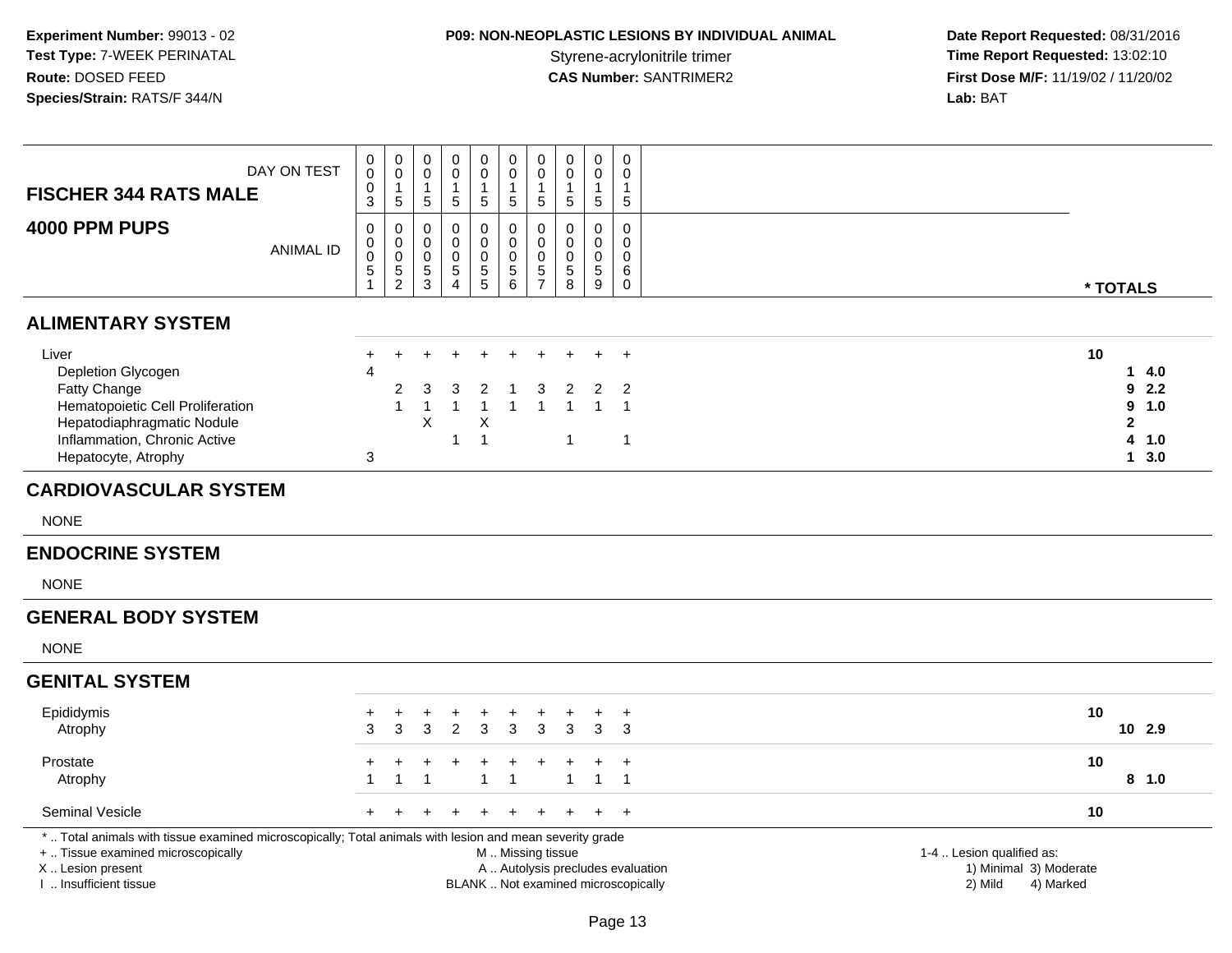## **P09: NON-NEOPLASTIC LESIONS BY INDIVIDUAL ANIMAL**

 **Date Report Requested:** 08/31/2016 **Time Report Requested: 13:02:10 CAS Number:** SANTRIMER2 **First Dose M/F:** 11/19/02 / 11/20/02 **Lab:** BAT

| DAY ON TEST                                                                         | 0<br>0                                    | 0<br>$\mathbf 0$                             | $\pmb{0}$<br>0                  | $\pmb{0}$<br>$\pmb{0}$                                             | 0<br>0                                                         | $\pmb{0}$<br>$\mathbf 0$                         | $\pmb{0}$<br>$\mathbf 0$                     | $\pmb{0}$<br>$\pmb{0}$        | $\pmb{0}$<br>$\pmb{0}$          | $\pmb{0}$<br>0                |                                 |
|-------------------------------------------------------------------------------------|-------------------------------------------|----------------------------------------------|---------------------------------|--------------------------------------------------------------------|----------------------------------------------------------------|--------------------------------------------------|----------------------------------------------|-------------------------------|---------------------------------|-------------------------------|---------------------------------|
| <b>FISCHER 344 RATS MALE</b>                                                        | $\pmb{0}$<br>3                            | $\mathbf{1}$<br>5                            | $\mathbf{1}$<br>5               | 1<br>5                                                             | $\mathbf{1}$<br>$\sqrt{5}$                                     | $\overline{1}$<br>$\sqrt{5}$                     | $\mathbf{1}$<br>5                            | $\mathbf{1}$<br>$\sqrt{5}$    | $\mathbf{1}$<br>5               | $\mathbf{1}$<br>5             |                                 |
| 4000 PPM PUPS<br><b>ANIMAL ID</b>                                                   | 0<br>0<br>0<br>$\sqrt{5}$<br>$\mathbf{1}$ | 0<br>0<br>$\mathbf 0$<br>5<br>$\overline{c}$ | 0<br>0<br>0<br>$\,$ 5 $\,$<br>3 | 0<br>$\boldsymbol{0}$<br>$\pmb{0}$<br>$\sqrt{5}$<br>$\overline{4}$ | 0<br>$\mathbf 0$<br>$\pmb{0}$<br>$\,$ 5 $\,$<br>$\overline{5}$ | 0<br>$\pmb{0}$<br>$\mathbf 0$<br>$\sqrt{5}$<br>6 | 0<br>0<br>$\mathbf 0$<br>5<br>$\overline{7}$ | 0<br>0<br>$\pmb{0}$<br>5<br>8 | 0<br>0<br>$\mathbf 0$<br>5<br>9 | 0<br>0<br>0<br>6<br>0         | * TOTALS                        |
| Atrophy                                                                             | 3                                         | $\overline{2}$                               | 2                               | $\mathbf 1$                                                        | $\overline{c}$                                                 | $\overline{2}$                                   | $\overline{c}$                               | 1                             | 3                               | 2                             | 102.0                           |
| <b>Testes</b><br>Germinal Epithelium, Hypoplasia                                    | 2                                         | 2                                            | 2                               | 2                                                                  | $\overline{2}$                                                 | $\overline{2}$                                   | 3                                            | 2                             | $\overline{2}$                  | $\ddot{}$<br>2                | 10<br>$10$ 2.1                  |
| <b>HEMATOPOIETIC SYSTEM</b>                                                         |                                           |                                              |                                 |                                                                    |                                                                |                                                  |                                              |                               |                                 |                               |                                 |
| Spleen<br>Hematopoietic Cell Proliferation<br>Lymphoid Follicle, Depletion Cellular | +<br>$\overline{1}$<br>$\overline{2}$     | ÷<br>$\overline{2}$                          | $\overline{2}$                  | $\ddot{}$<br>$\overline{2}$                                        | $\overline{2}$<br>$\overline{1}$                               | $\mathbf{3}$<br>3                                | $\overline{c}$<br>$\mathbf{1}$               | 2<br>$\mathbf 1$              | 3<br>$\overline{2}$             | $\ddot{}$<br>3<br>$\mathbf 1$ | 10<br>102.2<br>7 <sub>1.6</sub> |
| Thymus<br>Atrophy                                                                   | $\ddot{}$<br>$\overline{A}$               | $\overline{2}$                               | 2                               | $\ddot{}$                                                          | +<br>$\overline{1}$                                            | ÷<br>$\overline{2}$                              | $\overline{2}$                               | $\overline{2}$                | ÷<br>$\overline{1}$             | $\ddot{}$<br>$\overline{2}$   | 10<br>92.0                      |
| <b>INTEGUMENTARY SYSTEM</b>                                                         |                                           |                                              |                                 |                                                                    |                                                                |                                                  |                                              |                               |                                 |                               |                                 |
| <b>NONE</b>                                                                         |                                           |                                              |                                 |                                                                    |                                                                |                                                  |                                              |                               |                                 |                               |                                 |
| <b>MUSCULOSKELETAL SYSTEM</b>                                                       |                                           |                                              |                                 |                                                                    |                                                                |                                                  |                                              |                               |                                 |                               |                                 |
| <b>Skeletal Muscle</b><br>Atrophy                                                   | +<br>$\overline{2}$                       | ÷                                            |                                 | $\div$                                                             | $+$                                                            | $+$                                              | $+$                                          |                               | $+$                             | $+$                           | 10<br>12.0                      |
| <b>NERVOUS SYSTEM</b>                                                               |                                           |                                              |                                 |                                                                    |                                                                |                                                  |                                              |                               |                                 |                               |                                 |
| <b>Brain</b><br>Cerebrum, Developmental Malformation                                |                                           |                                              | 3                               | ٠<br>$\overline{1}$                                                |                                                                |                                                  | $\overline{2}$                               | 1                             | $\overline{1}$                  | $\ddot{}$<br>2                | 10<br>7, 1.6                    |

#### **RESPIRATORY SYSTEM**

NONE

\* .. Total animals with tissue examined microscopically; Total animals with lesion and mean severity grade

+ .. Tissue examined microscopically

X .. Lesion present

I .. Insufficient tissue

 M .. Missing tissueA .. Autolysis precludes evaluation

 1-4 .. Lesion qualified as: BLANK .. Not examined microscopically 2) Mild 4) Marked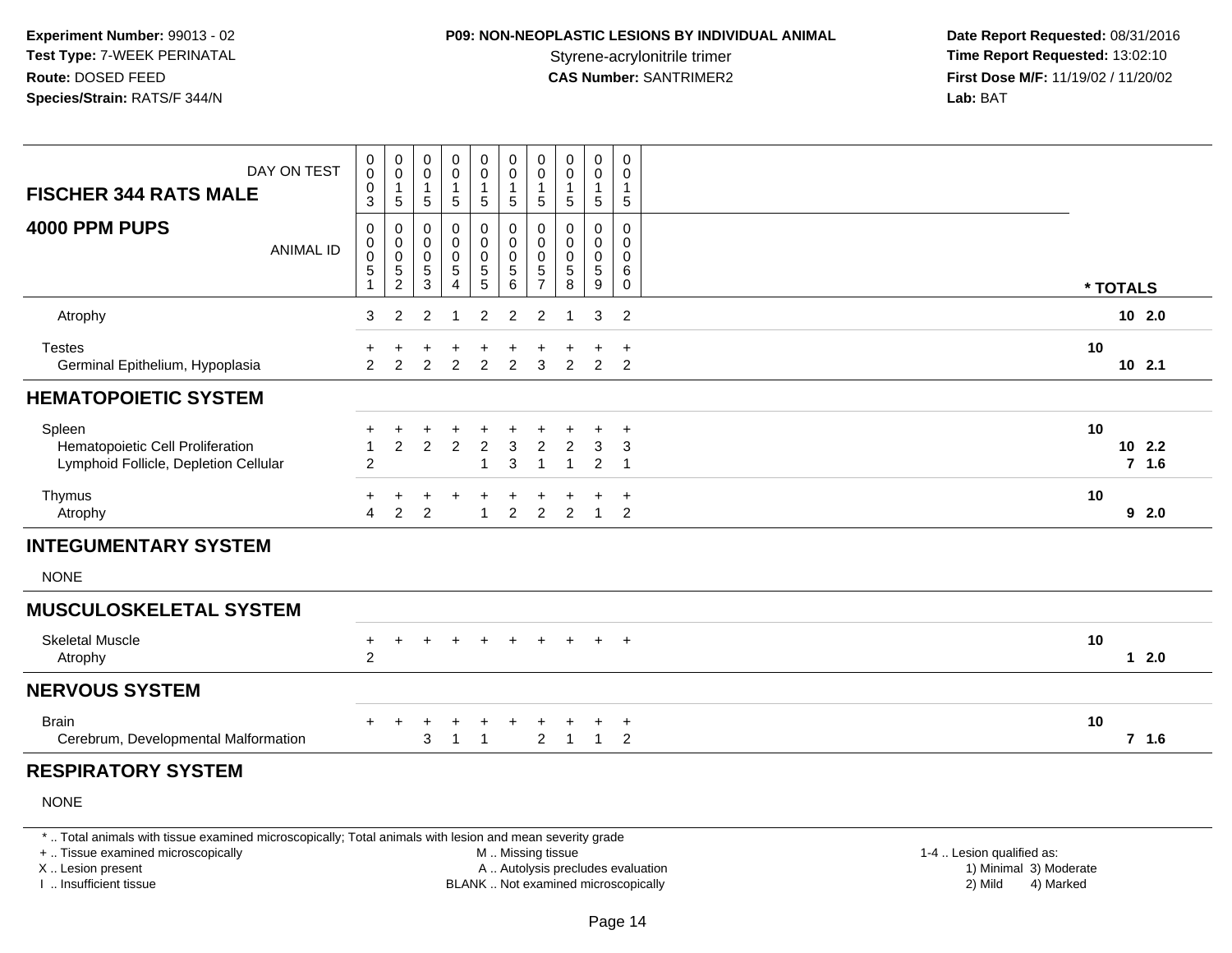## **P09: NON-NEOPLASTIC LESIONS BY INDIVIDUAL ANIMAL**

 **Date Report Requested:** 08/31/2016 **Time Report Requested: 13:02:10 CAS Number:** SANTRIMER2 **First Dose M/F:** 11/19/02 / 11/20/02 **Lab:** BAT

| DAY ON TEST<br><b>FISCHER 344 RATS MALE</b> | 0<br>0<br>U<br>3           | 0<br>U<br>৾৾          | 0<br>U<br>.5                | 0<br>G                               |        | υ<br>G | O<br>υ<br>.5                | 0<br>0<br>$\mathbf b$            | 0<br>0<br>$5^{\circ}$  | 0<br>0<br>b.          |          |
|---------------------------------------------|----------------------------|-----------------------|-----------------------------|--------------------------------------|--------|--------|-----------------------------|----------------------------------|------------------------|-----------------------|----------|
| 4000 PPM PUPS<br>ANIMAL ID                  | 0<br>U<br>U<br>$5^{\circ}$ | 0<br>0<br>U<br>ಾ<br>◠ | 0<br>U<br>U<br>°<br>ົ<br>J. | 0<br>$\ddot{\phantom{1}}$<br>نٽ<br>4 | G<br>G | đ<br>6 | υ<br>U<br>U<br><sub>5</sub> | 0<br>0<br>0<br><sub>5</sub><br>8 | 0<br>0<br>U<br>C.<br>9 | 0<br>0<br>0<br>6<br>0 | * TOTALS |

#### **SPECIAL SENSES SYSTEM**

NONE

#### **URINARY SYSTEM**

| Kidney         | + + + + + + + + + + | 10 |
|----------------|---------------------|----|
| Atrophy        | 2 1 1 1 1 1 1 1 1 1 |    |
| Mineralization |                     |    |
| Nephropathy    |                     |    |

\*\*\* END OF MALE DATA \*\*\*

\* .. Total animals with tissue examined microscopically; Total animals with lesion and mean severity grade

+ .. Tissue examined microscopically

X .. Lesion present

I .. Insufficient tissue

 M .. Missing tissueA .. Autolysis precludes evaluation

BLANK .. Not examined microscopically 2) Mild 4) Marked

1-4 .. Lesion qualified as: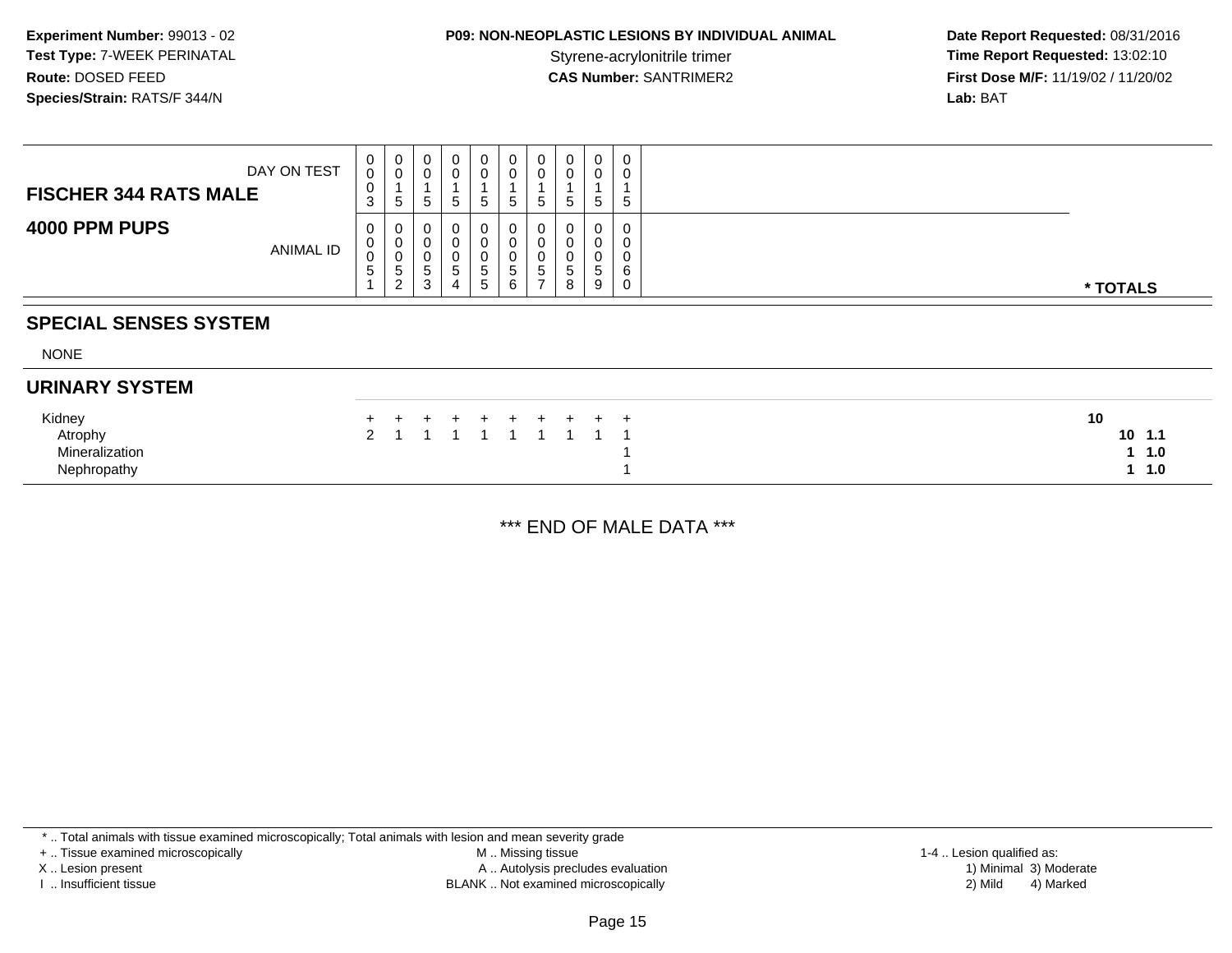# **P09: NON-NEOPLASTIC LESIONS BY INDIVIDUAL ANIMAL**

| <b>FISCHER 344 RATS FEMALE</b>                                                                                                                                                                | DAY ON TEST      | 0<br>$\mathsf 0$<br>1<br>5             | $_{\rm 0}^{\rm 0}$<br>$\mathbf{1}$<br>5            | $\mathbf 0$<br>$\mathbf 0$<br>$\mathbf{1}$<br>5  | 0<br>$\mathbf 0$<br>$\mathbf{1}$<br>5 | $_{\rm 0}^{\rm 0}$<br>$\mathbf{1}$<br>$\sqrt{5}$ | $_{\rm 0}^{\rm 0}$<br>$\mathbf{1}$<br>$\,$ 5 $\,$                                | $\pmb{0}$<br>$\mathbf 0$<br>$\mathbf{1}$<br>$\sqrt{5}$  | $\pmb{0}$<br>$\mathbf 0$<br>$\mathbf{1}$<br>$\sqrt{5}$ | $\mathbf 0$<br>$\pmb{0}$<br>$\mathbf{1}$<br>5       | $\mathsf{O}\xspace$<br>$\mathbf 0$<br>$\mathbf 1$<br>$5\phantom{.0}$     |                                                                             |                               |
|-----------------------------------------------------------------------------------------------------------------------------------------------------------------------------------------------|------------------|----------------------------------------|----------------------------------------------------|--------------------------------------------------|---------------------------------------|--------------------------------------------------|----------------------------------------------------------------------------------|---------------------------------------------------------|--------------------------------------------------------|-----------------------------------------------------|--------------------------------------------------------------------------|-----------------------------------------------------------------------------|-------------------------------|
| 0 PPM PUPS                                                                                                                                                                                    | <b>ANIMAL ID</b> | $\mathbf 0$<br>0<br>$\pmb{0}$<br>$\,6$ | $\mathbf 0$<br>$_{\rm 0}^{\rm 0}$<br>$\frac{6}{2}$ | $\mathbf 0$<br>0<br>$\mathbf 0$<br>$\frac{6}{3}$ | 0<br>0<br>0<br>$^6_4$                 | $\mathbf 0$<br>0<br>$\pmb{0}$<br>$^6_5$          | $\mathbf 0$<br>$\mathbf 0$<br>$\pmb{0}$<br>$\begin{array}{c} 6 \\ 6 \end{array}$ | $\Omega$<br>$\mathbf 0$<br>$\mathbf 0$<br>$\frac{6}{7}$ | 0<br>$\mathbf 0$<br>$\mathbf 0$<br>6<br>8              | $\mathbf 0$<br>$\mathbf 0$<br>$\mathbf 0$<br>6<br>9 | $\mathbf 0$<br>$\mathbf 0$<br>0<br>$\overline{7}$<br>0                   |                                                                             | * TOTALS                      |
| <b>ALIMENTARY SYSTEM</b>                                                                                                                                                                      |                  |                                        |                                                    |                                                  |                                       |                                                  |                                                                                  |                                                         |                                                        |                                                     |                                                                          |                                                                             |                               |
| Liver<br>Hematopoietic Cell Proliferation<br>Hepatodiaphragmatic Nodule<br>Inflammation, Chronic Active                                                                                       |                  | $\ddot{}$<br>X                         | $\mathbf 1$<br>$\overline{1}$                      | 1<br>$\pmb{\times}$                              | $\mathbf{1}$                          | $\overline{\phantom{0}}$ 1                       | $\overline{\mathbf{1}}$                                                          | $\boldsymbol{\mathsf{X}}$                               |                                                        | 1                                                   | $\div$<br>$\boldsymbol{\mathsf{X}}$                                      |                                                                             | 10<br>$3 - 1.0$<br>4<br>4 1.0 |
| <b>CARDIOVASCULAR SYSTEM</b>                                                                                                                                                                  |                  |                                        |                                                    |                                                  |                                       |                                                  |                                                                                  |                                                         |                                                        |                                                     |                                                                          |                                                                             |                               |
| <b>NONE</b>                                                                                                                                                                                   |                  |                                        |                                                    |                                                  |                                       |                                                  |                                                                                  |                                                         |                                                        |                                                     |                                                                          |                                                                             |                               |
| <b>ENDOCRINE SYSTEM</b>                                                                                                                                                                       |                  |                                        |                                                    |                                                  |                                       |                                                  |                                                                                  |                                                         |                                                        |                                                     |                                                                          |                                                                             |                               |
| <b>NONE</b>                                                                                                                                                                                   |                  |                                        |                                                    |                                                  |                                       |                                                  |                                                                                  |                                                         |                                                        |                                                     |                                                                          |                                                                             |                               |
| <b>GENERAL BODY SYSTEM</b>                                                                                                                                                                    |                  |                                        |                                                    |                                                  |                                       |                                                  |                                                                                  |                                                         |                                                        |                                                     |                                                                          |                                                                             |                               |
| <b>NONE</b>                                                                                                                                                                                   |                  |                                        |                                                    |                                                  |                                       |                                                  |                                                                                  |                                                         |                                                        |                                                     |                                                                          |                                                                             |                               |
| <b>GENITAL SYSTEM</b>                                                                                                                                                                         |                  |                                        |                                                    |                                                  |                                       |                                                  |                                                                                  |                                                         |                                                        |                                                     |                                                                          |                                                                             |                               |
| Ovary<br>Atrophy                                                                                                                                                                              |                  | ÷                                      | $+$                                                | $\ddot{}$<br>$\overline{1}$                      | $+$                                   | $^{+}$                                           | $\ddot{}$<br>$\overline{1}$                                                      | $\ddot{}$                                               | $\ddot{}$<br>$\overline{1}$                            | $+$                                                 | $+$                                                                      |                                                                             | 10<br>4 1.0                   |
| Uterus                                                                                                                                                                                        |                  |                                        |                                                    | ÷                                                |                                       | $\div$                                           | $\ddot{}$                                                                        | $\pm$                                                   |                                                        | $\pm$                                               | $^{+}$                                                                   |                                                                             | 10                            |
| Vagina                                                                                                                                                                                        |                  | $\div$                                 |                                                    |                                                  |                                       | $\div$                                           | $\ddot{}$                                                                        | $\ddot{}$                                               | $\ddot{}$                                              | $\ddot{}$                                           | $+$                                                                      |                                                                             | 10                            |
| <b>HEMATOPOIETIC SYSTEM</b>                                                                                                                                                                   |                  |                                        |                                                    |                                                  |                                       |                                                  |                                                                                  |                                                         |                                                        |                                                     |                                                                          |                                                                             |                               |
| Spleen                                                                                                                                                                                        |                  |                                        |                                                    |                                                  |                                       |                                                  |                                                                                  |                                                         |                                                        |                                                     | $\ddot{}$                                                                |                                                                             | 10                            |
| *  Total animals with tissue examined microscopically; Total animals with lesion and mean severity grade<br>+  Tissue examined microscopically<br>X  Lesion present<br>L. Insufficient tissue |                  |                                        |                                                    |                                                  |                                       |                                                  | M  Missing tissue                                                                |                                                         |                                                        |                                                     | A  Autolysis precludes evaluation<br>BLANK  Not examined microscopically | 1-4  Lesion qualified as:<br>1) Minimal 3) Moderate<br>2) Mild<br>4) Marked |                               |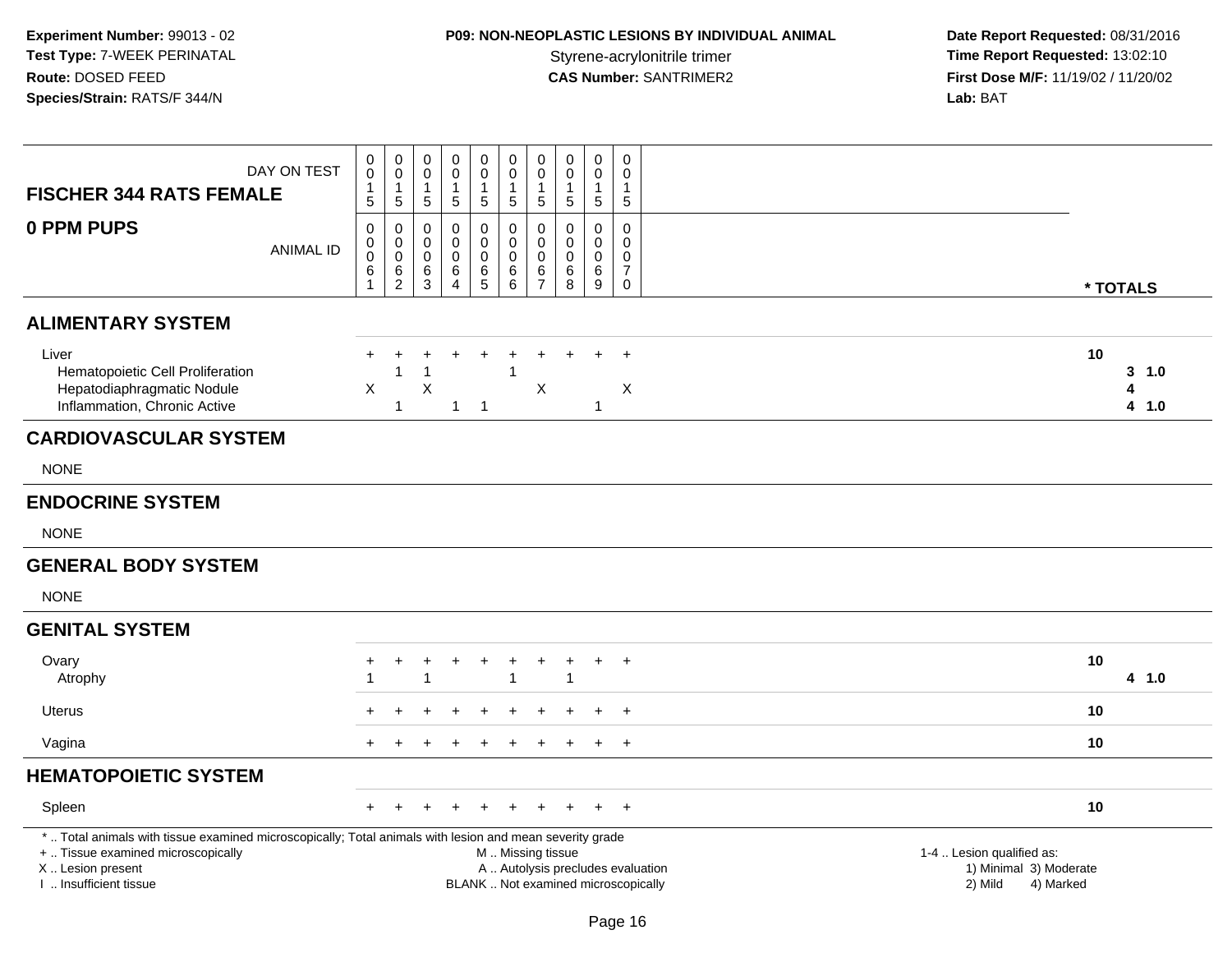# **P09: NON-NEOPLASTIC LESIONS BY INDIVIDUAL ANIMAL**

| <b>FISCHER 344 RATS FEMALE</b>                                                                           | DAY ON TEST      | 0<br>$\boldsymbol{0}$<br>$\mathbf{1}$ | $\begin{smallmatrix}0\0\0\end{smallmatrix}$<br>1 | 0<br>0<br>1                | $\mathbf 0$<br>$\overline{0}$<br>-1 | $\pmb{0}$<br>$\mathbf 0$<br>$\mathbf 1$ | $\mathbf 0$<br>$\overline{0}$<br>$\mathbf{1}$      | 0<br>0                         | 0<br>0<br>1                              | 0<br>$\mathsf{O}\xspace$<br>$\mathbf{1}$ | 0<br>$\mathbf 0$<br>$\mathbf{1}$                       |                                                     |
|----------------------------------------------------------------------------------------------------------|------------------|---------------------------------------|--------------------------------------------------|----------------------------|-------------------------------------|-----------------------------------------|----------------------------------------------------|--------------------------------|------------------------------------------|------------------------------------------|--------------------------------------------------------|-----------------------------------------------------|
|                                                                                                          |                  | 5                                     | $\overline{5}$                                   | 5                          | $\overline{5}$                      | $\sqrt{5}$                              | $\sqrt{5}$                                         | 5                              | 5                                        | $\sqrt{5}$                               | $\overline{5}$                                         |                                                     |
| 0 PPM PUPS                                                                                               | <b>ANIMAL ID</b> | $\mathbf 0$<br>0<br>0<br>6            | $\pmb{0}$<br>0<br>0                              | $\mathbf 0$<br>0<br>0<br>6 | 0<br>0<br>$\mathbf 0$<br>$\,6\,$    | 0<br>$\mathbf 0$<br>0                   | $\mathbf 0$<br>$\mathbf 0$<br>$\mathbf 0$<br>$\,6$ | $\Omega$<br>$\Omega$<br>0<br>6 | $\Omega$<br>$\Omega$<br>$\mathbf 0$<br>6 | $\mathbf 0$<br>$\mathbf 0$<br>0<br>$\,6$ | $\Omega$<br>$\Omega$<br>$\mathbf{0}$<br>$\overline{7}$ |                                                     |
|                                                                                                          |                  | $\mathbf{1}$                          | $^6_2$                                           | $\overline{3}$             | $\overline{4}$                      | $\begin{array}{c} 6 \\ 5 \end{array}$   | $\,6\,$                                            | $\overline{7}$                 | 8                                        | 9                                        | 0                                                      | * TOTALS                                            |
| Hematopoietic Cell Proliferation                                                                         |                  | -1                                    |                                                  |                            |                                     |                                         | 1                                                  | 1                              |                                          | $\overline{1}$                           | $\overline{1}$                                         | 10, 1.0                                             |
| Thymus                                                                                                   |                  | $+$                                   | $\ddot{}$                                        | $\pm$                      | $\ddot{}$                           | $\ddot{}$                               | $\ddot{}$                                          | $\ddot{}$                      |                                          | $+$                                      | $+$                                                    | 10                                                  |
| <b>INTEGUMENTARY SYSTEM</b>                                                                              |                  |                                       |                                                  |                            |                                     |                                         |                                                    |                                |                                          |                                          |                                                        |                                                     |
| <b>NONE</b>                                                                                              |                  |                                       |                                                  |                            |                                     |                                         |                                                    |                                |                                          |                                          |                                                        |                                                     |
| <b>MUSCULOSKELETAL SYSTEM</b>                                                                            |                  |                                       |                                                  |                            |                                     |                                         |                                                    |                                |                                          |                                          |                                                        |                                                     |
| <b>Skeletal Muscle</b>                                                                                   |                  |                                       |                                                  |                            |                                     |                                         |                                                    |                                |                                          | $\ddot{}$                                | $+$                                                    | 10                                                  |
| <b>NERVOUS SYSTEM</b>                                                                                    |                  |                                       |                                                  |                            |                                     |                                         |                                                    |                                |                                          |                                          |                                                        |                                                     |
| <b>Brain</b><br>Cerebrum, Developmental Malformation                                                     |                  |                                       |                                                  |                            |                                     |                                         |                                                    |                                |                                          | $\ddot{}$<br>-1                          | $+$                                                    | 10<br>11.0                                          |
| <b>RESPIRATORY SYSTEM</b>                                                                                |                  |                                       |                                                  |                            |                                     |                                         |                                                    |                                |                                          |                                          |                                                        |                                                     |
| <b>NONE</b>                                                                                              |                  |                                       |                                                  |                            |                                     |                                         |                                                    |                                |                                          |                                          |                                                        |                                                     |
| <b>SPECIAL SENSES SYSTEM</b>                                                                             |                  |                                       |                                                  |                            |                                     |                                         |                                                    |                                |                                          |                                          |                                                        |                                                     |
| <b>NONE</b>                                                                                              |                  |                                       |                                                  |                            |                                     |                                         |                                                    |                                |                                          |                                          |                                                        |                                                     |
| <b>URINARY SYSTEM</b>                                                                                    |                  |                                       |                                                  |                            |                                     |                                         |                                                    |                                |                                          |                                          |                                                        |                                                     |
| Kidney<br>Nephropathy                                                                                    |                  |                                       | ÷                                                | +<br>1                     | $\ddot{}$                           | $\ddot{}$<br>$\overline{1}$             | $+$                                                |                                | $+$                                      | $+$                                      | $+$<br>1                                               | 10<br>3, 1.0                                        |
| *  Total animals with tissue examined microscopically; Total animals with lesion and mean severity grade |                  |                                       |                                                  |                            |                                     |                                         |                                                    |                                |                                          |                                          |                                                        |                                                     |
| +  Tissue examined microscopically<br>X  Lesion present                                                  |                  |                                       |                                                  |                            |                                     |                                         | M  Missing tissue                                  |                                |                                          |                                          | A  Autolysis precludes evaluation                      | 1-4  Lesion qualified as:<br>1) Minimal 3) Moderate |
| I. Insufficient tissue                                                                                   |                  |                                       |                                                  |                            |                                     |                                         |                                                    |                                |                                          |                                          | BLANK  Not examined microscopically                    | 2) Mild<br>4) Marked                                |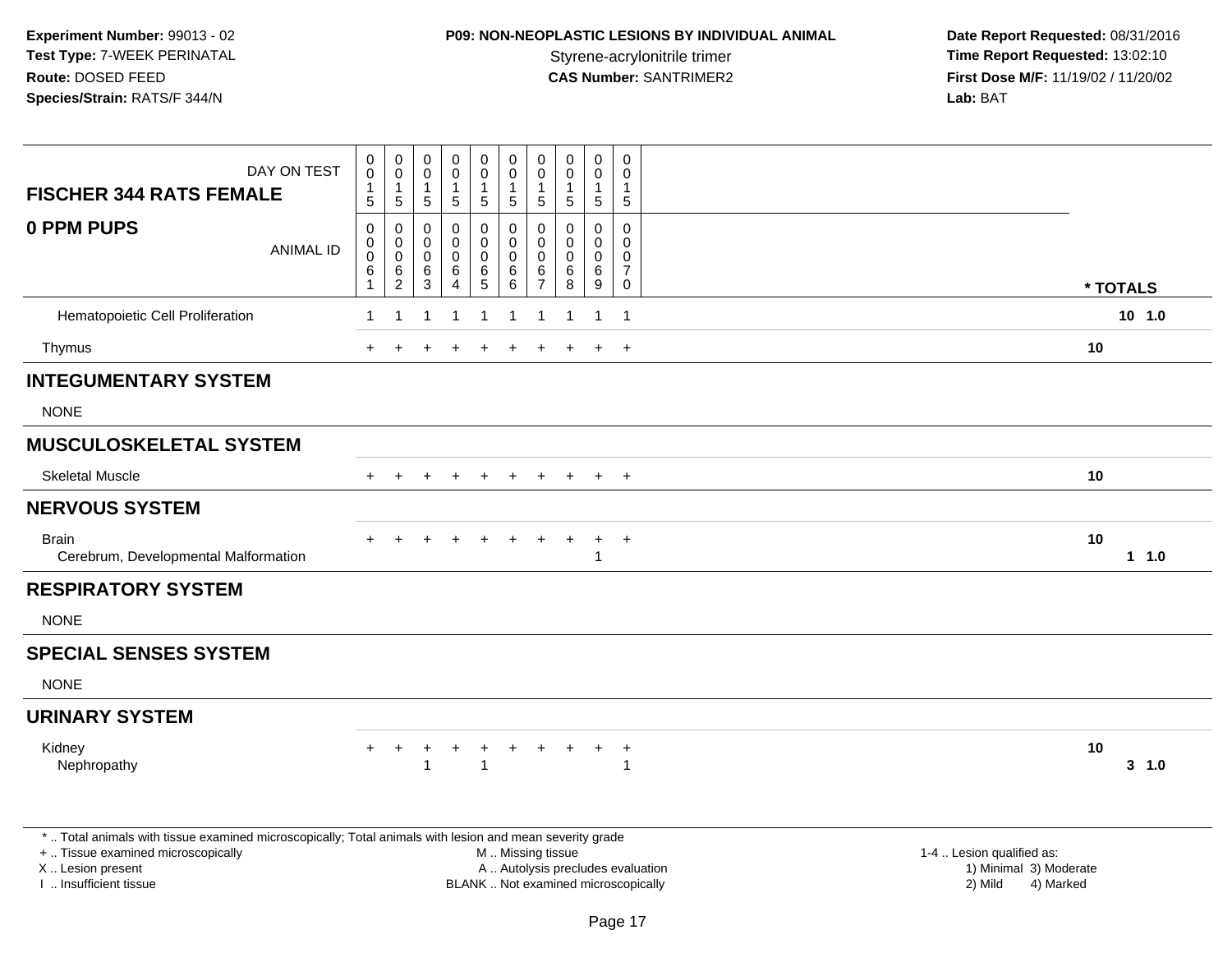## **P09: NON-NEOPLASTIC LESIONS BY INDIVIDUAL ANIMAL**

 **Date Report Requested:** 08/31/2016 **Time Report Requested: 13:02:10 CAS Number:** SANTRIMER2 **First Dose M/F:** 11/19/02 / 11/20/02 **Lab:** BAT

| <b>FISCHER 344 RATS FEMALE</b>          | DAY ON TEST      | 0<br>0<br>5                     | $\begin{smallmatrix}0\0\0\end{smallmatrix}$<br>$\mathbf 1$<br>$\sqrt{5}$ | 0<br>0<br>$\overline{1}$<br>5                            | 0<br>0<br>5                                     | 0<br>0<br>5                          | 0<br>0<br>5                  | 0<br>$\pmb{0}$<br>1<br>$\mathbf 5$                                | $\boldsymbol{0}$<br>$\pmb{0}$<br>$\mathbf{1}$<br>$\,$ 5 $\,$   | 0<br>0<br>5                        | 0<br>0<br>$\mathbf{1}$<br>$\sqrt{5}$                  |  |             |
|-----------------------------------------|------------------|---------------------------------|--------------------------------------------------------------------------|----------------------------------------------------------|-------------------------------------------------|--------------------------------------|------------------------------|-------------------------------------------------------------------|----------------------------------------------------------------|------------------------------------|-------------------------------------------------------|--|-------------|
| 250 PPM PUPS                            | <b>ANIMAL ID</b> | 0<br>$\pmb{0}$<br>$\frac{0}{7}$ | 0<br>$\mathbf 0$<br>$\frac{0}{7}$<br>$\overline{2}$                      | 0<br>0<br>$\mathbf 0$<br>$\boldsymbol{7}$<br>$\mathbf 3$ | 0<br>0<br>0<br>$\overline{7}$<br>$\overline{4}$ | 0<br>0<br>0<br>$\boldsymbol{7}$<br>5 | 0<br>0<br>$\frac{0}{7}$<br>6 | 0<br>$\mathbf 0$<br>$\pmb{0}$<br>$\overline{7}$<br>$\overline{7}$ | 0<br>$\boldsymbol{0}$<br>$\pmb{0}$<br>$\overline{7}$<br>$\bf8$ | 0<br>0<br>0<br>$\overline{7}$<br>9 | 0<br>$\pmb{0}$<br>$\pmb{0}$<br>$\bf 8$<br>$\mathbf 0$ |  | * TOTALS    |
| <b>ALIMENTARY SYSTEM</b><br><b>NONE</b> |                  |                                 |                                                                          |                                                          |                                                 |                                      |                              |                                                                   |                                                                |                                    |                                                       |  |             |
| <b>CARDIOVASCULAR SYSTEM</b>            |                  |                                 |                                                                          |                                                          |                                                 |                                      |                              |                                                                   |                                                                |                                    |                                                       |  |             |
| <b>NONE</b>                             |                  |                                 |                                                                          |                                                          |                                                 |                                      |                              |                                                                   |                                                                |                                    |                                                       |  |             |
| <b>ENDOCRINE SYSTEM</b>                 |                  |                                 |                                                                          |                                                          |                                                 |                                      |                              |                                                                   |                                                                |                                    |                                                       |  |             |
| <b>NONE</b>                             |                  |                                 |                                                                          |                                                          |                                                 |                                      |                              |                                                                   |                                                                |                                    |                                                       |  |             |
| <b>GENERAL BODY SYSTEM</b>              |                  |                                 |                                                                          |                                                          |                                                 |                                      |                              |                                                                   |                                                                |                                    |                                                       |  |             |
| <b>NONE</b>                             |                  |                                 |                                                                          |                                                          |                                                 |                                      |                              |                                                                   |                                                                |                                    |                                                       |  |             |
| <b>GENITAL SYSTEM</b>                   |                  |                                 |                                                                          |                                                          |                                                 |                                      |                              |                                                                   |                                                                |                                    |                                                       |  |             |
| Ovary<br>Atrophy                        |                  |                                 |                                                                          | $\overline{\mathbf{1}}$                                  | 1                                               |                                      | $\overline{1}$               | -1                                                                | $\div$                                                         | +                                  | $\overline{+}$                                        |  | 10<br>8 1.0 |
| Vagina                                  |                  |                                 |                                                                          |                                                          |                                                 |                                      |                              |                                                                   | $\ddot{}$                                                      | $+$                                | $+$                                                   |  | 10          |
| <b>HEMATOPOIETIC SYSTEM</b>             |                  |                                 |                                                                          |                                                          |                                                 |                                      |                              |                                                                   |                                                                |                                    |                                                       |  |             |
| <b>NONE</b>                             |                  |                                 |                                                                          |                                                          |                                                 |                                      |                              |                                                                   |                                                                |                                    |                                                       |  |             |
|                                         |                  |                                 |                                                                          |                                                          |                                                 |                                      |                              |                                                                   |                                                                |                                    |                                                       |  |             |

#### **INTEGUMENTARY SYSTEM**

NONE

\* .. Total animals with tissue examined microscopically; Total animals with lesion and mean severity grade

+ .. Tissue examined microscopically

X .. Lesion present

I .. Insufficient tissue

 M .. Missing tissueA .. Autolysis precludes evaluation

 1-4 .. Lesion qualified as: BLANK .. Not examined microscopically 2) Mild 4) Marked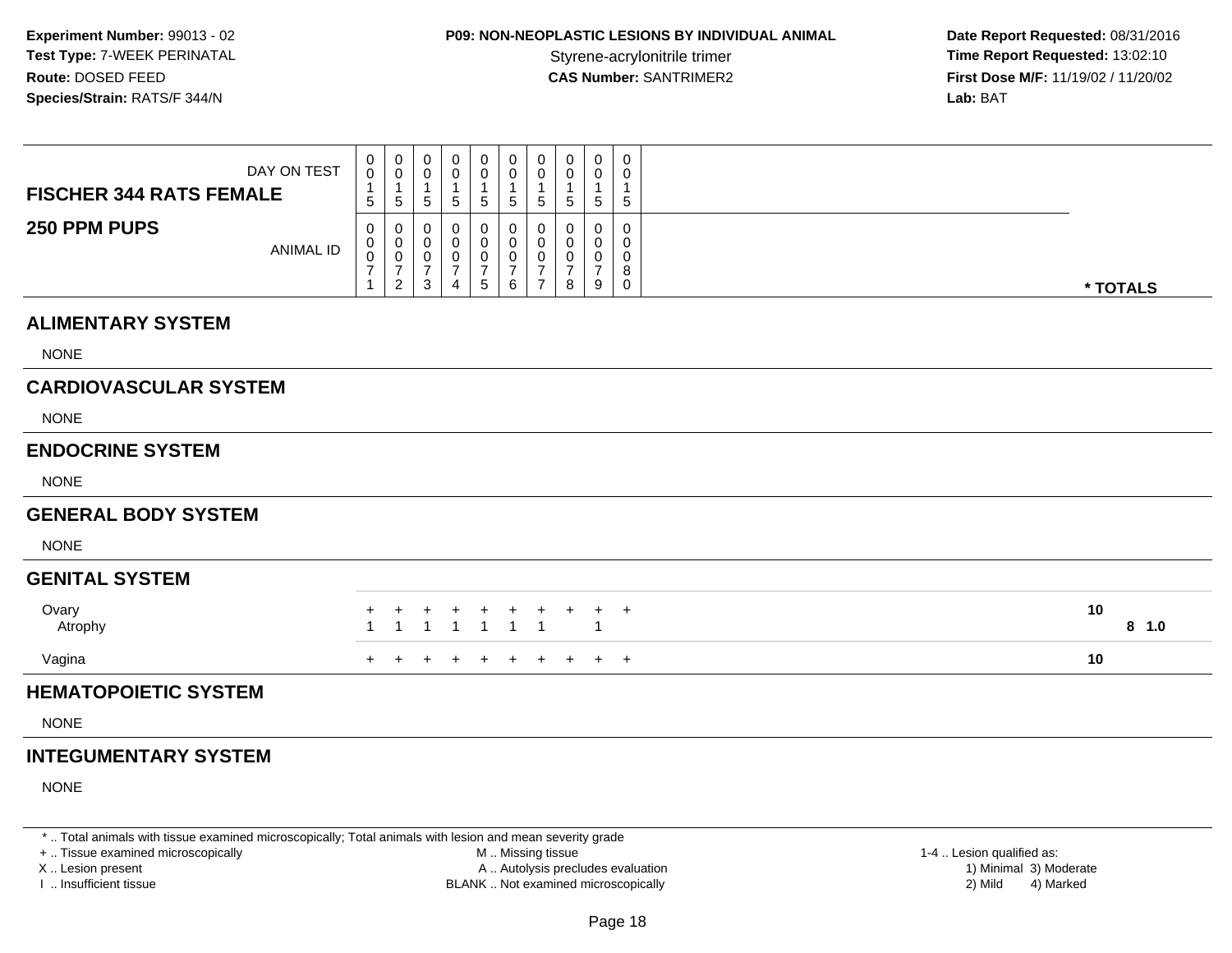## **P09: NON-NEOPLASTIC LESIONS BY INDIVIDUAL ANIMAL**

 **Date Report Requested:** 08/31/2016 **Time Report Requested: 13:02:10 CAS Number:** SANTRIMER2 **First Dose M/F:** 11/19/02 / 11/20/02 **Lab:** BAT

| <b>FISCHER 344 RATS FEMALE</b>                       | DAY ON TEST | $\bar{0}$<br>5      | $\begin{smallmatrix}0\\0\end{smallmatrix}$<br>5 | 5                        | 5                        | $\boldsymbol{0}$<br>5                                        | $\begin{smallmatrix} 0\\0 \end{smallmatrix}$<br>5 | $\mathbf 0$<br>5                      | $\mathbf 0$<br>5 | $\mathbf 0$<br>5 | 0<br>0<br>5                     |                 |
|------------------------------------------------------|-------------|---------------------|-------------------------------------------------|--------------------------|--------------------------|--------------------------------------------------------------|---------------------------------------------------|---------------------------------------|------------------|------------------|---------------------------------|-----------------|
| 250 PPM PUPS                                         | ANIMAL ID   | 0<br>$\overline{ }$ | $\pmb{0}$<br>$\overline{ }$<br>$\overline{2}$   | 0<br>$\overline{ }$<br>3 | 0<br>$\overline{ }$<br>4 | 0<br>$\pmb{0}$<br>$\overline{\phantom{0}}$<br>$\overline{5}$ | 0<br>0<br>0<br>$\overline{ }$<br>6                | 0<br>$\overline{ }$<br>$\overline{7}$ | ⇁<br>8           | 9                | 0<br>0<br>0<br>8<br>$\mathbf 0$ | * TOTALS        |
| <b>MUSCULOSKELETAL SYSTEM</b>                        |             |                     |                                                 |                          |                          |                                                              |                                                   |                                       |                  |                  |                                 |                 |
| <b>NONE</b>                                          |             |                     |                                                 |                          |                          |                                                              |                                                   |                                       |                  |                  |                                 |                 |
| <b>NERVOUS SYSTEM</b>                                |             |                     |                                                 |                          |                          |                                                              |                                                   |                                       |                  |                  |                                 |                 |
| <b>Brain</b><br>Cerebrum, Developmental Malformation |             |                     |                                                 |                          |                          |                                                              | $+$<br>$\mathbf{1}$                               | $+$<br>- 1                            | $+$              |                  | $+$ $+$                         | 10<br>$5 \t1.0$ |
| <b>RESPIRATORY SYSTEM</b>                            |             |                     |                                                 |                          |                          |                                                              |                                                   |                                       |                  |                  |                                 |                 |
| <b>NONE</b>                                          |             |                     |                                                 |                          |                          |                                                              |                                                   |                                       |                  |                  |                                 |                 |

#### **SPECIAL SENSES SYSTEM**

NONE

#### **URINARY SYSTEM**

NONE

\* .. Total animals with tissue examined microscopically; Total animals with lesion and mean severity grade

+ .. Tissue examined microscopically

X .. Lesion present

I .. Insufficient tissue

 M .. Missing tissueA .. Autolysis precludes evaluation

BLANK .. Not examined microscopically 2) Mild 4) Marked

1-4 .. Lesion qualified as: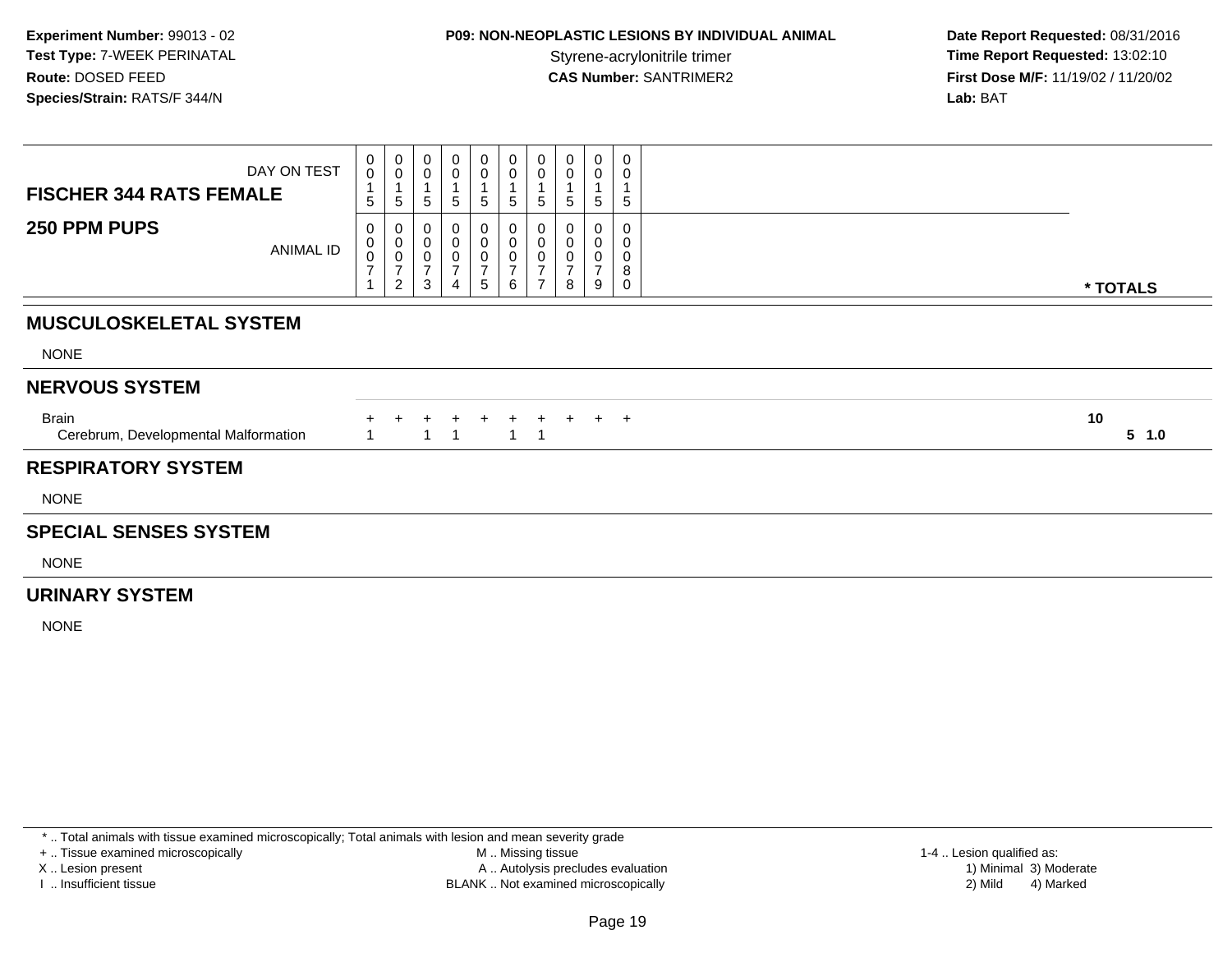## **P09: NON-NEOPLASTIC LESIONS BY INDIVIDUAL ANIMAL**

 **Date Report Requested:** 08/31/2016 **Time Report Requested: 13:02:10 CAS Number:** SANTRIMER2 **First Dose M/F:** 11/19/02 / 11/20/02 **Lab:** BAT

| <b>FISCHER 344 RATS FEMALE</b>                                                                          | DAY ON TEST      | 0<br>$\mathbf 0$<br>1<br>5                                  | 0<br>$\mathbf 0$<br>$\mathbf{1}$<br>5                  | 0<br>$\pmb{0}$<br>1<br>5        | 0<br>0<br>$\mathbf{1}$<br>5              | $\mathbf 0$<br>$\mathbf 0$<br>$\sqrt{5}$     | $\begin{smallmatrix} 0\\0 \end{smallmatrix}$<br>$\mathbf{1}$<br>$\sqrt{5}$ | 0<br>$\pmb{0}$<br>$\mathbf{1}$<br>$\sqrt{5}$                                     | 0<br>$\boldsymbol{0}$<br>1<br>$\sqrt{5}$ | 0<br>$\pmb{0}$<br>$\mathbf{1}$<br>5 | 0<br>0<br>1<br>$\sqrt{5}$                                |                          |
|---------------------------------------------------------------------------------------------------------|------------------|-------------------------------------------------------------|--------------------------------------------------------|---------------------------------|------------------------------------------|----------------------------------------------|----------------------------------------------------------------------------|----------------------------------------------------------------------------------|------------------------------------------|-------------------------------------|----------------------------------------------------------|--------------------------|
| 500 PPM PUPS                                                                                            | <b>ANIMAL ID</b> | 0<br>$\pmb{0}$<br>$\overline{0}$<br>$\bf 8$<br>$\mathbf{1}$ | 0<br>$\mathbf 0$<br>$\mathbf 0$<br>8<br>$\overline{2}$ | 0<br>0<br>$\mathbf 0$<br>$^8_3$ | 0<br>0<br>0<br>$\bf 8$<br>$\overline{4}$ | 0<br>$\pmb{0}$<br>$\pmb{0}$<br>$\frac{8}{5}$ | 0<br>$\mathbf 0$<br>$\ddot{\mathbf{0}}$<br>$\frac{8}{6}$                   | 0<br>$\mathsf{O}\xspace$<br>$\mathbf 0$<br>$\begin{array}{c} 8 \\ 7 \end{array}$ | 0<br>0<br>0<br>8<br>$\, 8$               | 0<br>0<br>0<br>8<br>9               | 0<br>0<br>$\mathbf 0$<br>$\boldsymbol{9}$<br>$\mathbf 0$ | * TOTALS                 |
| <b>ALIMENTARY SYSTEM</b>                                                                                |                  |                                                             |                                                        |                                 |                                          |                                              |                                                                            |                                                                                  |                                          |                                     |                                                          |                          |
| Liver<br>Hematopoietic Cell Proliferation<br>Hepatodiaphragmatic Nodule<br>Inflammation, Chronic Active |                  |                                                             |                                                        | 1                               |                                          |                                              |                                                                            |                                                                                  | 1                                        | $\overline{1}$                      | $\ddot{}$<br>$\boldsymbol{\mathsf{X}}$                   | 10<br>11.0<br>1<br>4 1.0 |
| <b>CARDIOVASCULAR SYSTEM</b>                                                                            |                  |                                                             |                                                        |                                 |                                          |                                              |                                                                            |                                                                                  |                                          |                                     |                                                          |                          |
| <b>NONE</b>                                                                                             |                  |                                                             |                                                        |                                 |                                          |                                              |                                                                            |                                                                                  |                                          |                                     |                                                          |                          |
| <b>ENDOCRINE SYSTEM</b>                                                                                 |                  |                                                             |                                                        |                                 |                                          |                                              |                                                                            |                                                                                  |                                          |                                     |                                                          |                          |
| <b>NONE</b>                                                                                             |                  |                                                             |                                                        |                                 |                                          |                                              |                                                                            |                                                                                  |                                          |                                     |                                                          |                          |
| <b>GENERAL BODY SYSTEM</b><br><b>NONE</b>                                                               |                  |                                                             |                                                        |                                 |                                          |                                              |                                                                            |                                                                                  |                                          |                                     |                                                          |                          |
| <b>GENITAL SYSTEM</b>                                                                                   |                  |                                                             |                                                        |                                 |                                          |                                              |                                                                            |                                                                                  |                                          |                                     |                                                          |                          |
| Ovary<br>Atrophy                                                                                        |                  |                                                             |                                                        |                                 |                                          |                                              |                                                                            | 1                                                                                | $\mathbf{1}$                             | $\overline{1}$                      | $\,^+$<br>$\overline{1}$                                 | 10<br>$7$ 1.0            |
| Vagina                                                                                                  |                  |                                                             |                                                        |                                 |                                          |                                              |                                                                            |                                                                                  |                                          |                                     | $\overline{+}$                                           | 10                       |
| <b>HEMATOPOIETIC SYSTEM</b>                                                                             |                  |                                                             |                                                        |                                 |                                          |                                              |                                                                            |                                                                                  |                                          |                                     |                                                          |                          |
|                                                                                                         |                  |                                                             |                                                        |                                 |                                          |                                              |                                                                            |                                                                                  |                                          |                                     |                                                          |                          |

NONE

#### **INTEGUMENTARY SYSTEM**

\* .. Total animals with tissue examined microscopically; Total animals with lesion and mean severity grade

+ .. Tissue examined microscopically

X .. Lesion present

I .. Insufficient tissue

 M .. Missing tissueA .. Autolysis precludes evaluation

 1-4 .. Lesion qualified as: BLANK .. Not examined microscopically 2) Mild 4) Marked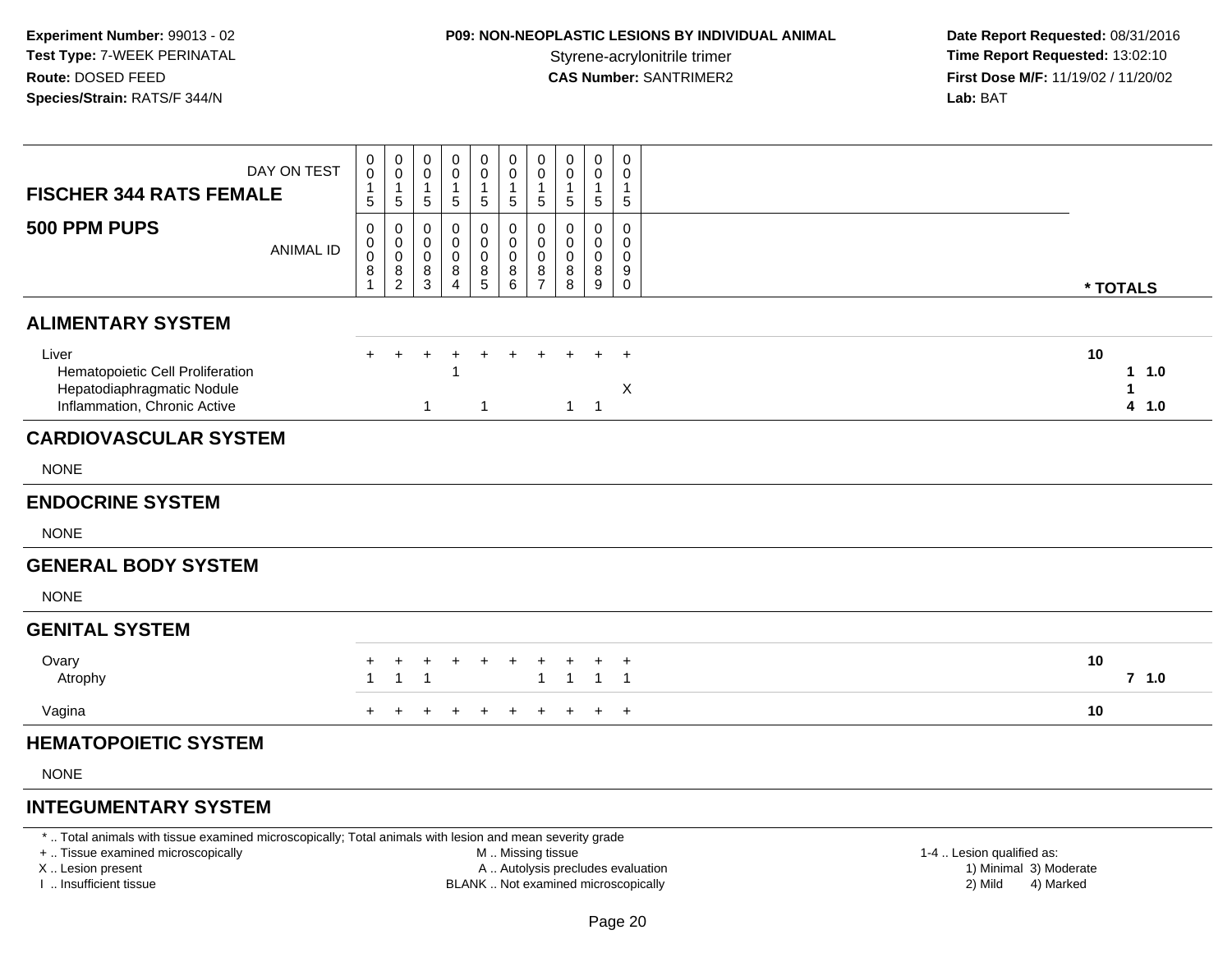## **P09: NON-NEOPLASTIC LESIONS BY INDIVIDUAL ANIMAL**

 **Date Report Requested:** 08/31/2016 **Time Report Requested: 13:02:10 CAS Number:** SANTRIMER2 **First Dose M/F:** 11/19/02 / 11/20/02 **Lab:** BAT

| <b>FISCHER 344 RATS FEMALE</b>                       | DAY ON TEST | 0<br>$\mathsf 0$<br>1<br>5           | 0<br>$\pmb{0}$<br>$\mathbf{1}$<br>$\,$ 5 $\,$      | 0<br>0<br>5                           | 0<br>0<br>5                           | 0<br>$\pmb{0}$<br>5           | $\mathbf 0$<br>$\mathsf 0$<br>$\sqrt{5}$                       | 0<br>$\boldsymbol{0}$<br>$\overline{A}$<br>$\sqrt{5}$ | 0<br>$\pmb{0}$<br>1<br>5 | 0<br>$\mathbf 0$<br>1<br>5              | 0<br>0<br>$\,$ 5 $\,$ |              |
|------------------------------------------------------|-------------|--------------------------------------|----------------------------------------------------|---------------------------------------|---------------------------------------|-------------------------------|----------------------------------------------------------------|-------------------------------------------------------|--------------------------|-----------------------------------------|-----------------------|--------------|
| 500 PPM PUPS                                         | ANIMAL ID   | 0<br>0<br>$\boldsymbol{0}$<br>8<br>1 | 0<br>$\pmb{0}$<br>$\pmb{0}$<br>8<br>$\overline{2}$ | 0<br>$\pmb{0}$<br>$\pmb{0}$<br>8<br>3 | 0<br>$\pmb{0}$<br>$\pmb{0}$<br>8<br>4 | 0<br>$\pmb{0}$<br>0<br>8<br>5 | $\mathbf 0$<br>$\mathbf 0$<br>$\pmb{0}$<br>8<br>$6\phantom{1}$ | 0<br>$\pmb{0}$<br>$\mathbf 0$<br>8<br>$\overline{7}$  | 0<br>0<br>0<br>8<br>8    | 0<br>$\pmb{0}$<br>$\mathbf 0$<br>8<br>9 | 0<br>0<br>0<br>9<br>0 | * TOTALS     |
| <b>NONE</b>                                          |             |                                      |                                                    |                                       |                                       |                               |                                                                |                                                       |                          |                                         |                       |              |
| <b>MUSCULOSKELETAL SYSTEM</b>                        |             |                                      |                                                    |                                       |                                       |                               |                                                                |                                                       |                          |                                         |                       |              |
| <b>NONE</b>                                          |             |                                      |                                                    |                                       |                                       |                               |                                                                |                                                       |                          |                                         |                       |              |
| <b>NERVOUS SYSTEM</b>                                |             |                                      |                                                    |                                       |                                       |                               |                                                                |                                                       |                          |                                         |                       |              |
| <b>Brain</b><br>Cerebrum, Developmental Malformation |             |                                      |                                                    |                                       |                                       |                               |                                                                |                                                       |                          |                                         | $\div$                | 10<br>2, 1.0 |
| <b>RESPIRATORY SYSTEM</b>                            |             |                                      |                                                    |                                       |                                       |                               |                                                                |                                                       |                          |                                         |                       |              |
| <b>NONE</b>                                          |             |                                      |                                                    |                                       |                                       |                               |                                                                |                                                       |                          |                                         |                       |              |
| <b>SPECIAL SENSES SYSTEM</b>                         |             |                                      |                                                    |                                       |                                       |                               |                                                                |                                                       |                          |                                         |                       |              |
| <b>NONE</b>                                          |             |                                      |                                                    |                                       |                                       |                               |                                                                |                                                       |                          |                                         |                       |              |

#### **URINARY SYSTEM**

NONE

\* .. Total animals with tissue examined microscopically; Total animals with lesion and mean severity grade

+ .. Tissue examined microscopically

X .. Lesion present

I .. Insufficient tissue

 M .. Missing tissueA .. Autolysis precludes evaluation

 1-4 .. Lesion qualified as: BLANK .. Not examined microscopically 2) Mild 4) Marked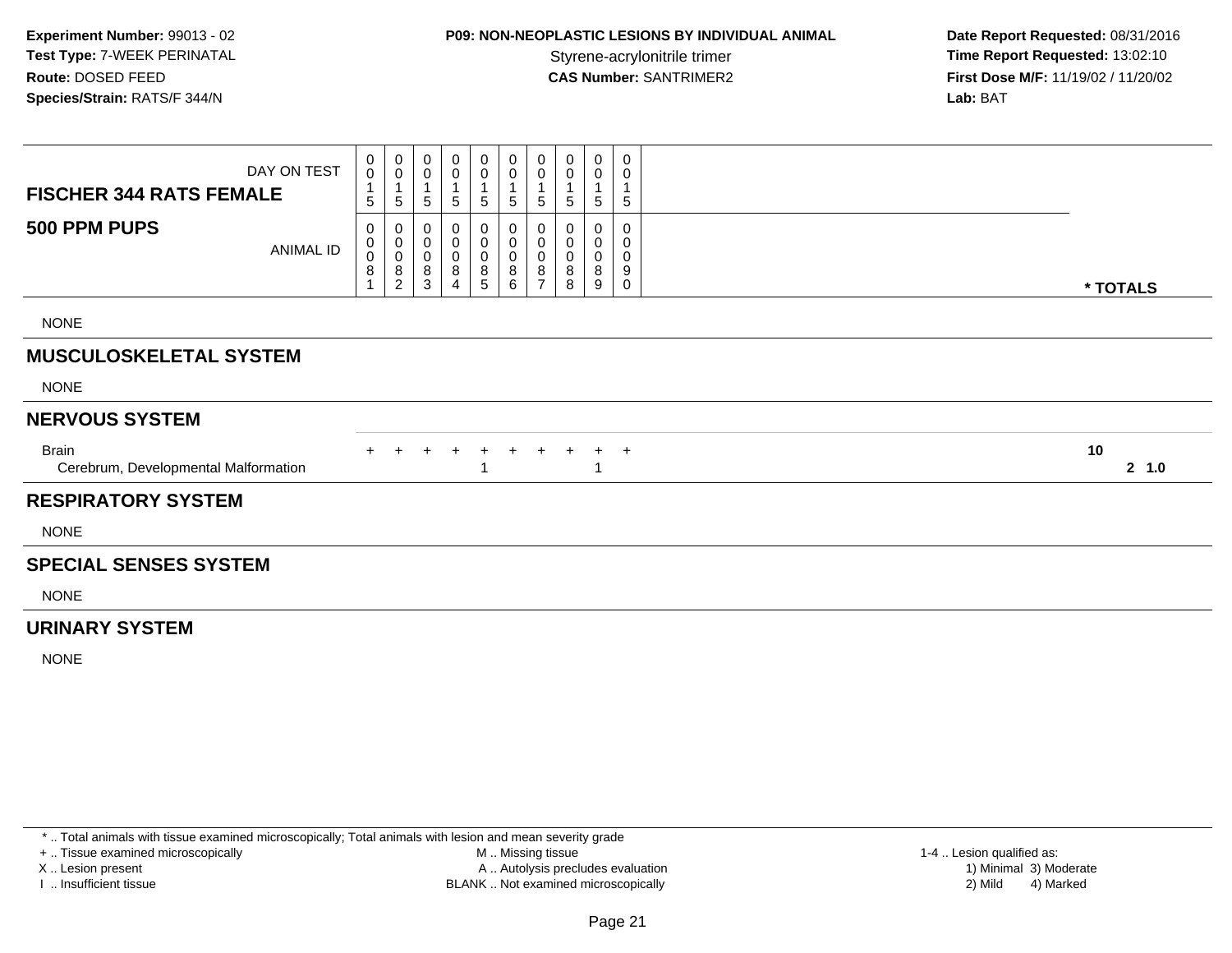## **P09: NON-NEOPLASTIC LESIONS BY INDIVIDUAL ANIMAL**

 **Date Report Requested:** 08/31/2016 **Time Report Requested: 13:02:10 CAS Number:** SANTRIMER2 **First Dose M/F:** 11/19/02 / 11/20/02 **Lab:** BAT

| DAY ON TEST<br><b>FISCHER 344 RATS FEMALE</b>                                                                           | $\pmb{0}$<br>$\pmb{0}$<br>$\mathbf{1}$<br>$5\phantom{.0}$ | $\pmb{0}$<br>$\mathbf 0$<br>$\mathbf{1}$<br>5                         | $\pmb{0}$<br>$\pmb{0}$<br>$\overline{1}$<br>$\sqrt{5}$                  | 0<br>0<br>$\overline{1}$<br>$\sqrt{5}$ | $\mathbf 0$<br>0<br>1<br>$\sqrt{5}$ | $\mathbf 0$<br>$\pmb{0}$<br>1<br>5 | $_{\rm 0}^{\rm 0}$<br>$\mathbf{1}$<br>$\sqrt{5}$  | $\mathsf 0$<br>0<br>$\mathbf{1}$<br>5                    | $\pmb{0}$<br>0<br>$\mathbf{1}$<br>$\sqrt{5}$ | $\,0\,$<br>0<br>$\mathbf{1}$<br>$\,$ 5 $\,$                    |                                         |
|-------------------------------------------------------------------------------------------------------------------------|-----------------------------------------------------------|-----------------------------------------------------------------------|-------------------------------------------------------------------------|----------------------------------------|-------------------------------------|------------------------------------|---------------------------------------------------|----------------------------------------------------------|----------------------------------------------|----------------------------------------------------------------|-----------------------------------------|
| 1000 PPM PUPS<br><b>ANIMAL ID</b>                                                                                       | $\mathbf 0$<br>0<br>$\pmb{0}$<br>9<br>1                   | 0<br>$\mathbf 0$<br>$\mathbf 0$<br>$\boldsymbol{9}$<br>$\overline{2}$ | $\mathbf 0$<br>$\boldsymbol{0}$<br>$\mathbf 0$<br>$\boldsymbol{9}$<br>3 | 0<br>0<br>$\mathbf 0$<br>9<br>4        | 0<br>0<br>$\mathbf 0$<br>9<br>5     | 0<br>0<br>$\mathbf 0$<br>9<br>6    | 0<br>$\overline{0}$ <sub>0</sub><br>$\frac{9}{7}$ | 0<br>$\mathbf 0$<br>$\mathbf 0$<br>$\boldsymbol{9}$<br>8 | 0<br>0<br>$\pmb{0}$<br>9<br>$9\,$            | $\mathsf 0$<br>0<br>$\mathbf{1}$<br>$\mathbf 0$<br>$\mathbf 0$ | * TOTALS                                |
| <b>ALIMENTARY SYSTEM</b>                                                                                                |                                                           |                                                                       |                                                                         |                                        |                                     |                                    |                                                   |                                                          |                                              |                                                                |                                         |
| Liver<br>Fatty Change<br>Hematopoietic Cell Proliferation<br>Hepatodiaphragmatic Nodule<br>Inflammation, Chronic Active | +<br>1<br>$\overline{1}$                                  | $\ddot{}$<br>$\mathbf{1}$                                             | $\overline{1}$                                                          | $\overline{1}$                         |                                     | $\ddot{}$<br>X                     | 1                                                 | $\ddot{}$<br>$\overline{1}$                              | $+$<br>$\mathbf{1}$                          | $\overline{+}$<br>$\overline{1}$                               | 10<br>2, 1.0<br>$5 - 1.0$<br>1<br>4 1.0 |
| <b>CARDIOVASCULAR SYSTEM</b>                                                                                            |                                                           |                                                                       |                                                                         |                                        |                                     |                                    |                                                   |                                                          |                                              |                                                                |                                         |
| <b>NONE</b>                                                                                                             |                                                           |                                                                       |                                                                         |                                        |                                     |                                    |                                                   |                                                          |                                              |                                                                |                                         |
| <b>ENDOCRINE SYSTEM</b>                                                                                                 |                                                           |                                                                       |                                                                         |                                        |                                     |                                    |                                                   |                                                          |                                              |                                                                |                                         |
| <b>NONE</b>                                                                                                             |                                                           |                                                                       |                                                                         |                                        |                                     |                                    |                                                   |                                                          |                                              |                                                                |                                         |
| <b>GENERAL BODY SYSTEM</b>                                                                                              |                                                           |                                                                       |                                                                         |                                        |                                     |                                    |                                                   |                                                          |                                              |                                                                |                                         |
| <b>NONE</b>                                                                                                             |                                                           |                                                                       |                                                                         |                                        |                                     |                                    |                                                   |                                                          |                                              |                                                                |                                         |
| <b>GENITAL SYSTEM</b>                                                                                                   |                                                           |                                                                       |                                                                         |                                        |                                     |                                    |                                                   |                                                          |                                              |                                                                |                                         |
| Ovary<br>Atrophy                                                                                                        | $\ddot{}$<br>$\overline{1}$                               | +<br>$\overline{1}$                                                   |                                                                         | 1                                      |                                     | $\mathbf{1}$                       | $\overline{1}$                                    |                                                          | +<br>$\mathbf 1$                             | $\overline{+}$<br>$\overline{1}$                               | 10<br>$7$ 1.0                           |
| Uterus                                                                                                                  |                                                           |                                                                       |                                                                         |                                        |                                     |                                    |                                                   | ÷                                                        | $\pm$                                        | $\overline{+}$                                                 | 10                                      |
| Vagina                                                                                                                  | $\ddot{}$                                                 |                                                                       |                                                                         |                                        |                                     |                                    |                                                   | $\ddot{}$                                                | $+$                                          | $\overline{+}$                                                 | 10                                      |

\* .. Total animals with tissue examined microscopically; Total animals with lesion and mean severity grade

+ .. Tissue examined microscopically

X .. Lesion present

I .. Insufficient tissue

 M .. Missing tissueA .. Autolysis precludes evaluation

BLANK .. Not examined microscopically 2) Mild 4) Marked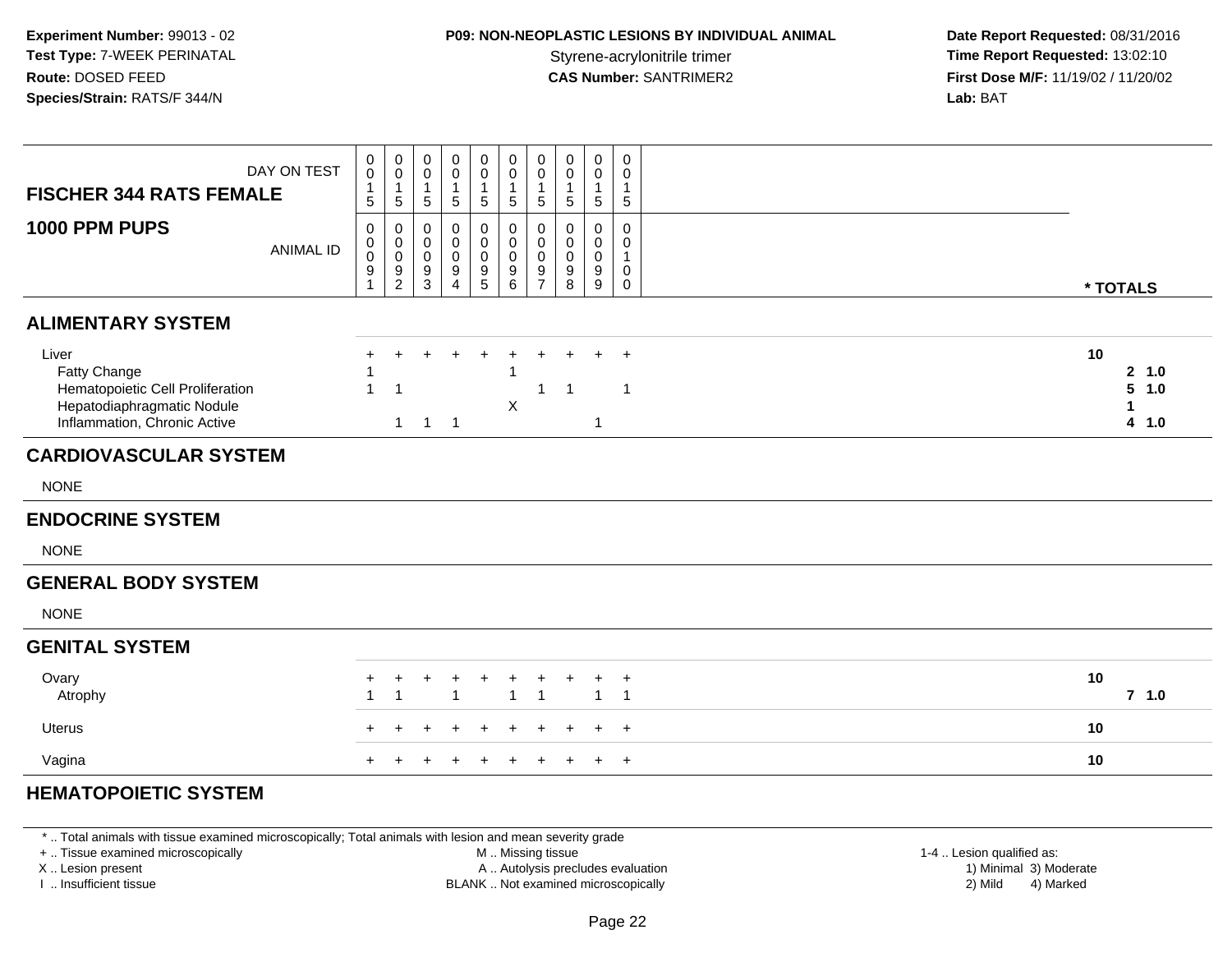## **P09: NON-NEOPLASTIC LESIONS BY INDIVIDUAL ANIMAL**

 **Date Report Requested:** 08/31/2016 **Time Report Requested: 13:02:10 CAS Number:** SANTRIMER2 **First Dose M/F:** 11/19/02 / 11/20/02 **Lab:** BAT

| DAY ON TEST<br><b>FISCHER 344 RATS FEMALE</b>        | 0<br>$\mathsf{O}\xspace$<br>$\mathbf{1}$<br>5  | 0<br>0<br>1<br>5                   | 0<br>0<br>5           | 0<br>$\mathbf 0$<br>5           | $\boldsymbol{0}$<br>$\pmb{0}$<br>$\overline{1}$<br>5 | 0<br>$\mathbf 0$<br>$\mathbf{1}$<br>5 | 0<br>0<br>5           | 0<br>0<br>5           | 0<br>0<br>5           | 0<br>0<br>5                 |                |
|------------------------------------------------------|------------------------------------------------|------------------------------------|-----------------------|---------------------------------|------------------------------------------------------|---------------------------------------|-----------------------|-----------------------|-----------------------|-----------------------------|----------------|
| 1000 PPM PUPS                                        | 0<br>0<br><b>ANIMAL ID</b><br>$\mathbf 0$<br>9 | 0<br>0<br>0<br>9<br>$\overline{c}$ | 0<br>0<br>0<br>9<br>3 | 0<br>0<br>$\mathbf 0$<br>9<br>Δ | 0<br>0<br>$\pmb{0}$<br>9<br>$\sqrt{5}$               | 0<br>0<br>$\mathbf 0$<br>9<br>6       | 0<br>0<br>0<br>9<br>7 | 0<br>0<br>0<br>9<br>8 | 0<br>0<br>0<br>9<br>9 | 0<br>0<br>0<br>0            | * TOTALS       |
| Spleen<br>Hematopoietic Cell Proliferation           |                                                |                                    |                       |                                 |                                                      | 1                                     | 1                     |                       | $\overline{1}$        | $\ddot{}$<br>$\overline{1}$ | 10<br>$10$ 1.0 |
| <b>INTEGUMENTARY SYSTEM</b>                          |                                                |                                    |                       |                                 |                                                      |                                       |                       |                       |                       |                             |                |
| <b>NONE</b>                                          |                                                |                                    |                       |                                 |                                                      |                                       |                       |                       |                       |                             |                |
| <b>MUSCULOSKELETAL SYSTEM</b>                        |                                                |                                    |                       |                                 |                                                      |                                       |                       |                       |                       |                             |                |
| <b>NONE</b>                                          |                                                |                                    |                       |                                 |                                                      |                                       |                       |                       |                       |                             |                |
| <b>NERVOUS SYSTEM</b>                                |                                                |                                    |                       |                                 |                                                      |                                       |                       |                       |                       |                             |                |
| <b>Brain</b><br>Cerebrum, Developmental Malformation |                                                |                                    |                       |                                 |                                                      | $+$                                   | $+$                   | $+$                   | $+$                   | $+$                         | 10<br>11.0     |
| <b>RESPIRATORY SYSTEM</b>                            |                                                |                                    |                       |                                 |                                                      |                                       |                       |                       |                       |                             |                |
| <b>NONE</b>                                          |                                                |                                    |                       |                                 |                                                      |                                       |                       |                       |                       |                             |                |
| <b>SPECIAL SENSES SYSTEM</b>                         |                                                |                                    |                       |                                 |                                                      |                                       |                       |                       |                       |                             |                |
| <b>NONE</b>                                          |                                                |                                    |                       |                                 |                                                      |                                       |                       |                       |                       |                             |                |
| <b>URINARY SYSTEM</b>                                |                                                |                                    |                       |                                 |                                                      |                                       |                       |                       |                       |                             |                |
| <b>NONE</b>                                          |                                                |                                    |                       |                                 |                                                      |                                       |                       |                       |                       |                             |                |

\* .. Total animals with tissue examined microscopically; Total animals with lesion and mean severity grade

+ .. Tissue examined microscopically

X .. Lesion present

I .. Insufficient tissue

 M .. Missing tissueA .. Autolysis precludes evaluation

1-4 .. Lesion qualified as:<br>1) Minimal 3) Moderate BLANK .. Not examined microscopically 2) Mild 4) Marked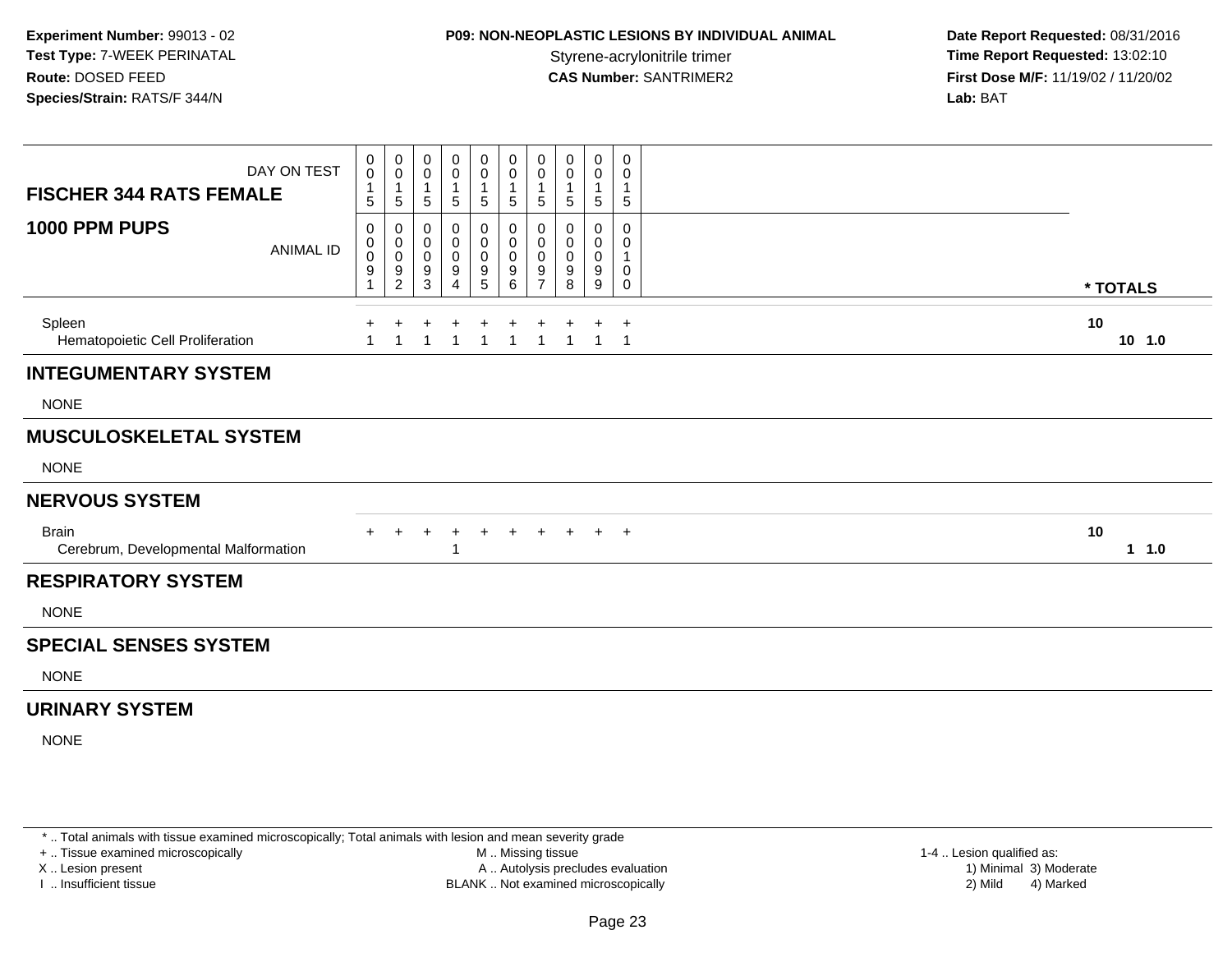# **P09: NON-NEOPLASTIC LESIONS BY INDIVIDUAL ANIMAL**

 **Date Report Requested:** 08/31/2016 Styrene-acrylonitrile trimer<br> **CAS Number:** SANTRIMER2<br> **CAS Number:** SANTRIMER2<br> **Time Report Requested:** 13:02:10 **First Dose M/F:** 11/19/02 / 11/20/02<br>Lab: BAT **Lab:** BAT

| DAY ON TEST<br><b>FISCHER 344 RATS FEMALE</b>                                                                           | 0<br>$\mathbf 0$<br>$\mathbf{1}$<br>$5\,$                                                                                                                          | $\pmb{0}$<br>$\mathsf 0$<br>$\mathbf{1}$<br>$\overline{5}$        | 0<br>$\mathbf 0$<br>$\mathbf{1}$<br>$\sqrt{5}$                       | $\mathbf 0$<br>0<br>$\mathbf{1}$<br>$\sqrt{5}$                    | $\mathbf 0$<br>$\mathbf 0$<br>$\mathbf{1}$<br>$\overline{5}$                        | 0<br>$\mathbf 0$<br>$\mathbf{1}$<br>5             | $\pmb{0}$<br>$\mathbf 0$<br>$\mathbf{1}$<br>$\overline{5}$      | $\mathbf 0$<br>0<br>$\mathbf{1}$<br>$5\phantom{.0}$ | $\pmb{0}$<br>0<br>$\mathbf{1}$<br>$\sqrt{5}$       | $\mathsf{O}\xspace$<br>0<br>$\mathbf{1}$<br>$5\phantom{.0}$               |  |                                                     |                                    |
|-------------------------------------------------------------------------------------------------------------------------|--------------------------------------------------------------------------------------------------------------------------------------------------------------------|-------------------------------------------------------------------|----------------------------------------------------------------------|-------------------------------------------------------------------|-------------------------------------------------------------------------------------|---------------------------------------------------|-----------------------------------------------------------------|-----------------------------------------------------|----------------------------------------------------|---------------------------------------------------------------------------|--|-----------------------------------------------------|------------------------------------|
| 2000 PPM PUPS<br><b>ANIMAL ID</b>                                                                                       | $\mathbf 0$<br>0<br>$\mathbf{1}$<br>0<br>1                                                                                                                         | 0<br>$\mathbf 0$<br>$\mathbf{1}$<br>$\mathbf 0$<br>$\overline{2}$ | 0<br>$\mathsf 0$<br>$\mathbf{1}$<br>$\boldsymbol{0}$<br>$\mathbf{3}$ | 0<br>$\mathbf 0$<br>$\mathbf{1}$<br>$\mathbf 0$<br>$\overline{4}$ | $\mathbf 0$<br>$\mathbf 0$<br>$\mathbf{1}$<br>$\mathsf{O}\xspace$<br>$5\phantom{1}$ | 0<br>$\mathbf 0$<br>1<br>$\mathsf{O}\xspace$<br>6 | 0<br>$\mathbf 0$<br>$\mathbf{1}$<br>$\pmb{0}$<br>$\overline{7}$ | 0<br>$\mathbf 0$<br>$\mathbf{1}$<br>0<br>8          | $\mathbf 0$<br>0<br>$\mathbf{1}$<br>$\pmb{0}$<br>9 | $\mathbf 0$<br>$\mathbf 0$<br>$\mathbf{1}$<br>$\mathbf{1}$<br>$\mathbf 0$ |  |                                                     | * TOTALS                           |
| <b>ALIMENTARY SYSTEM</b>                                                                                                |                                                                                                                                                                    |                                                                   |                                                                      |                                                                   |                                                                                     |                                                   |                                                                 |                                                     |                                                    |                                                                           |  |                                                     |                                    |
| Liver<br>Fatty Change<br>Hematopoietic Cell Proliferation<br>Hepatodiaphragmatic Nodule<br>Inflammation, Chronic Active | $+$<br>$\mathbf{1}$                                                                                                                                                | $\mathbf 1$<br>$\sf X$                                            | $\mathbf 1$                                                          | $\overline{1}$                                                    | $\ddot{}$<br>$\mathbf 1$                                                            | $\ddot{}$<br>X<br>$\mathbf{1}$                    | $\ddot{}$                                                       | $\ddot{}$<br>X                                      | $+$                                                | $\ddot{}$<br>$\mathbf 1$                                                  |  | 10                                                  | $1 1.0$<br>4 1.0<br>3<br>$3 - 1.0$ |
| <b>CARDIOVASCULAR SYSTEM</b>                                                                                            |                                                                                                                                                                    |                                                                   |                                                                      |                                                                   |                                                                                     |                                                   |                                                                 |                                                     |                                                    |                                                                           |  |                                                     |                                    |
| <b>NONE</b>                                                                                                             |                                                                                                                                                                    |                                                                   |                                                                      |                                                                   |                                                                                     |                                                   |                                                                 |                                                     |                                                    |                                                                           |  |                                                     |                                    |
| <b>ENDOCRINE SYSTEM</b>                                                                                                 |                                                                                                                                                                    |                                                                   |                                                                      |                                                                   |                                                                                     |                                                   |                                                                 |                                                     |                                                    |                                                                           |  |                                                     |                                    |
| <b>NONE</b>                                                                                                             |                                                                                                                                                                    |                                                                   |                                                                      |                                                                   |                                                                                     |                                                   |                                                                 |                                                     |                                                    |                                                                           |  |                                                     |                                    |
| <b>GENERAL BODY SYSTEM</b>                                                                                              |                                                                                                                                                                    |                                                                   |                                                                      |                                                                   |                                                                                     |                                                   |                                                                 |                                                     |                                                    |                                                                           |  |                                                     |                                    |
| <b>NONE</b>                                                                                                             |                                                                                                                                                                    |                                                                   |                                                                      |                                                                   |                                                                                     |                                                   |                                                                 |                                                     |                                                    |                                                                           |  |                                                     |                                    |
| <b>GENITAL SYSTEM</b>                                                                                                   |                                                                                                                                                                    |                                                                   |                                                                      |                                                                   |                                                                                     |                                                   |                                                                 |                                                     |                                                    |                                                                           |  |                                                     |                                    |
| Ovary<br>Atrophy                                                                                                        | $\ddot{}$<br>$\mathfrak{p}$                                                                                                                                        | $\ddot{}$<br>$\overline{1}$                                       | $\overline{1}$                                                       | $\overline{1}$                                                    | $\overline{1}$                                                                      | +<br>$\overline{1}$                               | $\overline{1}$                                                  | $\ddot{}$<br>$\overline{1}$                         | $\ddot{}$                                          | $\overline{+}$<br>$2 \quad 1$                                             |  | 10                                                  | $10 \t1.2$                         |
| <b>Uterus</b><br>Atrophy                                                                                                | $\overline{2}$                                                                                                                                                     | $\ddot{}$<br>2                                                    | 2                                                                    |                                                                   | $\overline{2}$                                                                      | $\mathbf{1}$                                      | $\overline{2}$                                                  | $\overline{2}$                                      | $+$<br>$\overline{2}$                              | $\ddot{}$<br>3                                                            |  | 10                                                  | 92.0                               |
| Vagina                                                                                                                  | $\ddot{}$                                                                                                                                                          |                                                                   |                                                                      |                                                                   |                                                                                     |                                                   |                                                                 |                                                     | $+$                                                | $+$                                                                       |  | 10                                                  |                                    |
| <b>HEMATOPOIETIC SYSTEM</b>                                                                                             |                                                                                                                                                                    |                                                                   |                                                                      |                                                                   |                                                                                     |                                                   |                                                                 |                                                     |                                                    |                                                                           |  |                                                     |                                    |
| +  Tissue examined microscopically<br>X  Lesion present                                                                 | *  Total animals with tissue examined microscopically; Total animals with lesion and mean severity grade<br>M  Missing tissue<br>A  Autolysis precludes evaluation |                                                                   |                                                                      |                                                                   |                                                                                     |                                                   |                                                                 |                                                     |                                                    |                                                                           |  | 1-4  Lesion qualified as:<br>1) Minimal 3) Moderate |                                    |

I .. Insufficient tissue

BLANK .. Not examined microscopically 2) Mild 4) Marked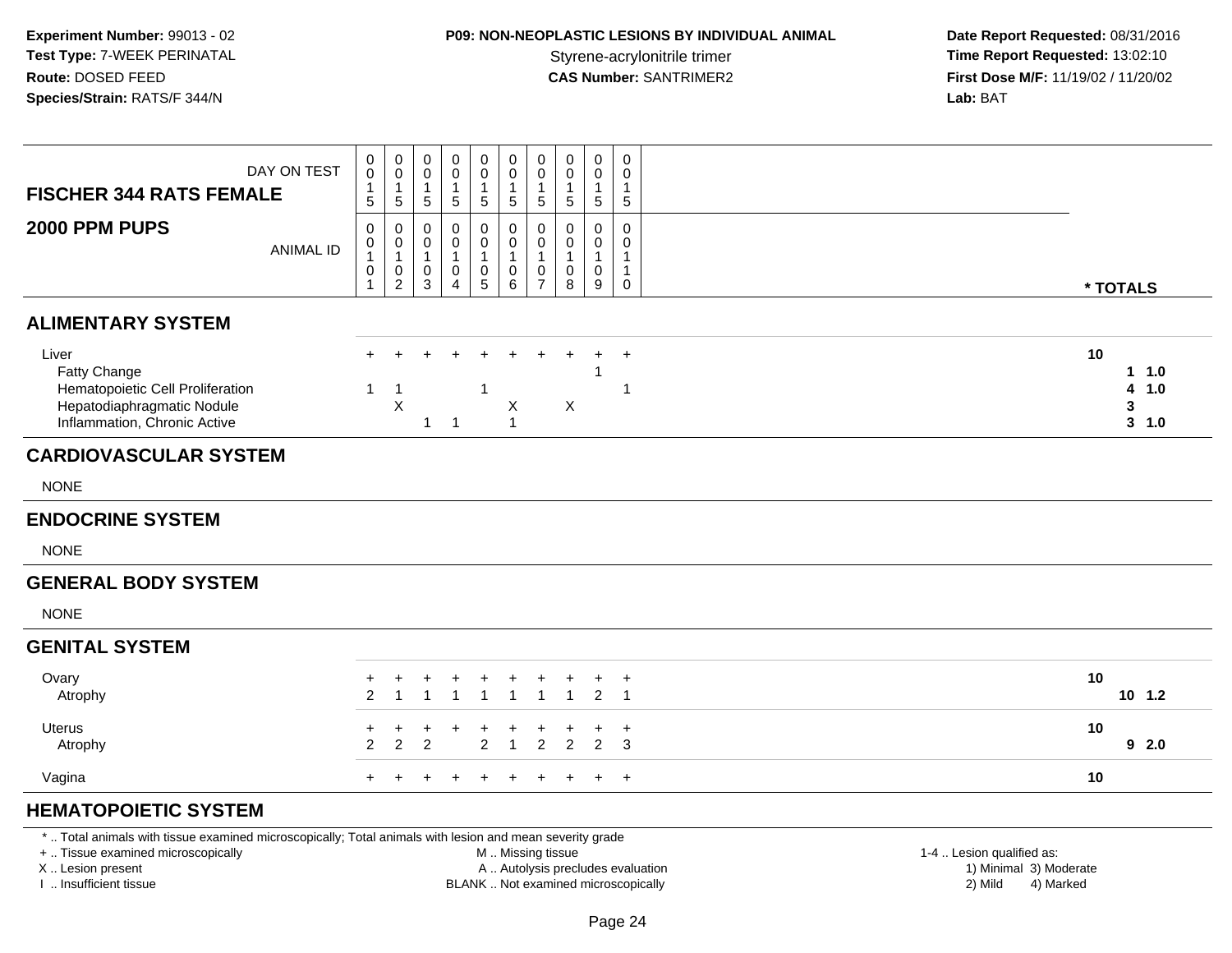# **P09: NON-NEOPLASTIC LESIONS BY INDIVIDUAL ANIMAL**

| DAY ON TEST<br><b>FISCHER 344 RATS FEMALE</b><br>2000 PPM PUPS<br><b>ANIMAL ID</b>                                                                                                            | $\pmb{0}$<br>$\mathbf 0$<br>$\mathbf{1}$<br>5<br>$\mathbf 0$<br>$\boldsymbol{0}$<br>$\mathbf{1}$<br>0<br>$\mathbf{1}$ | $\pmb{0}$<br>$\boldsymbol{0}$<br>$\mathbf{1}$<br>$\overline{5}$<br>0<br>$\pmb{0}$<br>$\overline{1}$<br>$\pmb{0}$<br>2 | 0<br>$\mathbf 0$<br>$\mathbf{1}$<br>$\sqrt{5}$<br>0<br>0<br>-1<br>0<br>3 | $\mathbf 0$<br>$\mathbf 0$<br>$\mathbf{1}$<br>$\sqrt{5}$<br>0<br>$\mathbf 0$<br>$\mathbf{1}$<br>$\pmb{0}$<br>$\overline{4}$ | 0<br>$\mathbf 0$<br>1<br>5<br>0<br>$\mathbf 0$<br>1<br>$\pmb{0}$<br>5 | 0<br>$\mathbf 0$<br>1<br>$5\phantom{.0}$<br>0<br>$\overline{0}$<br>$\overline{1}$<br>0<br>$\,6\,$ | $\pmb{0}$<br>$\mathbf 0$<br>$\mathbf{1}$<br>5<br>0<br>$\mathbf 0$<br>$\mathbf{1}$<br>0<br>$\overline{7}$ | $\pmb{0}$<br>$\mathbf 0$<br>-1<br>$\sqrt{5}$<br>$\mathbf{0}$<br>$\Omega$<br>$\boldsymbol{0}$<br>8 | $\boldsymbol{0}$<br>$\mathbf 0$<br>$\mathbf{1}$<br>$\overline{5}$<br>$\mathbf 0$<br>$\mathbf 0$<br>$\mathbf{1}$<br>$\mathbf 0$<br>9 | 0<br>$\mathbf{0}$<br>1<br>$\sqrt{5}$<br>0<br>0<br>1<br>$\mathbf{1}$<br>0 | * TOTALS                                                                    |                       |
|-----------------------------------------------------------------------------------------------------------------------------------------------------------------------------------------------|-----------------------------------------------------------------------------------------------------------------------|-----------------------------------------------------------------------------------------------------------------------|--------------------------------------------------------------------------|-----------------------------------------------------------------------------------------------------------------------------|-----------------------------------------------------------------------|---------------------------------------------------------------------------------------------------|----------------------------------------------------------------------------------------------------------|---------------------------------------------------------------------------------------------------|-------------------------------------------------------------------------------------------------------------------------------------|--------------------------------------------------------------------------|-----------------------------------------------------------------------------|-----------------------|
| Spleen<br>Hematopoietic Cell Proliferation<br>Lymphoid Follicle, Depletion Cellular                                                                                                           | $\overline{2}$                                                                                                        | $\overline{1}$<br>-1                                                                                                  | $\mathbf{1}$                                                             | $\mathbf{1}$                                                                                                                | +<br>3                                                                | $\overline{2}$                                                                                    | $\overline{1}$                                                                                           |                                                                                                   | $\overline{1}$                                                                                                                      | $\ddot{}$<br>$\overline{2}$                                              | 10                                                                          | $10$ 1.5<br>$3 - 1.0$ |
| Thymus                                                                                                                                                                                        | $+$                                                                                                                   |                                                                                                                       | $\div$                                                                   | $\ddot{}$                                                                                                                   | $\div$                                                                | $+$                                                                                               | $\ddot{}$                                                                                                | $+$                                                                                               | $+$                                                                                                                                 | $+$                                                                      | 10                                                                          |                       |
| <b>INTEGUMENTARY SYSTEM</b>                                                                                                                                                                   |                                                                                                                       |                                                                                                                       |                                                                          |                                                                                                                             |                                                                       |                                                                                                   |                                                                                                          |                                                                                                   |                                                                                                                                     |                                                                          |                                                                             |                       |
| <b>NONE</b>                                                                                                                                                                                   |                                                                                                                       |                                                                                                                       |                                                                          |                                                                                                                             |                                                                       |                                                                                                   |                                                                                                          |                                                                                                   |                                                                                                                                     |                                                                          |                                                                             |                       |
| <b>MUSCULOSKELETAL SYSTEM</b>                                                                                                                                                                 |                                                                                                                       |                                                                                                                       |                                                                          |                                                                                                                             |                                                                       |                                                                                                   |                                                                                                          |                                                                                                   |                                                                                                                                     |                                                                          |                                                                             |                       |
| <b>NONE</b>                                                                                                                                                                                   |                                                                                                                       |                                                                                                                       |                                                                          |                                                                                                                             |                                                                       |                                                                                                   |                                                                                                          |                                                                                                   |                                                                                                                                     |                                                                          |                                                                             |                       |
| <b>NERVOUS SYSTEM</b>                                                                                                                                                                         |                                                                                                                       |                                                                                                                       |                                                                          |                                                                                                                             |                                                                       |                                                                                                   |                                                                                                          |                                                                                                   |                                                                                                                                     |                                                                          |                                                                             |                       |
| <b>Brain</b><br>Cerebrum, Developmental Malformation                                                                                                                                          |                                                                                                                       |                                                                                                                       | $\div$                                                                   |                                                                                                                             | $\div$                                                                | $\ddot{}$                                                                                         | $\ddot{}$                                                                                                | $\ddot{}$<br>$\mathbf{1}$                                                                         | $\ddot{}$<br>$\overline{1}$                                                                                                         | $+$                                                                      | 10                                                                          | 2 1.0                 |
| <b>RESPIRATORY SYSTEM</b>                                                                                                                                                                     |                                                                                                                       |                                                                                                                       |                                                                          |                                                                                                                             |                                                                       |                                                                                                   |                                                                                                          |                                                                                                   |                                                                                                                                     |                                                                          |                                                                             |                       |
| <b>NONE</b>                                                                                                                                                                                   |                                                                                                                       |                                                                                                                       |                                                                          |                                                                                                                             |                                                                       |                                                                                                   |                                                                                                          |                                                                                                   |                                                                                                                                     |                                                                          |                                                                             |                       |
| <b>SPECIAL SENSES SYSTEM</b>                                                                                                                                                                  |                                                                                                                       |                                                                                                                       |                                                                          |                                                                                                                             |                                                                       |                                                                                                   |                                                                                                          |                                                                                                   |                                                                                                                                     |                                                                          |                                                                             |                       |
| <b>NONE</b>                                                                                                                                                                                   |                                                                                                                       |                                                                                                                       |                                                                          |                                                                                                                             |                                                                       |                                                                                                   |                                                                                                          |                                                                                                   |                                                                                                                                     |                                                                          |                                                                             |                       |
| <b>URINARY SYSTEM</b>                                                                                                                                                                         |                                                                                                                       |                                                                                                                       |                                                                          |                                                                                                                             |                                                                       |                                                                                                   |                                                                                                          |                                                                                                   |                                                                                                                                     |                                                                          |                                                                             |                       |
| Kidney<br>Nephropathy                                                                                                                                                                         |                                                                                                                       |                                                                                                                       |                                                                          |                                                                                                                             |                                                                       |                                                                                                   | $\mathbf 1$                                                                                              |                                                                                                   |                                                                                                                                     | $\ddot{}$<br>1                                                           | 10                                                                          | 2, 1.0                |
| *  Total animals with tissue examined microscopically; Total animals with lesion and mean severity grade<br>+  Tissue examined microscopically<br>X  Lesion present<br>I  Insufficient tissue |                                                                                                                       |                                                                                                                       |                                                                          |                                                                                                                             |                                                                       | M  Missing tissue<br>A  Autolysis precludes evaluation<br>BLANK  Not examined microscopically     |                                                                                                          |                                                                                                   |                                                                                                                                     |                                                                          | 1-4  Lesion qualified as:<br>1) Minimal 3) Moderate<br>2) Mild<br>4) Marked |                       |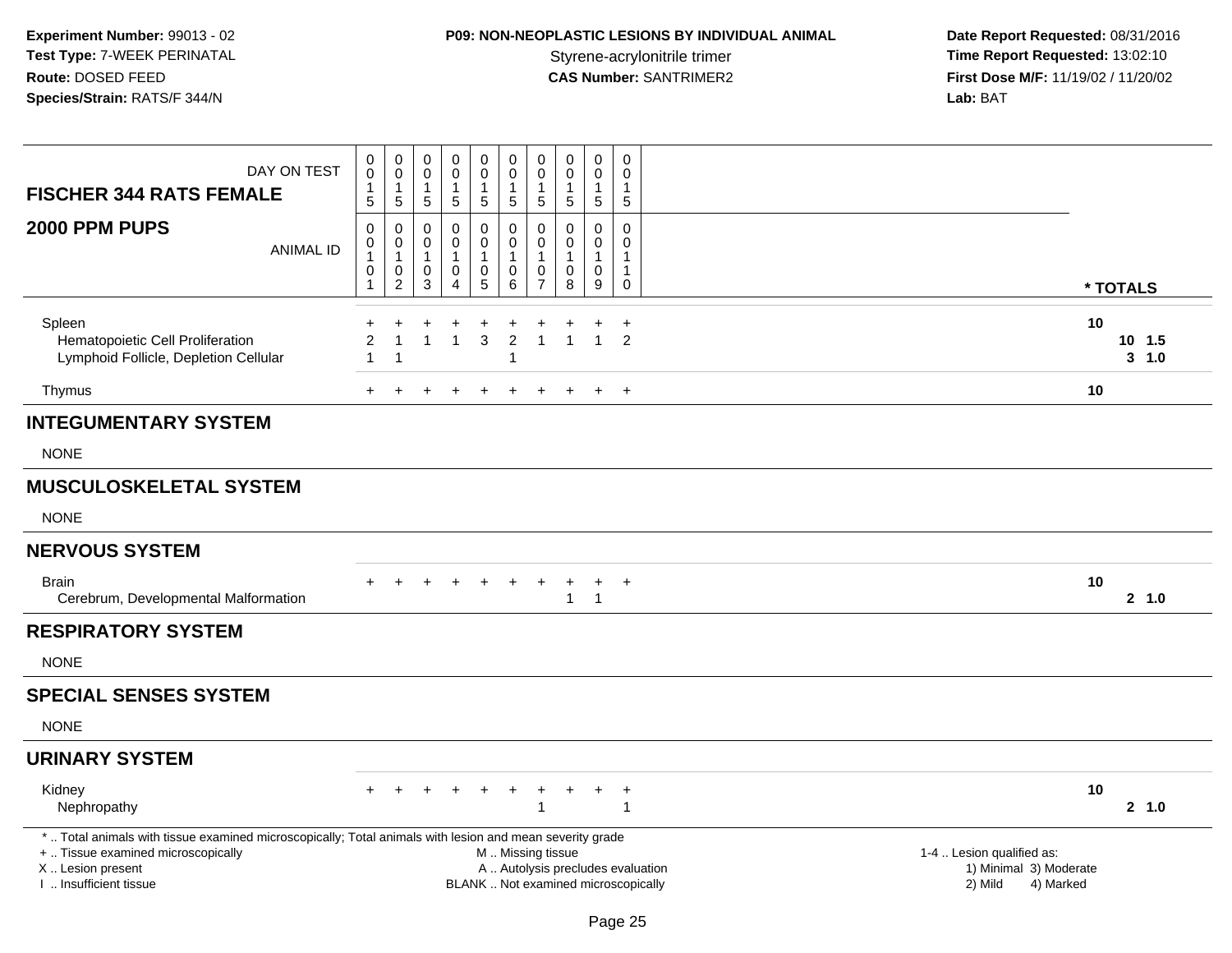## **P09: NON-NEOPLASTIC LESIONS BY INDIVIDUAL ANIMAL**

 **Date Report Requested:** 08/31/2016 **Time Report Requested: 13:02:10 CAS Number:** SANTRIMER2 **First Dose M/F:** 11/19/02 / 11/20/02 **Lab:** BAT

| DAY ON TEST<br><b>FISCHER 344 RATS FEMALE</b>                                           | $\mathbf 0$<br>$\ddot{\mathbf{0}}$<br>$\mathbf{1}$<br>$\sqrt{5}$ | $\mathbf 0$<br>$\ddot{\mathbf{0}}$<br>$\mathbf{1}$<br>$\,$ 5 $\,$         | 0<br>$\mathbf 0$<br>$\mathbf{1}$<br>$\sqrt{5}$                     | $\mathbf 0$<br>$\mathbf 0$<br>$\mathbf{1}$<br>$\sqrt{5}$         | $\mathbf 0$<br>$\mathbf 0$<br>1<br>5               | $\mathbf 0$<br>$\bar{0}$<br>$\mathbf{1}$<br>5         | $\pmb{0}$<br>$\ddot{\mathbf{0}}$<br>$\mathbf{1}$<br>$\sqrt{5}$   | $\pmb{0}$<br>$\ddot{\mathbf{0}}$<br>$\mathbf{1}$<br>$\sqrt{5}$ | $\mathbf 0$<br>$\mathbf 0$<br>$\mathbf{1}$<br>$\sqrt{5}$ | $\mathsf{O}\xspace$<br>$\pmb{0}$<br>$\mathbf{1}$<br>$\,$ 5 $\,$ |                              |
|-----------------------------------------------------------------------------------------|------------------------------------------------------------------|---------------------------------------------------------------------------|--------------------------------------------------------------------|------------------------------------------------------------------|----------------------------------------------------|-------------------------------------------------------|------------------------------------------------------------------|----------------------------------------------------------------|----------------------------------------------------------|-----------------------------------------------------------------|------------------------------|
| 4000 PPM PUPS<br><b>ANIMAL ID</b>                                                       | 0<br>0<br>$\mathbf{1}$<br>1<br>1                                 | 0<br>$\boldsymbol{0}$<br>$\overline{1}$<br>$\mathbf{1}$<br>$\overline{2}$ | 0<br>$\pmb{0}$<br>$\overline{1}$<br>$\overline{1}$<br>$\mathbf{3}$ | 0<br>$\pmb{0}$<br>$\mathbf{1}$<br>$\mathbf{1}$<br>$\overline{4}$ | $\mathbf 0$<br>$\pmb{0}$<br>$\mathbf{1}$<br>1<br>5 | 0<br>$\mathbf 0$<br>$\mathbf{1}$<br>$\mathbf{1}$<br>6 | 0<br>$\pmb{0}$<br>$\mathbf{1}$<br>$\mathbf{1}$<br>$\overline{7}$ | 0<br>$\pmb{0}$<br>$\mathbf{1}$<br>$\mathbf{1}$<br>$\,8\,$      | 0<br>0<br>$\mathbf{1}$<br>$\boldsymbol{9}$               | $\mathsf 0$<br>$\pmb{0}$<br>$\mathbf{1}$<br>$\frac{2}{0}$       | * TOTALS                     |
| <b>ALIMENTARY SYSTEM</b>                                                                |                                                                  |                                                                           |                                                                    |                                                                  |                                                    |                                                       |                                                                  |                                                                |                                                          |                                                                 |                              |
| Liver<br>Fatty Change<br>Hematopoietic Cell Proliferation<br>Hepatodiaphragmatic Nodule | ٠<br>$\overline{2}$<br>$\overline{1}$                            | +<br>3<br>$X$ $X$                                                         | $\overline{2}$                                                     | 3<br>$\mathbf{1}$<br>X                                           | $\overline{2}$<br>1                                | $\overline{1}$<br>$\mathbf{1}$                        | $\overline{c}$<br>$\overline{1}$                                 | $\overline{2}$<br>$\mathbf{1}$                                 | 2<br>$\mathbf{1}$                                        | $\overline{1}$<br>$\overline{1}$                                | 10<br>102.0<br>8<br>1.0<br>3 |
| <b>CARDIOVASCULAR SYSTEM</b>                                                            |                                                                  |                                                                           |                                                                    |                                                                  |                                                    |                                                       |                                                                  |                                                                |                                                          |                                                                 |                              |
| <b>NONE</b>                                                                             |                                                                  |                                                                           |                                                                    |                                                                  |                                                    |                                                       |                                                                  |                                                                |                                                          |                                                                 |                              |
| <b>ENDOCRINE SYSTEM</b>                                                                 |                                                                  |                                                                           |                                                                    |                                                                  |                                                    |                                                       |                                                                  |                                                                |                                                          |                                                                 |                              |
| <b>NONE</b>                                                                             |                                                                  |                                                                           |                                                                    |                                                                  |                                                    |                                                       |                                                                  |                                                                |                                                          |                                                                 |                              |
| <b>GENERAL BODY SYSTEM</b>                                                              |                                                                  |                                                                           |                                                                    |                                                                  |                                                    |                                                       |                                                                  |                                                                |                                                          |                                                                 |                              |
| <b>NONE</b>                                                                             |                                                                  |                                                                           |                                                                    |                                                                  |                                                    |                                                       |                                                                  |                                                                |                                                          |                                                                 |                              |
| <b>GENITAL SYSTEM</b>                                                                   |                                                                  |                                                                           |                                                                    |                                                                  |                                                    |                                                       |                                                                  |                                                                |                                                          |                                                                 |                              |
| Ovary<br>Atrophy                                                                        | $\ddot{}$<br>$\overline{2}$                                      | $^{+}$<br>$\overline{2}$                                                  | $^{+}$<br>$\overline{2}$                                           | +<br>$\overline{2}$                                              | $\ddot{}$<br>$\overline{1}$                        | $\ddot{}$<br>$\overline{2}$                           | $\ddot{}$<br>$\overline{2}$                                      | $\pm$<br>$\overline{2}$                                        | +<br>$\overline{2}$                                      | $\overline{+}$<br>2                                             | 10<br>10 1.9                 |
| <b>Uterus</b><br>Atrophy                                                                | 2                                                                | 3                                                                         | 3                                                                  | 2                                                                | $\overline{c}$                                     | +<br>$\overline{2}$                                   | $\overline{2}$                                                   | ÷<br>3                                                         | +<br>2                                                   | $\overline{1}$<br>2                                             | 10<br>10 2.3                 |
|                                                                                         |                                                                  | M                                                                         | $\ddot{}$                                                          | $\ddot{}$                                                        | $\ddot{}$                                          | $\ddot{}$                                             | $\ddot{}$                                                        | $+$                                                            |                                                          | $+$ $+$                                                         | 9                            |

\* .. Total animals with tissue examined microscopically; Total animals with lesion and mean severity grade

+ .. Tissue examined microscopically

X .. Lesion present

I .. Insufficient tissue

M .. Missing tissue

A .. Autolysis precludes evaluation

BLANK .. Not examined microscopically 2) Mild 4) Marked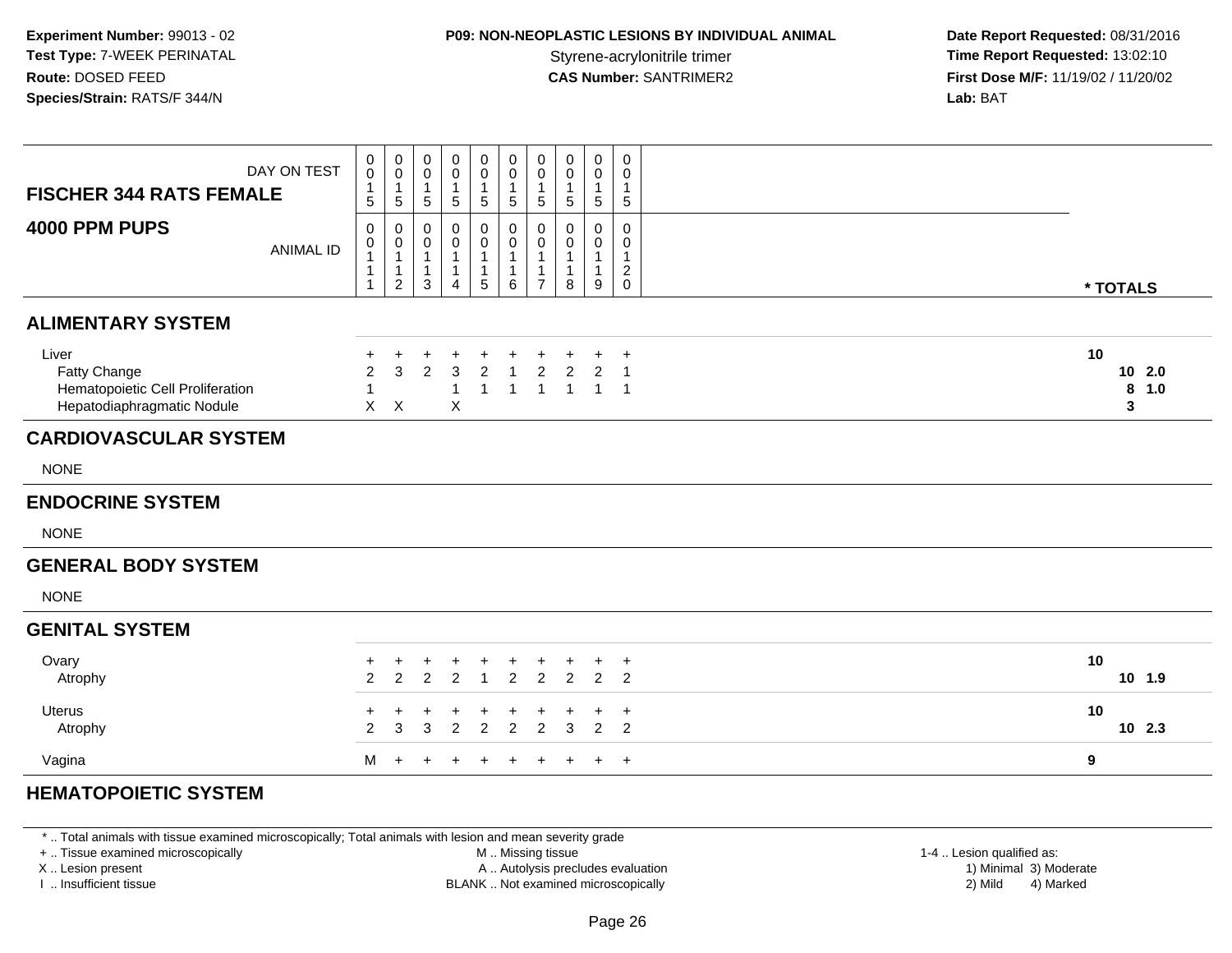# **P09: NON-NEOPLASTIC LESIONS BY INDIVIDUAL ANIMAL**

 **Date Report Requested:** 08/31/2016 Styrene-acrylonitrile trimer<br> **CAS Number:** SANTRIMER2 **Time Report Requested:** 13:02:10<br> **First Dose M/F:** 11/19/02 / 11/20/02 **First Dose M/F:** 11/19/02 / 11/20/02<br>Lab: BAT **Lab:** BAT

| DAY ON TEST<br><b>FISCHER 344 RATS FEMALE</b>                                                                                                                                                 | 0<br>0<br>$\mathbf{1}$<br>$\sqrt{5}$  | $_{\rm 0}^{\rm 0}$<br>$\overline{1}$<br>$\sqrt{5}$                           | 0<br>$\mathbf 0$<br>1<br>$5\,$                       | $\mathbf 0$<br>0<br>$\mathbf{1}$<br>5                | $\pmb{0}$<br>0<br>$\mathbf{1}$<br>5                                          | $\pmb{0}$<br>$\mathbf 0$<br>$\mathbf{1}$<br>$\sqrt{5}$                                        | $\pmb{0}$<br>$\mathbf 0$<br>$\mathbf{1}$<br>$\sqrt{5}$                           | $\pmb{0}$<br>$\mathbf 0$<br>$\mathbf{1}$<br>$\sqrt{5}$       | $\pmb{0}$<br>$\mathbf 0$<br>$\mathbf{1}$<br>$\overline{5}$      | $\mathbf 0$<br>$\mathbf 0$<br>1<br>$5\,$                               |                                                                |                           |
|-----------------------------------------------------------------------------------------------------------------------------------------------------------------------------------------------|---------------------------------------|------------------------------------------------------------------------------|------------------------------------------------------|------------------------------------------------------|------------------------------------------------------------------------------|-----------------------------------------------------------------------------------------------|----------------------------------------------------------------------------------|--------------------------------------------------------------|-----------------------------------------------------------------|------------------------------------------------------------------------|----------------------------------------------------------------|---------------------------|
| 4000 PPM PUPS<br><b>ANIMAL ID</b>                                                                                                                                                             | 0<br>$\pmb{0}$<br>1<br>1<br>1         | $\pmb{0}$<br>$\mathbf 0$<br>$\overline{1}$<br>$\mathbf{1}$<br>$\overline{2}$ | $\mathbf 0$<br>0<br>$\mathbf 1$<br>1<br>$\mathbf{3}$ | 0<br>$\Omega$<br>1<br>$\mathbf{1}$<br>$\overline{4}$ | $\mathbf 0$<br>$\mathbf 0$<br>$\mathbf{1}$<br>$\mathbf{1}$<br>$\overline{5}$ | 0<br>$\overline{0}$<br>$\overline{1}$<br>$\mathbf{1}$<br>6                                    | $\mathbf 0$<br>$\mathbf 0$<br>$\overline{1}$<br>$\overline{1}$<br>$\overline{7}$ | $\mathbf 0$<br>$\Omega$<br>$\mathbf{1}$<br>$\mathbf{1}$<br>8 | $\mathbf 0$<br>$\mathbf 0$<br>$\mathbf{1}$<br>$\mathbf{1}$<br>9 | 0<br>$\Omega$<br>$\mathbf{1}$<br>$\overline{c}$<br>$\mathsf{O}\xspace$ |                                                                | * TOTALS                  |
| Spleen<br>Hematopoietic Cell Proliferation<br>Lymphoid Follicle, Depletion Cellular                                                                                                           | +<br>$\overline{c}$<br>$\overline{2}$ | $\overline{2}$                                                               | $\mathbf{3}$<br>$\mathbf{1}$                         | $\overline{2}$                                       | $\ddot{}$<br>3                                                               | $\mathbf{3}$<br>$\overline{c}$                                                                | $\overline{c}$<br>$\overline{1}$                                                 | $\overline{c}$<br>$\mathbf{1}$                               | 3                                                               | $\ddot{}$<br>$\overline{2}$                                            |                                                                | 10<br>10 2.4<br>$5 \t1.4$ |
| Thymus<br>Atrophy                                                                                                                                                                             | $\ddot{}$<br>$\overline{2}$           |                                                                              | $\mathbf{1}$                                         | $\overline{1}$                                       | $\ddot{}$                                                                    | $\ddot{}$<br>3                                                                                |                                                                                  | $\mathbf{1}$                                                 | $\overline{2}$                                                  | $\ddot{}$<br>$\overline{\phantom{0}}$                                  |                                                                | 10<br>$7$ 1.6             |
| <b>INTEGUMENTARY SYSTEM</b>                                                                                                                                                                   |                                       |                                                                              |                                                      |                                                      |                                                                              |                                                                                               |                                                                                  |                                                              |                                                                 |                                                                        |                                                                |                           |
| <b>NONE</b>                                                                                                                                                                                   |                                       |                                                                              |                                                      |                                                      |                                                                              |                                                                                               |                                                                                  |                                                              |                                                                 |                                                                        |                                                                |                           |
| <b>MUSCULOSKELETAL SYSTEM</b>                                                                                                                                                                 |                                       |                                                                              |                                                      |                                                      |                                                                              |                                                                                               |                                                                                  |                                                              |                                                                 |                                                                        |                                                                |                           |
| <b>Skeletal Muscle</b>                                                                                                                                                                        |                                       |                                                                              |                                                      |                                                      |                                                                              |                                                                                               |                                                                                  |                                                              |                                                                 | $+$                                                                    |                                                                | 10                        |
| <b>NERVOUS SYSTEM</b>                                                                                                                                                                         |                                       |                                                                              |                                                      |                                                      |                                                                              |                                                                                               |                                                                                  |                                                              |                                                                 |                                                                        |                                                                |                           |
| <b>Brain</b><br>Cerebrum, Developmental Malformation                                                                                                                                          | $\pm$                                 | $\overline{+}$                                                               | $\ddot{}$<br>1                                       | -1                                                   | $\ddot{}$<br>$\overline{1}$                                                  | $\ddot{}$                                                                                     | $\ddot{}$<br>$\overline{1}$                                                      | $\ddot{}$<br>$\overline{2}$                                  | +<br>$\overline{1}$                                             | $\overline{1}$<br>$\overline{1}$                                       |                                                                | 10<br>7, 1.1              |
| <b>RESPIRATORY SYSTEM</b>                                                                                                                                                                     |                                       |                                                                              |                                                      |                                                      |                                                                              |                                                                                               |                                                                                  |                                                              |                                                                 |                                                                        |                                                                |                           |
| <b>NONE</b>                                                                                                                                                                                   |                                       |                                                                              |                                                      |                                                      |                                                                              |                                                                                               |                                                                                  |                                                              |                                                                 |                                                                        |                                                                |                           |
| <b>SPECIAL SENSES SYSTEM</b>                                                                                                                                                                  |                                       |                                                                              |                                                      |                                                      |                                                                              |                                                                                               |                                                                                  |                                                              |                                                                 |                                                                        |                                                                |                           |
| <b>NONE</b>                                                                                                                                                                                   |                                       |                                                                              |                                                      |                                                      |                                                                              |                                                                                               |                                                                                  |                                                              |                                                                 |                                                                        |                                                                |                           |
| <b>URINARY SYSTEM</b>                                                                                                                                                                         |                                       |                                                                              |                                                      |                                                      |                                                                              |                                                                                               |                                                                                  |                                                              |                                                                 |                                                                        |                                                                |                           |
| Kidney                                                                                                                                                                                        |                                       |                                                                              |                                                      |                                                      |                                                                              |                                                                                               |                                                                                  |                                                              |                                                                 | $\ddot{}$                                                              |                                                                | 10                        |
| *  Total animals with tissue examined microscopically; Total animals with lesion and mean severity grade<br>+  Tissue examined microscopically<br>X  Lesion present<br>I. Insufficient tissue |                                       |                                                                              |                                                      |                                                      |                                                                              | M  Missing tissue<br>A  Autolysis precludes evaluation<br>BLANK  Not examined microscopically |                                                                                  |                                                              |                                                                 |                                                                        | 1-4  Lesion qualified as:<br>1) Minimal 3) Moderate<br>2) Mild | 4) Marked                 |